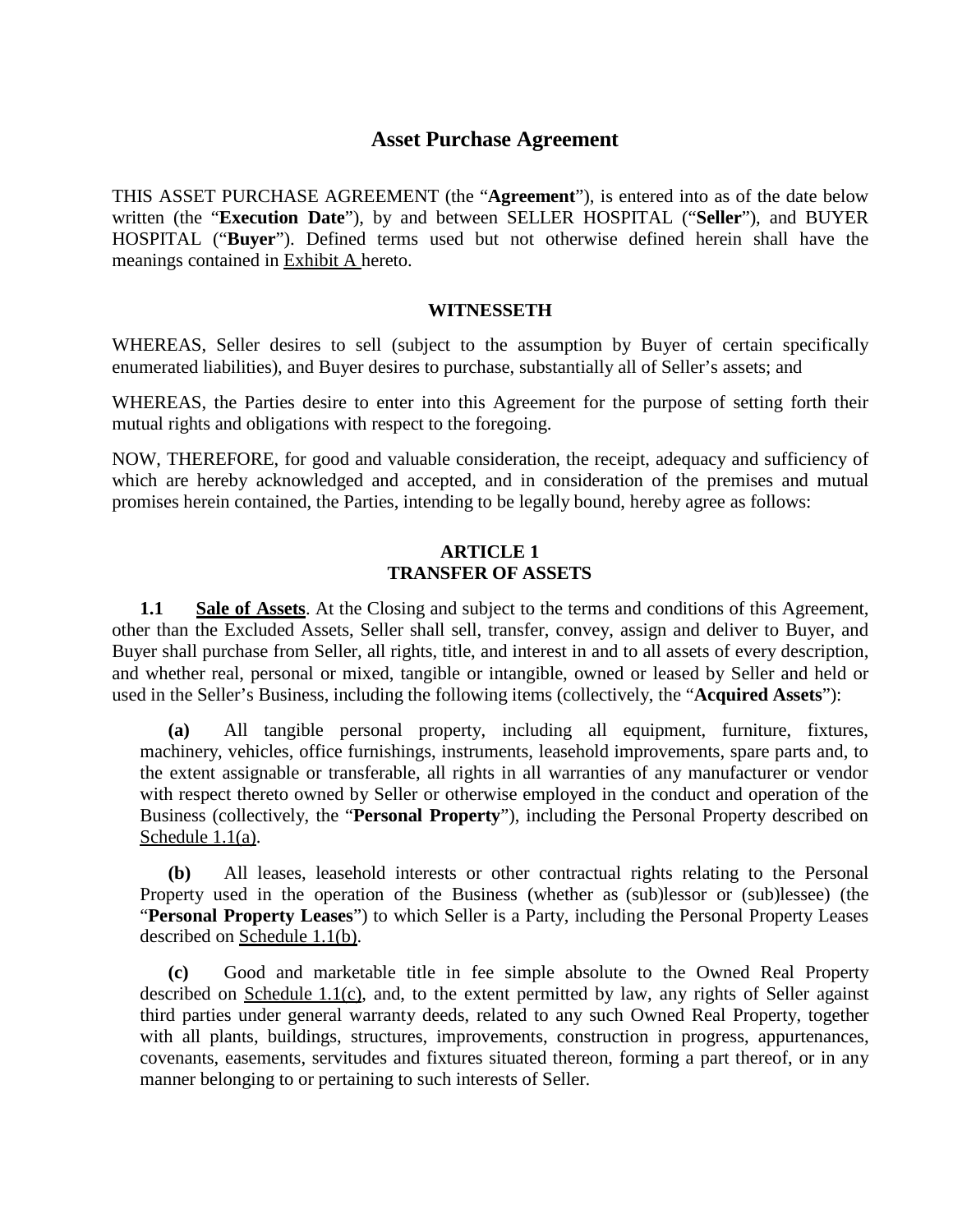**(d)** All Contracts and contract rights of Seller relating to the Acquired Assets or the Business of any type or nature as determined in accordance with the procedures set forth in Section 6.2, but excluding the Excluded Contracts (all such assigned Contracts, the "**Assumed Contracts**").

**(e)** All real property leases, leasehold interests or other contractual rights, interests, easements and appurtenances relating to the Business (whether as (sub)lessor or (sub)lessee) (the "**Real Property Leases**") to which Seller is a Party, including the Real Property Leases described on Schedule 1.1(e).

**(f)** To the extent transferable or assignable and subject to any applicable consent requirements, rights to all state, federal, special or local licenses or permits (including, but not limited to, air, water or other environmental licenses and permits), rights, certificates of need, certificates of exemption, franchises, accreditations, registrations, permits, approvals and consents, and all applications therefor and waivers of any requirements pertaining thereto (each a "**License**" and collectively, the "**Licenses**"), if any, issued to Seller for the Acquired Assets or the Business, including the Licenses described on Schedule 1.1(f).

**(g)** All computer hardware and data processing equipment held by Seller or used primarily in the conduct of its Business or the operation of the Acquired Assets, and, to the extent assignable or transferable, all rights in all warranties of any manufacturer or vendor with respect thereto and the computer software listed on Schedule  $1.1(g)$ ;

**(h)** All inventories of usable goods and supplies of the Business owned by or, with respect to consigned goods and supplies, owned by Seller, including pharmaceuticals and medications, food, janitorial supplies, office supplies, forms, consumables, disposables, linens, and medical supplies, existing and wherever located (collectively, the "**Purchased Inventory**").

**(i)** The deposits, escrows, prepaid expenses or other advance payments of Seller relating to the Business which are assumable and usable by Buyer listed on Schedule 1.1(i) (collectively, the "**Prepaid Expenses**").

**(j)** To the extent transferable or assignable and subject to any applicable consent requirements, all documents, books, records, operating and policy manuals and files owned by Seller, pertaining to or used primarily in connection with the Business, operations of Seller or the Acquired Assets, whether in hard copy or other form, including all patient records, medical records, medical staff records, clinical records, financial records, equipment records and medical and administrative libraries, personnel records and purchase and vendor records, existing and wherever located (collectively, the "**Transferred Records**"), but excluding the Excluded Records, subject to the Parties' rights under Section 6.1.

**(k)** To the extent held or used in or ancillary to the Business or operation of the Acquired Assets, trademarks, trade names, service marks, copyrights and any applications therefor, mask works, net lists, schematics, technology, know-how, trade secrets ideas, algorithms, process, domain names or intangible proprietary information or material set forth on Schedule  $1.1(k)$ .

**(l)** The names, logos and symbols used by Seller in connection with the Business or the Acquired Assets, including the name  $\ddot{\text{a}}$ , all goodwill associated with the Business of Seller as a going concern, all warranties (express or implied) and all telephone and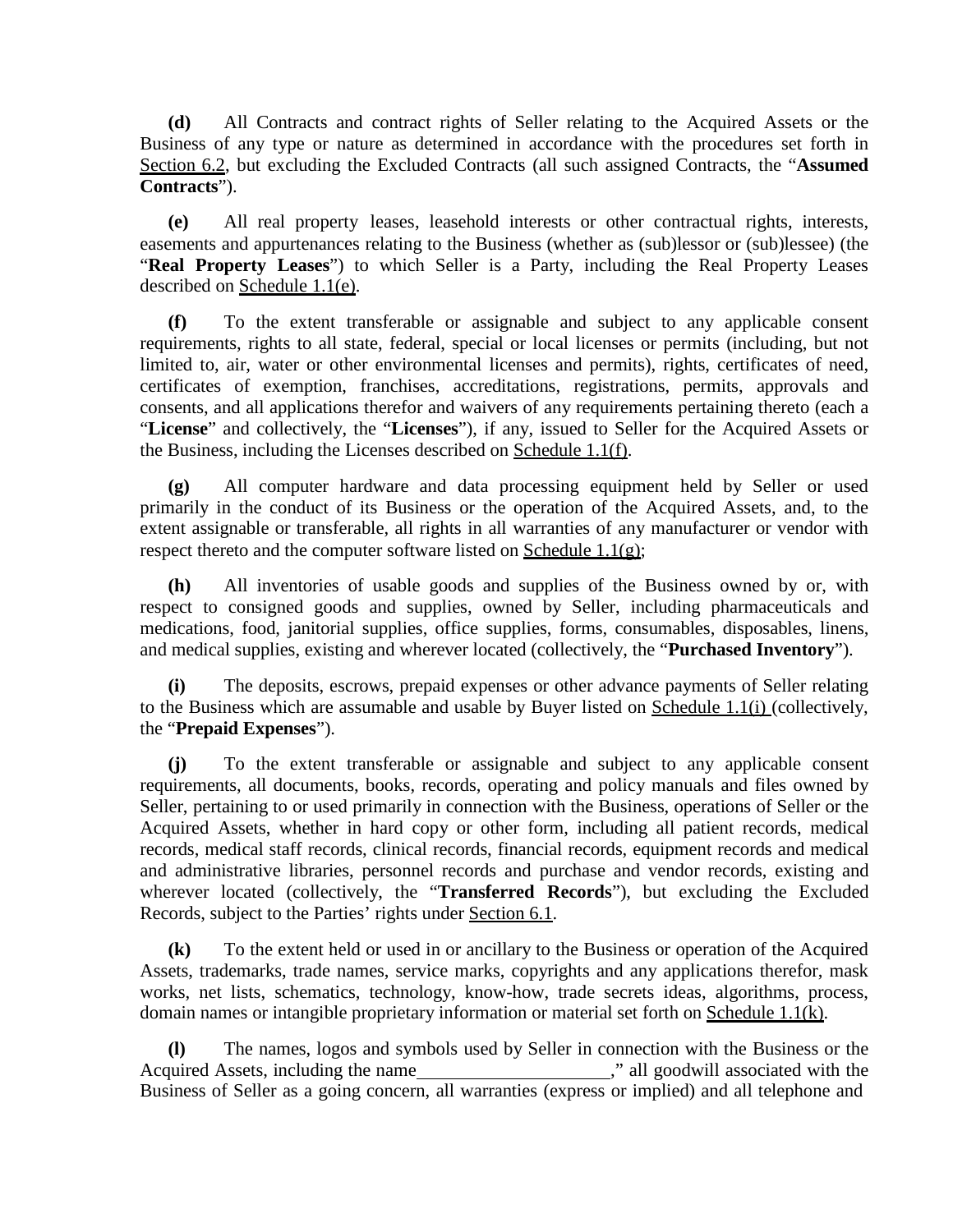facsimile numbers as currently used by Seller primarily in support of the Business.

**(m)** Any insurance proceeds and insurance proceeds receivable (including applicable deductibles, co-payments or self-insured requirements) arising from the Acquired Assets to the extent provided in Section **[ ]**.

**(n)** All claims of Seller against third parties, choate or inchoate, known or unknown, contingent or otherwise, relating to the Acquired Assets.

**1.2 Excluded Assets**. Notwithstanding anything to the contrary, Seller is not selling, and Buyer is not purchasing or assuming obligations with respect to, the following assets which shall remain the property of Seller after the Closing (the "**Excluded Assets**"):

**(a)** All rights under Contracts identified on Schedule 1.2(a) as excluded from this Agreement pursuant to those procedures set forth in Section 6.2 together with any Employee Benefit Plan of any nature whatsoever applicable to Seller's employees (except that Buyer shall have liability for and to the extent provided in Section 6.9) and all contracts with any Government Reimbursement Program or other third-party payor or other party that reimburses Seller for the provision of medical services (collectively, the "**Excluded Contracts**").

**(b)** The corporate record books, minute books, corporate seals and tax records of Seller and all records of any kind that Seller is required by Legal Requirements to retain in its own possession (collectively, the "**Excluded Records**"), subject to the Parties' rights under Section 6.1.

**(c)** All claims of Seller against third parties, choate or inchoate, known or unknown, contingent or otherwise, relating to the Excluded Assets.

**(d)** Such other property and assets, if any, specifically described on Schedule 1.2(d).

**(e)** With respect to the amount by which any retrospective settlement of any cost report exceeds such original cost report relating to a period prior to the Effective Time, all rights of Seller now existing or which may hereafter exist with respect to any payment or reimbursement owed to Seller by any Government Reimbursement Program or other payor which is attributable to any period of time prior to the Effective Time.

**(f)** All rights of Seller under this Agreement or any agreement contemplated hereby.

**(g)** All claims for refunds of Taxes, if any, and other governmental charges (other than those contained in Section 1.2(e) above) of whatever nature.

**(h)** All personnel records and other books and records (or copies thereof, as applicable) that Seller is required by law to retain in its possession; provided, however, that the originals or copies of all such records shall be provided to Buyer at the Closing.

**(i)** All computer software and hardware listed on Schedule 1.2(i).

**(j)** All cash, cash equivalents, short term investments, investments in debt securities limited as to use under indenture agreements, investments in fixed income securities, and deposits to fund unemployment benefits, and the accounts in which those assets are deposited.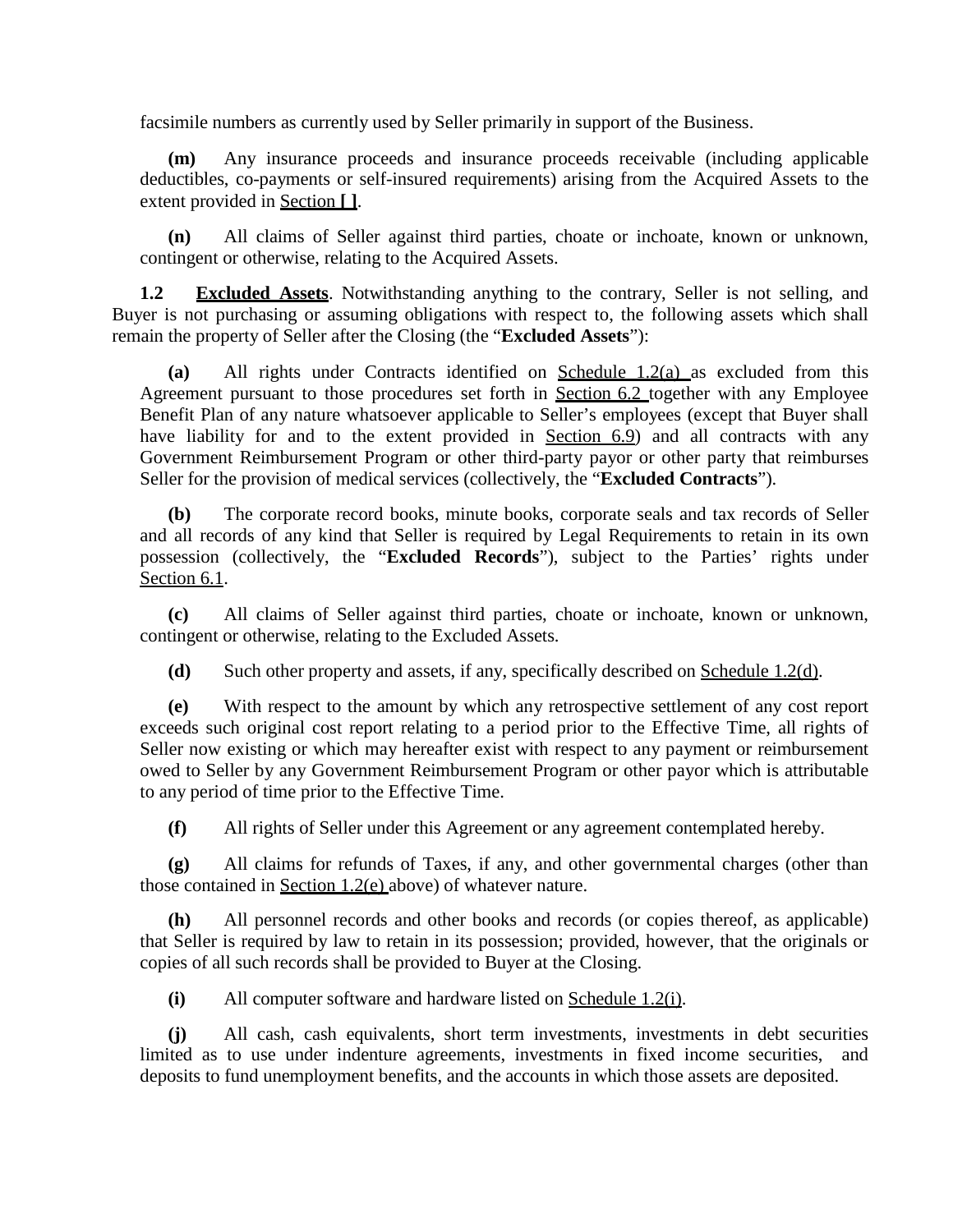**(k)** All accounts receivable of Seller, and all rights to payment, whether billed or unbilled, recorded or unrecorded, accrued and existing, whether or not written off, as of the Effective Time with respect to the Business, including, without limitation, rights to payment for all goods and services that Seller provides at the Hospital to its patients prior to the Effective Time subject to Section 6.15 (collectively, the "**Accounts Receivable**").

**(l)** All provider numbers and related agreements related to any Government Reimbursement Programs.

**(m)** All bank accounts of Seller.

**1.3 Assumption of Liabilities**. As of the Effective Time, Buyer shall assume and agree to pay, discharge and perform according to their terms only the following liabilities and obligations of Seller (collectively, the "**Assumed Liabilities**"):

**(a)** All liabilities and obligations arising out of operation of the Business or the use or ownership of the Acquired Assets from and after the Effective Time.

**(b)** All liabilities and obligations under or arising out of the Assumed Contracts and the Real Property Leases; provided, however, Buyer shall not assume any liabilities or obligations arising out of or in connection with Seller's breach or alleged breach of such Assumed Contracts or Real Property Leases which occurred prior to the Effective Time.

**(c)** All liabilities and obligations arising under any Licenses from and after the Effective Time, to the extent such liabilities and obligations relate solely to Buyer's use or ownership of the Business or the Acquired Assets, except to the extent that such liabilities and obligations otherwise constitute Excluded Liabilities or Excluded Assets.

**(d)** Notwithstanding Sections 1.2(a) and 1.4(d) to the contrary, all liabilities and obligations of Seller as of the Effective Time for accrued paid time off expenses, whether for vacation sick pay or otherwise (collectively, the "**Accrued PTO**"), attributable to the Transferred Employees; provided, however, that Seller shall pay to Buyer in immediately available funds as of the Effective Time an amount equal to the Accrued PTO expenses attributable to the Transferred Employees reflected on the Seller's books as of the Closing Date or arising from its operation of the Business prior to the Effective Time.

**(e)** All obligations to provide patient care to existing patients of the Hospital as of the Closing Date.

**1.4 Excluded Liabilities**. Except for the Assumed Liabilities, Buyer shall not assume or become liable or obligated in any way and Seller shall retain and remain solely liable for any obligation to pay, perform and discharge all Liabilities of Seller, regardless of when asserted, including without limitation, any of the following (collectively, the "**Excluded Liabilities**"):

**(a)** Any obligations or liabilities of Seller under the Excluded Contracts.

**(b)** Obligations or liabilities of Seller by reason of any failure to comply with the rules and regulations of any Government Reimbursement Program which is attributable to any period of time ending prior to the Effective Time.

**(c)** Any obligation or liability of Seller arising out of or relating to any violation of any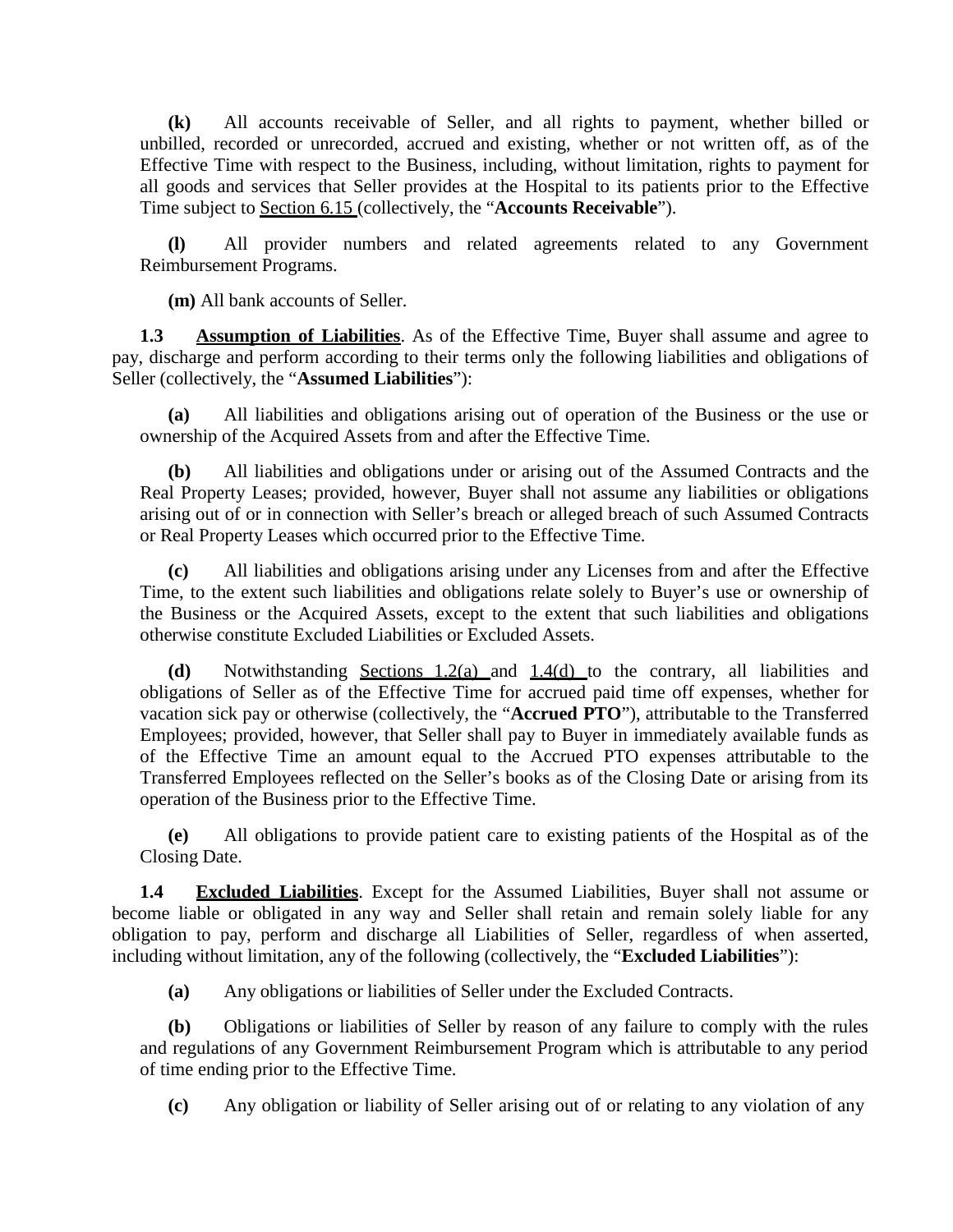Legal Requirements prior to the Effective Time.

**(d)** Any obligation or liability of Seller arising out of or relating to any Employee Benefit Plan of any nature whatsoever maintained by Seller or its Affiliates for the benefit of its or their employees (except that Buyer shall have liability for and to the extent provided in Section 6.9).

**(e)** Any accounts payable reflected on the Seller's books as of the Closing Date or arising from the operation of the Business prior to the Effective Time, subject to the terms of Sections 1.3(d) and 1.4(g).

**(f)** With respect to any retrospective settlement of any cost report for an amount less than such original cost report relating to a period ending prior to the Effective Time, all obligations of Seller now existing or which may hereafter exist with respect to any payment or reimbursement owed by Seller to any Government Reimbursement Program or other payor which is attributable to any period of time ending prior to the Effective Time.

**(g)** Obligations or liabilities for Taxes, including, without limitation, (1) any Taxes arising as a result of Seller's operation of the Business or ownership of the Acquired Assets prior to the Effective Time; (2) any Taxes that will arise as a result of the sale of the Acquired Assets pursuant to this Agreement; and (3) any deferred Taxes of any nature; provided however, it is acknowledged that Buyer shall have the obligation to pay its proportionate share of all real and personal property Taxes due as a result of the ownership or operation of the Acquired Assets following the Effective Time.

**(h)** Obligations or liabilities to Government Reimbursement Programs for overpayments and other financial obligations arising from adjustments or reductions in reimbursement attributable to events, transactions, circumstances, or conditions occurring or existing prior to the Effective Time.

- **(i)** Seller's expenses relating to this Agreement.
- **(j)** All professional liability claims or other claims for acts or omissions of Seller.

# **1.5 Purchase Price; Noncompetition Consideration**.

**(a)** Subject to the terms of this Agreement, the consideration payable by Buyer for the Acquired Assets will be an amount equal to (the "**Purchase Price**").

**(b)** Prior to the date hereof, a deposit of ("**Buyer's Deposit**") has been delivered by Buyer to\_\_\_\_\_\_\_\_\_\_\_\_\_\_\_(the "**Escrow Agent**") under the terms of the Escrow Agreement by and among Escrow Agent, Seller and Buyer dated as of , as modified by that certain Letter Agreement, dated as of the date hereof (collectively, the "**Escrow Agreement**"). Upon the closing of the transaction contemplated by this Agreement, the Escrow Agent shall deliver the Buyer's Deposit to Seller and such funds shall be applied to the Purchase Price. If the transaction contemplated by this Agreement is not consummated as set forth in this Agreement, the Buyer's Deposit shall be disbursed by the Escrow Agent in accordance with the terms of the Escrow Agreement and Section 7.3.

**(c)** At Closing, Buyer shall pay an aggregate amount equal to (the "**Noncompetition Compensation**") as consideration for the execution of this Agreement by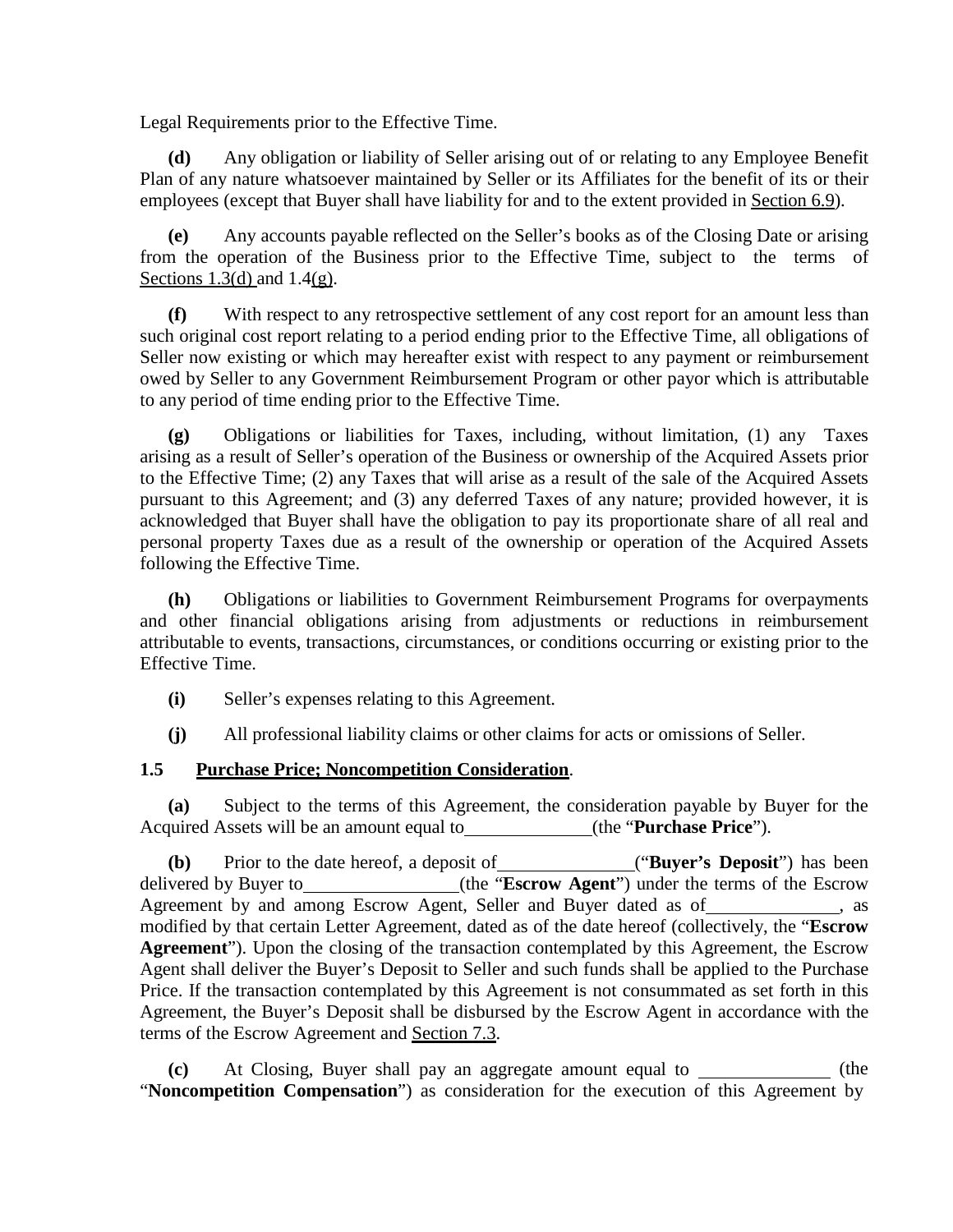for purposes of acknowledging the application of, and agreeing to be bound by, those terms and conditions set forth in Sections 6.11 and 9.17. Such Noncompetition Compensation shall be distributed by Buyer to in such amounts set forth on Schedule 1.5(c).

# **1.6 Closing; Effective Time**.

**(a)** The closing of the transactions contemplated by this Agreement shall take place at 10 a.m., local time, at , on , on , on , or at such other time and date and/or at such other location as the Parties may mutually designate in writing (such closing being called the "**Closing**" and such date being called the "**Closing Date**").

**(b)** The transactions contemplated by this Agreement shall be effective as of 11:59 p.m. on ("**Effective Time**").

**(c)** At the Closing, Seller shall deliver to Buyer the Seller's Closing Documents.

**(d)** At the Closing, Buyer shall deliver to Seller the payment of the Purchase Price and the Buyer's Closing Documents.

**1.7 Tax Allocation**. The Purchase Price will be allocated among the Acquired Assets for all Tax purposes in accordance with Section 1060 of the Code as described on Schedule 1.7 hereto. After the Closing, the Parties shall make consistent use of such allocation for all Tax purposes and in any Tax Returns filed with the Internal Revenue Service in respect thereof, including IRS Form 8594. In any Proceeding related to the determination of any Tax, neither Buyer nor Seller shall contend or represent that such allocation is not a correct allocation.

**1.8 Conveyances**. Conveyance of the Real Property to Buyer shall be by limited warranty Deed subject only to the Permitted Real Property Encumbrances (as defined below). Conveyance of the Personal Property shall be by a Bill of Sale and Assignment between Seller and Buyer. "**Permitted Real Property Encumbrances**" shall mean: (a) public and utility easements, rights of ingress and egress and building lines and use or occupancy restrictions and covenants of record; (b) liens for Taxes that are not yet due and payable on the Closing Date; (c) such other title matters existing prior to the Effective Time that are created by or with the written consent of Buyer; (d) minor survey exceptions, reciprocal and utility easement agreements and other customary encumbrances on title to real property that do not individually or in the aggregate diminish the value or use of such property in any material respect; (e) zoning, use and building laws, regulations, ordinances and codes of any Governmental Authority or agency applicable to the Real Property; and (f) those additional encumbrances identified in Schedule 1.8.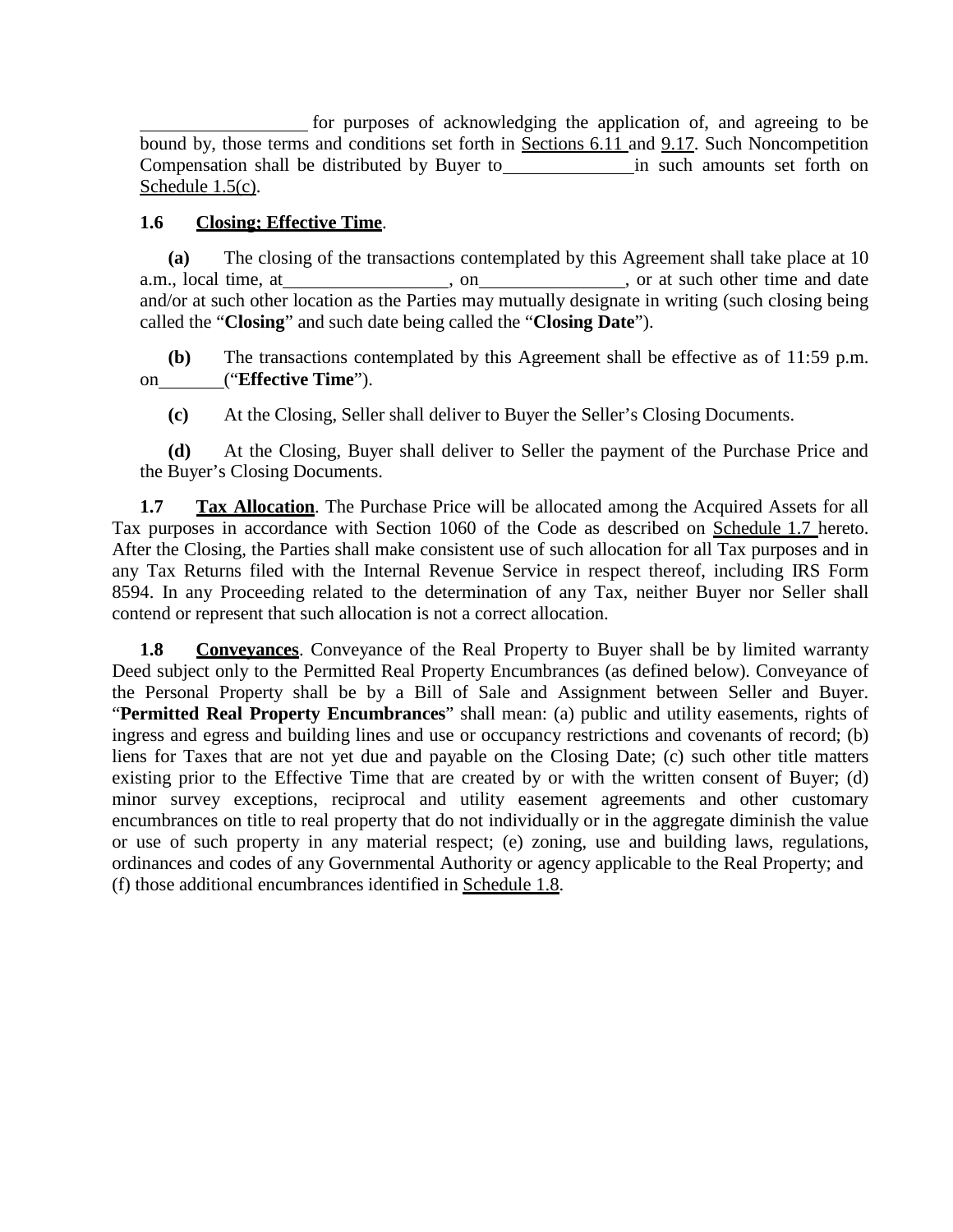#### **ARTICLE 2 REPRESENTATIONS AND WARRANTIES OF SELLER**

As of the Execution Date and again as of the Closing Date, Seller represents and warrants to Buyer that, except as contained in the disclosure Schedules attached hereto and incorporated herein:

#### **2.1 Organization, Corporate Power and Authority***.*

**(a)** Seller is a duly formed, validly existing and in good standing under the laws of the State of and is duly qualified to do business and is in good standing under the laws of the State of . Seller has the corporate power and authority to own, lease and operate and hold its properties and to carry on its Business as now conducted.

**(b)** Seller has full corporate power and authority to execute, deliver and perform the corporate obligations and covenants contained in this Agreement and Seller's Closing Documents and to carry out the transactions contemplated hereby and thereby. The execution and delivery of this Agreement and Seller's Closing Documents by Seller and the consummation of the transactions contemplated hereby and thereby have been duly authorized by all necessary corporate action on the part of Seller. This Agreement constitutes the legal, valid and binding obligation of Seller, enforceable in accordance with its terms, subject to applicable Exceptions. Each of Seller's Closing Documents, when duly executed and delivered by Seller and the other Parties thereto, will constitute the legal, valid and binding obligation of Seller enforceable in accordance with its respective terms, subject to applicable Exceptions.

2.2 **No Breach**. Except as described on Schedule 2.2, neither the execution and delivery of this Agreement and related agreements contemplated herein by Seller nor the consummation or performance of the transactions contemplated hereby or in the Seller's Closing Documents will, directly or indirectly (with or without notice, lapse of time or both): conflict with or result in any violation of or constitute a breach or default under any term of (A) the respective charter documents, bylaws, the articles of organization, operating agreements or other organizational documents of Seller, (B) any Contract, permit or other instrument to which Seller is a party, or by which Seller is bound or to which the Business or any of the Acquired Assets is subject, assuming however all third party consents to assignments of Contracts have been obtained, (C) any judgment to which Seller, the Business or any of the Acquired Assets is bound or subject, or (D) any Legal Requirement, (ii) will not result in the creation of any lien or other encumbrance upon the Business or any property which is required to be part of the Acquired Assets, and (iii) do not require any notice to or any permit, authorization, consent or approval of any Governmental Authority or of any other Person.

# **2.3 Assets***.*

**(a)** Except as described on Schedule 2.3(a), Seller is the sole and exclusive legal and equitable owner of all right, title and interest in, has good and marketable title in fee simple absolute to, and is in possession of all Acquired Assets. Except as described on Schedule 2.3(a), no Affiliate of Seller or any Person has any direct or indirect ownership, leasehold or other interest in the Acquired Assets. As of the Closing Date, all of the Acquired Assets are free and clear of any encumbrances, except for Permitted Real Property Encumbrances.

**(b)** The Acquired Assets and the Excluded Assets constitute all assets which are held or used by Seller in the conduct of the Business and operation of the Hospital. The Acquired Assets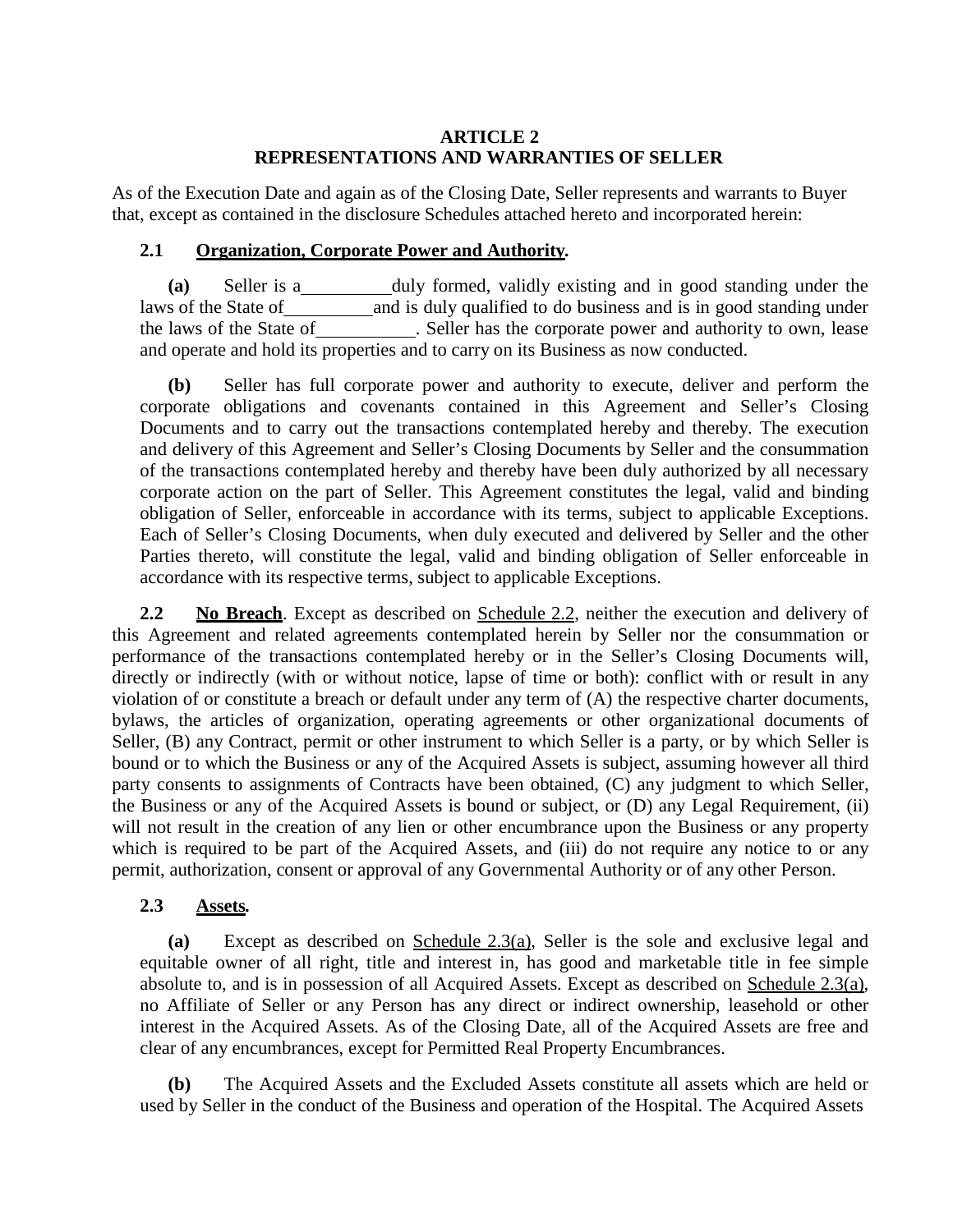constitute all assets that are necessary for Buyer to conduct the Business and operation of the Hospital as currently conducted subject to exclusion of the Excluded Assets.

**2.4 Inventory**. The items of inventory of Seller as of the Effective Time (i) are (and will be) of a quality and quantity useable or saleable in the ordinary course and are (and will be) of a quantity sufficient to enable Buyer and its Affiliates to carry on the Business as currently conducted, (ii) are (and will be) not in excess of reasonable quantities for anticipated sale in the ordinary course and, except as set forth in Schedule 2.4, carried at amounts which reflect valuations pursuant to the Seller's normal inventory valuation policy and in accordance with GAAP and (iii) do not include any obsolete or defective materials or any inventory items which should be written off or written down for which there is not an adequate reserve calculated in accordance with GAAP.

**2.5 No Outstanding Rights**. Except as described on Schedule 2.5, there are no outstanding rights (including any right of first refusal), interests, options or Contracts giving any Person any current or future right to obtain an equity interest in Seller or to require Seller or, from and after the Effective Time, Buyer, to sell or transfer to such Person or to any third party any interest in any of the Acquired Assets.

# **2.6 Personal Property Leases***.*

**(a)** Schedule 1.1(b) is an accurate and complete list of all Personal Property Leases (but excluding the Equipment Leases set forth in Schedule  $1.1(b)$ ). The Seller does not have any liability with respect to any of such Personal Property Leases except as expressly set forth therein.

**(b)** Equipment Leases. Schedule 2.6(b) is an accurate and complete list of all equipment leased or subleased by Seller or any of its Affiliates (the listed equipment being collectively called the "**Leased Equipment**"), including identification of the lease or sublease affecting such Leased Equipment or any interest therein to which the Seller or any of its Affiliates now are a party or by which any of such entity's interests in the Leased Equipment is or will be bound. Neither the Seller nor any of its Affiliates have entered into a Contract and made a commitment to lease equipment other than as disclosed in Schedule 2.6(b). Seller and/or its Affiliates are in peaceable possession of the Leased Equipment and have exclusive use of the Leased Equipment. Except as disclosed on Schedule 2.6(b), none of such Leased Equipment is subject to any licenses, use restrictions, exceptions, reservations, limitations or other impediments which adversely affect the value to the Business of the leasehold interest therein or which interfere with or impair the present and continued use thereof in the usual and normal conduct of the Business as currently conducted. Except as disclosed on Schedule 2.6(b), none of such Leased Equipment which involves a payment in excess of \$25,000 per annum is subject to any lien (except liens for current taxes not yet due and payable, and liens to be discharged prior to the Effective Time by Seller) which could, by foreclosure or enforcement, terminate or otherwise adversely affect any Personal Property Lease to which the Leased Equipment is subject.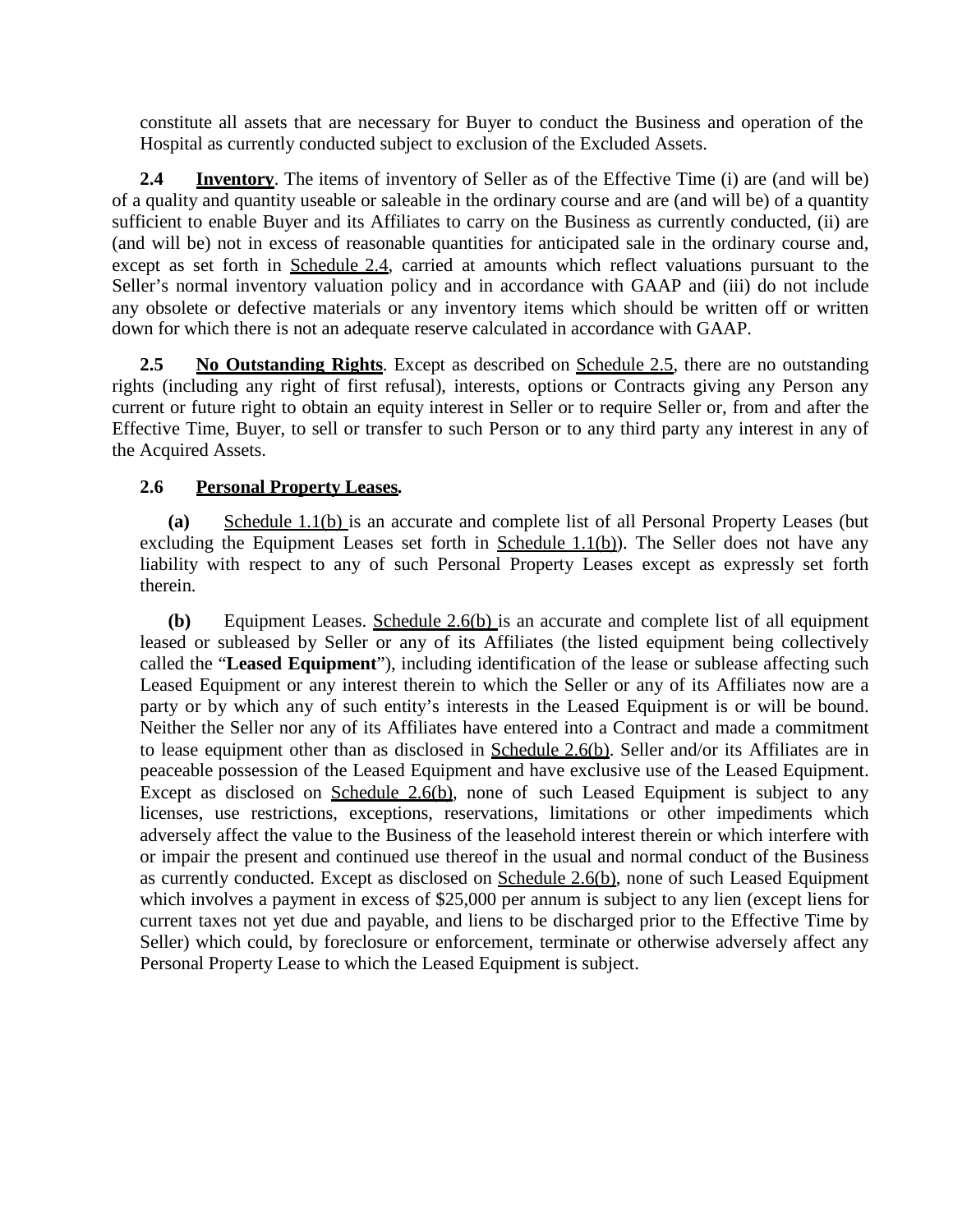# **2.7 Real Property***.*

**(a)** Schedule 1.1(e) sets forth an accurate and complete list of all Real Property Leases, including identification of the lease or sublease to which Seller or any of its Affiliates is a party or by which any of such entity's interests in real property is bound affecting such real estate or any interest therein. Except as described on Schedule 1.1(e), neither the Seller nor any of its Affiliates leases any real property used in conjunction with the operation of the Business. Seller has made available to Buyer accurate, correct and complete copies of all Real Property Leases and all amendments thereto. Neither Seller nor any of its Affiliates have (i) any material liability with respect to any Real Property Lease except as expressly set forth therein, or (ii) received any notice from any other party to any Real Property Leases of any uncured defaults. Seller and/or each Affiliate is in peaceable possession of the real property subject to the Real Property Leases ("**Leased Real Property**")(other than exceptions of record that do not materially interfere with the use of such property for its intended purpose) and none of the Leased Real Property is subject to any easements, rights of way, licenses, grants, building or use restrictions, exceptions, reservations, limitations or other impediments which materially interfere with or impair the present and continued use thereof in the usual and normal conduct of the Business as currently conducted. The Leased Real Property is not subject to any other leases or tenancies of any nature whatsoever.

**(b)** Schedule 1.1(c) sets forth an accurate and complete list of each parcel constituting the Owned Real Property, and, with respect to each such parcel, includes its street address, if any. Except as set forth in Schedule 1.1(c) and, except for Permitted Real Property Encumbrances, there are no contracts or agreements, oral or written, relating to or affecting the Owned Real Property that would affect or restrict rights to ownership or use or any interest therein. Except as set forth on Schedule 1.1(c) and subject to the Permitted Real Property Encumbrances, Seller is the sole and exclusive legal and equitable owner of all right, title and interest in and has good and marketable title in fee simple absolute to and is in possession of all Owned Real Property, including the buildings, structures and improvements situated thereon and appurtenances thereto, in each case as of the Effective Time free and clear of all Liens other than Permitted Real Property Encumbrances.

**(c)** Neither the whole nor any portion of any Owned Real Property or Leased Real Property (together with the rights to extract aggregate, collectively, "**Real Property**") has been condemned, requisitioned or otherwise taken by any public authority, no notice of any such condemnation, requisition or taking has been received, and no such condemnation, requisition or taking of the Real Property is threatened in writing.

**(d)** Except as set forth on Schedule 2.7(d), Seller has received no written notice from any Governmental Authority that either the Owned Real Property or the Leased Real Property is not in compliance with all applicable Legal Requirements, and Seller has received no written notice from any Governmental Authority that the buildings, structures, other improvements and fixtures on such Real Property and the operations of the Business in or about any Real Property therein conducted do not conform to all Legal Requirements. Schedule 2.7(d) sets forth all of the Real Property for which permits and licenses have been or are being obtained. Seller has all easements and rights reasonably necessary or appropriate to conduct the Business at the Real Property.

**(e)** None of the utility companies serving any building or facility of Seller has threatened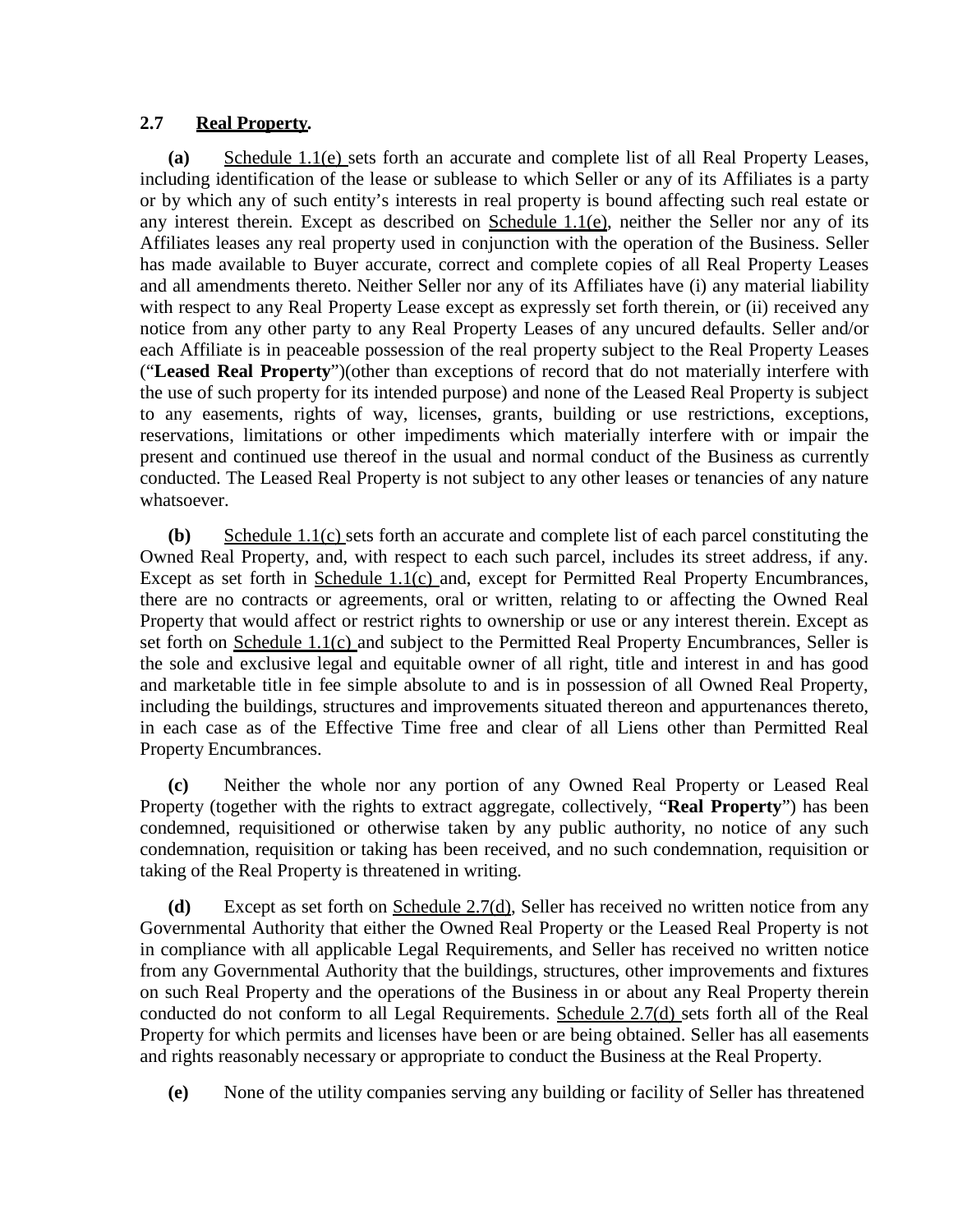Seller in writing with any reduction in service. All installation and connection charges have been paid for in full.

**(f)** Seller has not filed any challenges or appeals regarding the amount of taxes on, or the assessed valuation of, the Real Property, and Seller has not made any special arrangements or agreements with any Governmental Authority with respect thereto. There is no tax assessment (which is in addition to the normal, annual general real estate tax assessment) pending or threatened with respect to any portion of the Real Property.

**2.8 Structural Defects; Condition of Real Property***.* Seller has received no written notice from an architect, engineer or Governmental Authority that there are structural defects in any improvement or structure situated on the Real Property which would prevent Buyer from conducting the Business following the Effective Time as currently conducted, except for routine maintenance and repairs which occur in the ordinary course of business.

# **2.9 Government Reimbursement Participation; Health Care Law Compliance***.*

**(a)** Seller is eligible to receive payment without restriction under Title XVIII of the Social Security Act ("**Medicare**") and is a "**provider**" with valid and current provider agreements with one or more provider numbers with Government Reimbursement Programs through fiscal intermediaries. Seller is in compliance with the conditions of participation for the Government Reimbursement Programs in all material respects. Except as described on Schedule 2.9, there are no pending, or threatened Proceedings or investigations under the Government Reimbursement Programs involving Seller. The cost reports of Seller, as applicable, for the Government Reimbursement Programs referred to above, and for payment and reimbursement of any other cost report settlements, required to be filed prior to the Effective Time, have been or will be properly filed and are or will be complete and correct in all material respects. The cost reports required to be filed by Seller do not claim, and Seller has not received any payment or reimbursement in excess of, the amount provided by law or any applicable agreement, except where excess reimbursement was noted on the cost report. Except as described on Schedule 2.9, there are no claims, actions or appeals pending before any commission, board or agency, including any fiscal intermediary or carrier, Governmental Authority or the Administrator of the Centers for Medicare and Medicaid Services, with respect to any Government Reimbursement Program cost reports or claims filed on behalf of Seller referred to above or any disallowances by any commission, board or agency in connection with any such cost reports.

**(b)** Neither Seller, nor to Seller's Knowledge, any partner, member, director, officer or employee of Seller, nor any agent acting on behalf of or for the benefit of any of the foregoing, has directly or indirectly in connection with the Business or the Acquired Assets in violation of any Legal Requirements: (i) offered or paid any remuneration, in cash or in kind, to, or made any financial arrangements with, any past, present or potential customers, past or present suppliers, patients, medical staff members, contractors or third party payors of Seller; (ii) given or agreed to give, or is aware that there has been made or that there is any agreement to make, any gift or gratuitous payment of any kind, nature or description (whether in money, property or services) to any customer or potential customer, supplier or potential supplier, contractor, third party payor or any other Person; (iii) made or agreed to make, or is aware that there has been made or that there is any agreement to make, any contribution, payment or gift of funds or property to, or for the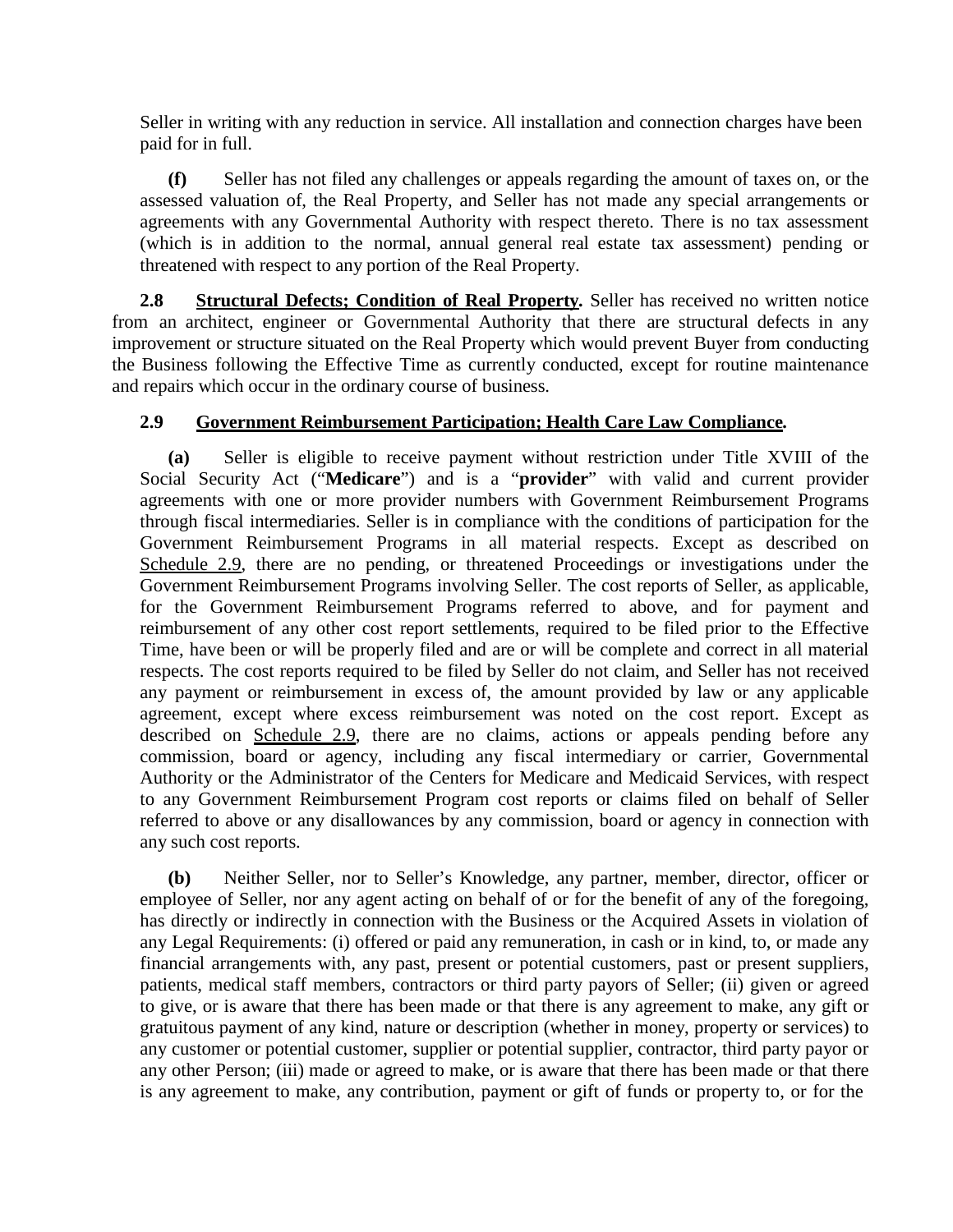private use of, any governmental official, employee or agent where either the contribution, payment or gift or the purpose of such contribution, payment or gift is or was illegal under the Legal Requirements of the United States or under the Legal Requirements of any state or any other Governmental Authority having jurisdiction over such payment, contribution or gift; (iv) established or maintained any unrecorded fund or asset for any purpose or made any misleading, false or artificial entries on any of its books or records for any reason; or (v) made, or agreed to make, or is aware that there has been made or that there is any agreement to make, any payment to any Person with the intention or understanding that any part of such payment would be used for any purpose other than that described on the documents supporting such payment.

**(c)** Neither Seller nor any partner, member, director, officer or employee of Seller is a party to any Contract (including any joint venture or consulting agreement) related to Seller, its Business or the Acquired Assets with any physician, healthcare facility, hospital, nursing facility, home health agency or other Person who is in a position to make or influence referrals to or otherwise generate business for Seller with respect to the Hospital or the Purchased Assets, to provide services, lease space, lease equipment or engage in any other venture or activity, to the extent that any of the foregoing is prohibited by Legal Requirements.

**(d)** The Hospital is fully accredited by The Joint Commission ("**Joint Commission**"), and Seller has made available to Buyer true and complete copies of the most recent Joint Commission accreditation survey report and deficiency list for the Hospital, if any, and the Hospital's plan of correction, if any.

**(e)** Seller is in compliance with the Medicare Fraud and Abuse Amendments of 1977, as amended by the Medicare Patient and Program Protection Act of 1987 (the "**Anti-Kickback Statute**"), federal prohibitions on physician "**self-referrals**" (the "**Stark Law**"), the Health Insurance Portability and Accountability Act of 1996 ("**HIPAA**"), the civil monetary penalties law, 42 U.S.C. § 1320a-7a(b) ("**CMP**"), Federal False Claims Act, 42 U.S.C. §§ 3729 – 3733 ("**FCA**"), and Orders.

**2.10 No Violation of Law**. Seller (a) is not in violation of any Legal Requirements and (b) has not received any current written notice of any alleged violation or non-compliance with any Legal Requirement.

**2.11 Legal Proceedings**. Except as described on Schedule 2.11, there are no Proceedings instituted or pending or threatened against Seller that challenge, or may have the effect of preventing, delaying, making illegal or otherwise interfering with, the transactions contemplated hereby, and there are no Orders outstanding or threatened against Seller that challenge, or that may have the effect of preventing, delaying, making illegal or otherwise interfering with, the transactions contemplated hereby. Except as described on Schedule 2.11, Seller is not a party to any Proceedings, and Seller and the Acquired Assets are not subject to any Orders. Seller has not received notice of any pending action, suit, Proceeding or investigation by or before any court, arbitrator or Governmental Authority concerning the Business or the affairs of Seller or to which the Acquired Assets are subject, and, to Seller's Knowledge, there is no basis for any such action. There is no action, suit or Proceeding or investigation that is currently being threatened in writing against Seller or against any stockholder, officer, director, manager, member or employee of Seller in relation to or otherwise involving the Business, Acquired Assets or affairs of Seller.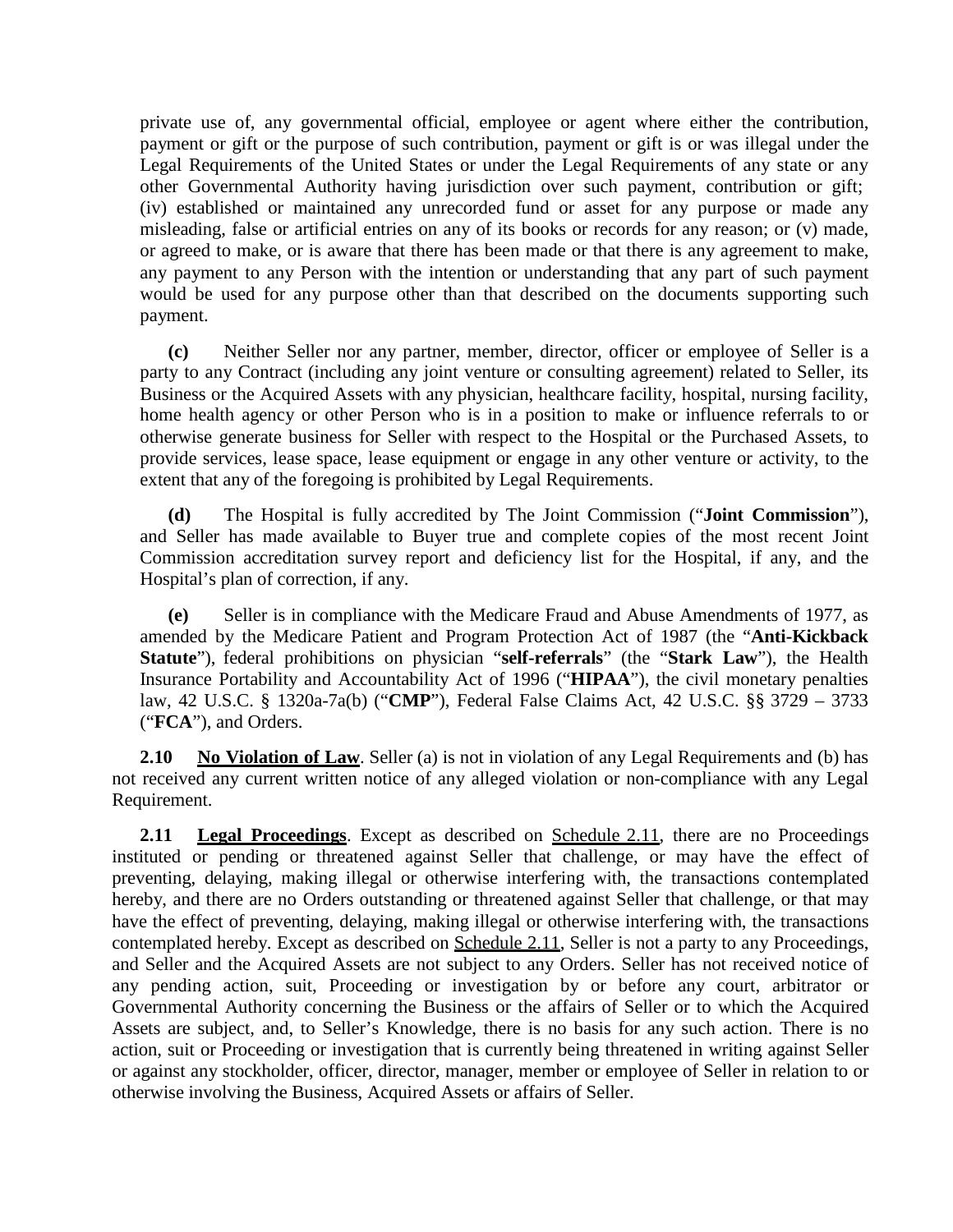**2.12 Fees and Commissions**. Any fees associated with the retention of a financial advisor of or other intermediary who has acted on behalf of Seller in connection with the negotiation or consummation of this Agreement or the transactions contemplated thereby are the sole and exclusive obligation of the Seller, including any broker's, finder's or originator's fees or commissions by reason of services rendered for or, at the instance of, Seller in connection with this Agreement or the transactions contemplated hereby.

**2.13 Material Contracts**. Schedule 2.13 lists all Material Contracts. Except as described on Schedule 2.13, each Material Contract (a) has been entered into by Seller in the normal course of its Business, and (b) is in full force and effect, and has not been amended or modified except as described on Schedule 2.13. Seller is not currently in default in any material respect, nor has Seller received any written notice that it is in default, with respect to any Material Contract, and no other party to any Material Contract is currently in default in any material respect or has any defense, counterclaim or offset right. Seller has not assigned or encumbered any such Material Contract in any manner.

**2.14 Insurance**. Schedule 2.14 sets forth a true and complete list of all insurance policies or self-insurance funds maintained by Seller covering the ownership and operation of the Business and the Acquired Assets, indicating the types of insurance, policy numbers, terms, identity of insurers and amounts and coverages (including applicable deductibles). Seller has one or more "**business interruption**" insurance policies in customary form and amount covering Business and the Acquired Assets (which coverage includes coverage from the date hereof until the Closing Date), and the proceeds of such policies are assignable to Buyer as to the period from the date hereof until the Closing Date if the Closing occurs as contemplated hereunder. All of such policies are now and will be until the Closing in full force and effect on an occurrence basis with no premium arrearages. Such policies of insurance shall not be assigned to Buyer as part of the Acquired Assets and Buyer acknowledges that all of the coverages listed on Schedule 2.14 with respect to the Purchased Assets will cease with respect to events occurring after the Effective Time.

# **2.15 Tax Matters***.*

**(a)** For purposes of this Section 2.15, "**Tax Returns**" means all reports, estimates, declaration of estimated Tax, information statements and returns relating to, or required to be filed in connection with, any Taxes and any schedules attached to or amendments of (including refund claims with respect to) any of the foregoing.

**(b)** Except as described on Schedule 2.15 (i) all Tax Returns required to be filed by or on behalf of Seller in respect of income, assets or other items relating to Seller, in all cases, have been duly filed on a timely basis or within the applicable final extension periods granted to it; (ii) such Tax Returns are true, complete and correct in all respects; and (iii) all Taxes owed by Seller with respect to any taxable period or partial taxable period of Seller ending prior to the Effective Time have been paid or will be timely paid by Seller.

**2.16 Environmental Matters**. Attached hereto as **Exhibit** is the original environmental report prepared by Seller (the "**Report**"). Seller is in compliance with all terms and conditions of all permits, licenses and authorizations, and is in compliance in all material respects with all other Legal Requirements and regulations relating to the emission, discharge, release or threatened release of any Hazardous Materials into air, surface water, groundwater or lands ("**Environmental Requirements**"). No discharge or release of any Hazardous Material caused by Seller has occurred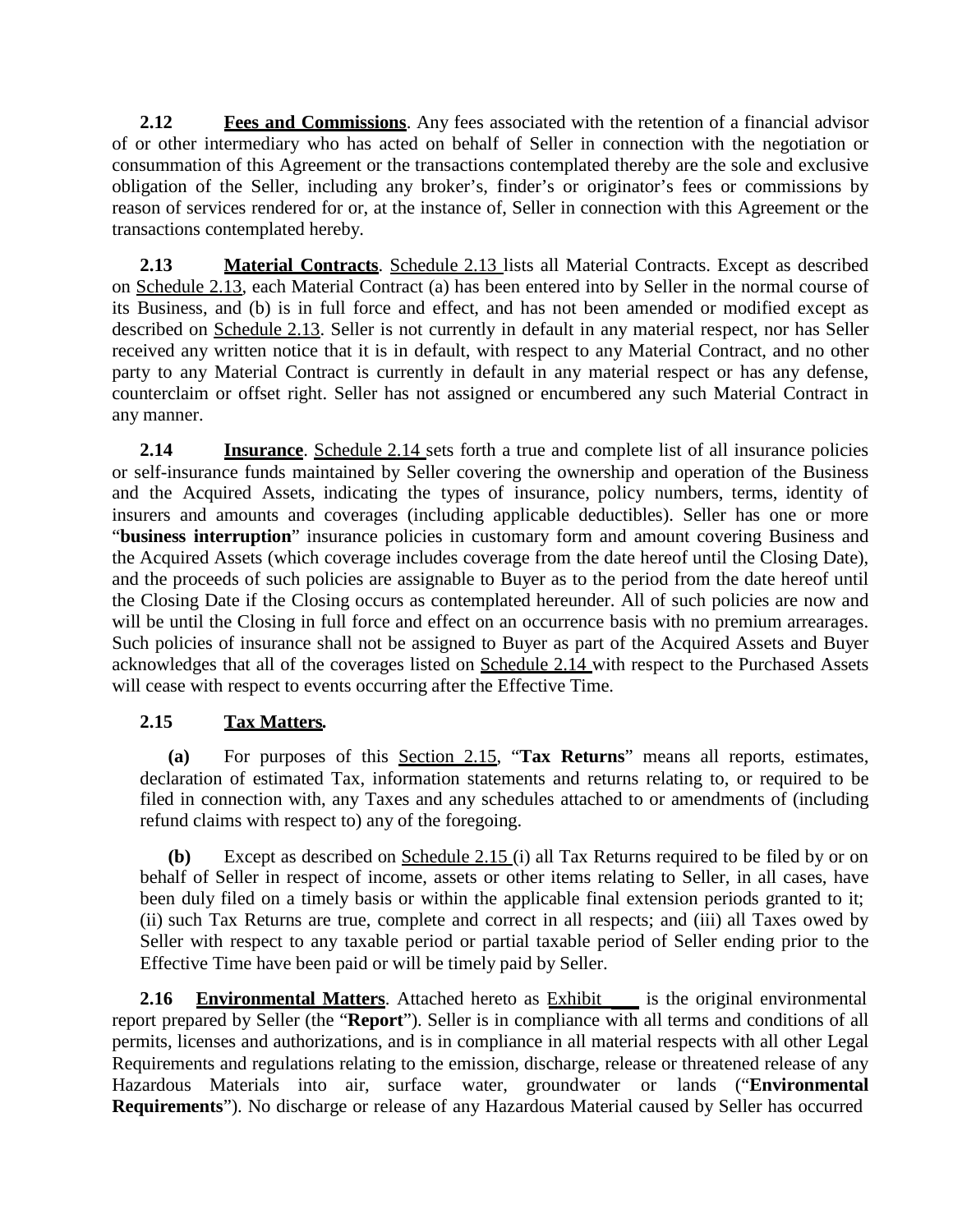on or otherwise affects any property owned or operated by the Seller that is included within the Acquired Assets which violates Environmental Requirements.

#### **2.17 Absence of Certain Changes or Events**.

**(a)** Except as set forth in Schedule 2.17(a), since September 30, 2007, there has not been any development (including consummation of the transactions contemplated hereby) or threatened development of a nature which would be reasonably likely to cause any material adverse change in the financial condition, net worth, assets, liabilities, personnel, or operations (including any of the Seller's or its Affiliate's relationships with suppliers (other than Buyer), employees and customers) of the Business or the ability of Seller to perform its obligation under this Agreement and any related agreements (collectively, "**Material Adverse Effect**"); provided, however, that none of the following shall in themselves constitute, and none of the following shall be taken into account in determining whether there has been or will be a Material Adverse Effect: (i) any change, effect or circumstance to the extent arising primarily by reason of a deterioration in the financial markets, the general economy or the industries in which the Seller operates; (ii) any change, effect or circumstance to the extent directly arising out of action taken by Buyer or any of its Affiliates, the announcement of this transaction and the consummation of the transactions contemplated hereby; (iii) any change, effect or circumstance to the extent attributable primarily to any acts of war involving the United States or hostilities or terrorist activity involving the United States, including without limitation, any continuation or material worsening of hostilities involving the combat of terrorism or other national security issues involving the United States; (iv) general economic, regulatory or political conditions or changes, (v) changes in Legal Requirements or GAAP after the Execution Date; (vi) compliance with the terms of this Agreement; or (vii) an earthquake or other natural disaster, subject to the provisions of Section 4.6.

**(b)** Except as specifically set forth in Schedule 2.17(b), and except as expressly authorized by this Agreement to accomplish the transactions contemplated hereby, since January 1, 2008, Seller has conducted (and from the date hereof through the Effective Time, will continue to conduct) the Business and its operations only in the ordinary course in all material respects. Without limiting the generality of the foregoing, since September 30, 2007, and, except as set forth on Schedule 2.17(b) and, except for transactions required to effect this Agreement, Seller has not (and from the Execution Date through the Effective Time, will not):

(i) created or suffered to exist any liens, encumbrances or other restrictions with respect to any of the Acquired Assets, except for the Permitted Real Property Encumbrances;

(ii) sold, leased to others, licensed to others, disposed of, or otherwise transferred any of the material assets or properties of the Business, except for (i) sales of inventory in the usual and ordinary course of the Business, (ii) sales of old or obsolete equipment that has been replaced with equipment that is functionally equivalent and (iii) sales of other obsolete equipment with an aggregate value of less than \$100,000;

(iii) suffered any material loss, or material interruption in use, of any material asset or property of the Business (whether or not covered by insurance) on account of fire, flood, riot, strike or other hazard or act of God in excess of \$100,000;

(iv) purchased, called, redeemed or otherwise acquired (other than for cash) or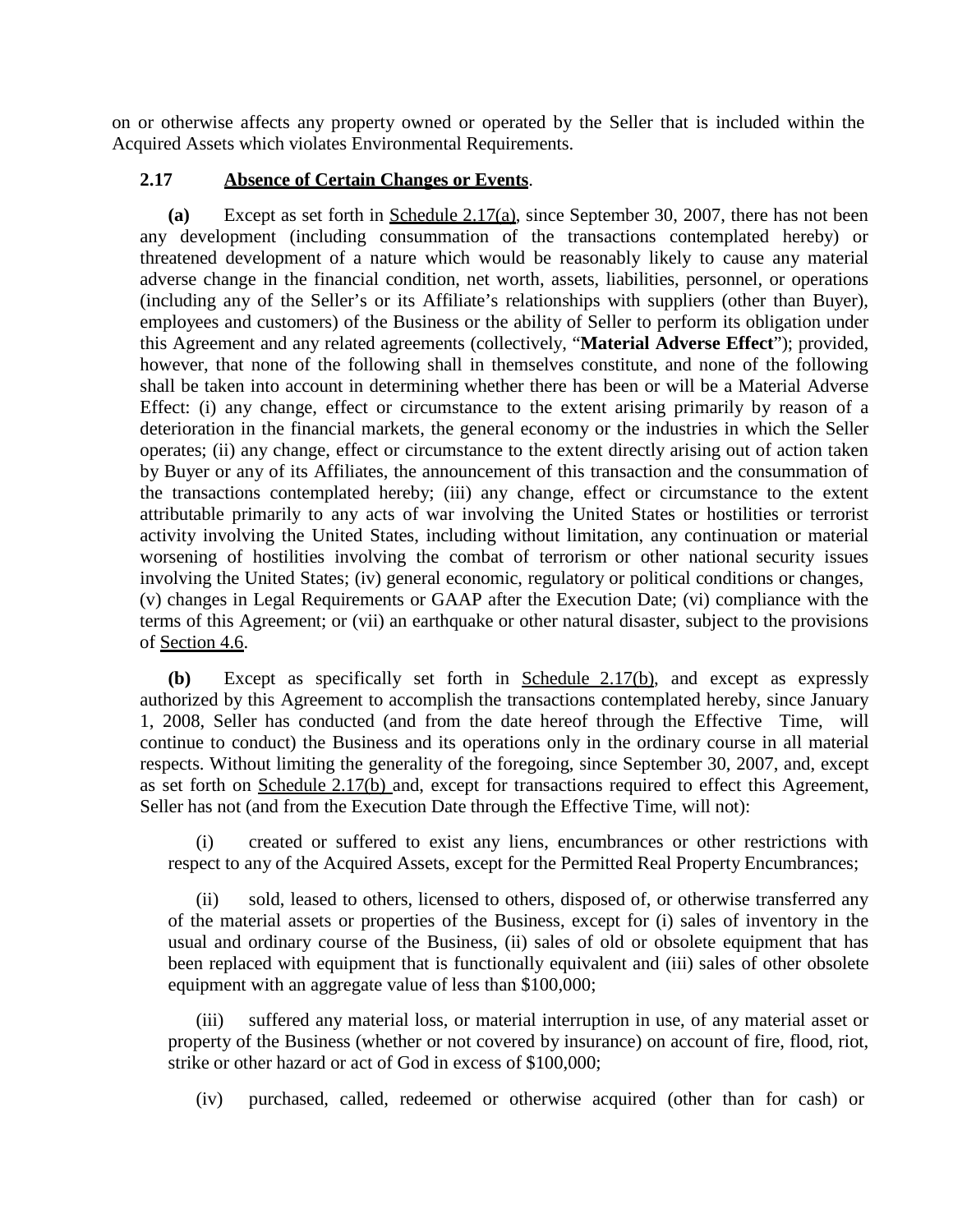declared or paid any dividends or other distributions (other than cash) on or with respect to, any equity interest in Seller or any of its Affiliates;

(v) (A) increased the rate or terms of compensation (including termination and severance pay), commission, bonus or other direct or indirect remuneration (or the rate thereof) payable or to become payable to any of Seller's employees, officers, directors or persons otherwise serving in such capacities, other than regularly scheduled increases in base salary in the ordinary course and consistent with past practice in all material respects; or (B) adopted, amended or terminated any Employee Benefit Plan, unless such adoption, amendment or termination affects all Affiliates that own or operate hospitals, or entered into any employment, consulting, severance or termination agreement;

(vi) waived any rights relating to the Business or arising under or in connection with any of the Acquired Assets, individually or in the aggregate in excess of \$100,000;

(vii) acquired any assets or properties individually or in the aggregate in excess of \$100,000 other than in the ordinary course and consistent with past practice;

(viii) entered into any merger, consolidation, recapitalization or other business combination or reorganization;

(ix) made any loans, advances or capital contributions to or investments in any Person, other than (A) loans and advances to employees in amounts that do not individually exceed \$10,000 or in the aggregate exceed \$50,000 and (B) loans and advances to any holders of an equity interest in Seller;

(x) induced any employee receiving annual compensation in excess of \$50,000, to leave his or her employment, or acted to otherwise adversely affect the relations with any such employee receiving annual compensation in excess of \$50,000;

(xi) delayed payment of payables, changed credit practices or done anything to materially and adversely affect the relationship of the Business with any customers or supplier that is material to the Business (other than Buyer);

(xii) failed to replenish inventories and supplies in the ordinary course and consistent in all material respect with prior practice, or made any purchase commitment materially in excess of the usual requirements of the Business or at any price materially in excess of the then-current market price or upon terms and conditions more onerous than those usual and customary in the industry or made any material change in its selling, pricing, advertising or personnel practices inconsistent with its prior practice;

(xiii) commenced or terminated any line of business;

(xiv) made any change in its general pricing practices or policies or any change in its credit or allowance practices or policies other than in the ordinary course;

(xv) received written notice from any customer or supplier representing during the last fiscal year sales or purchases of \$100,000 or more that such customer or supplier has ceased, may cease or will cease to do business with it;

(xvi) entered into any transaction, agreement, contract or understanding with any Person (other than Buyer) affecting the Business or altered the terms of any transaction, agreement,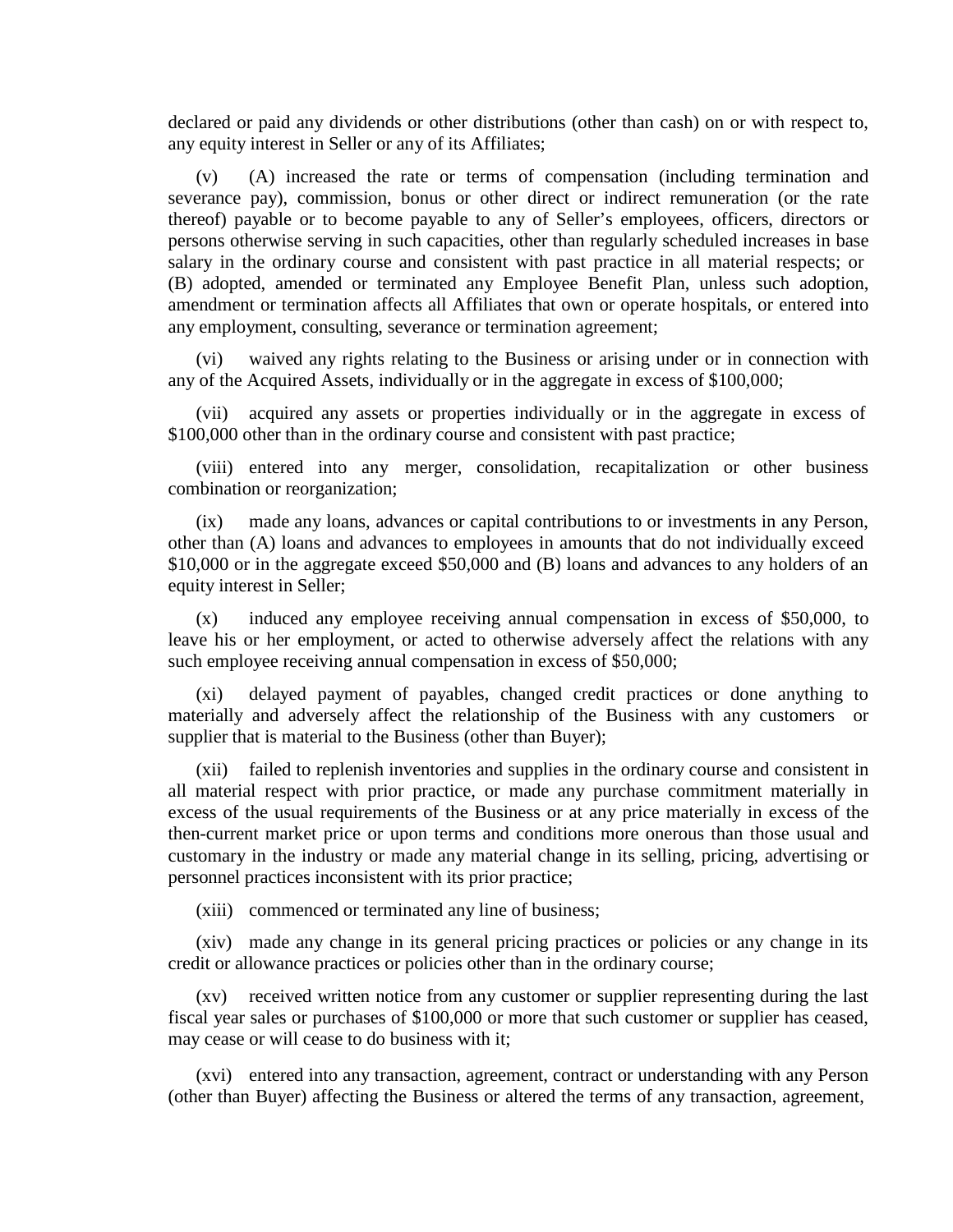contract or understanding with any Person (other than Buyer) affecting the Business which involves expenditure in excess of \$100,000;

(xvii) without limiting the foregoing, entered into any material transaction resulting in a liability or expenditure in excess of \$100,000, other than in the ordinary course;

(xviii) entered into any material amendment, modification, termination (partial or complete) or granted any material waiver under or given any material consent with respect to any Contract that is required to be disclosed in the Schedules to this Agreement;

(xix) made any change in any method of accounting or accounting practice that applied only to Seller;

(xx) made or deferred any capital expenditure in each case in excess of \$100,000 individually and \$250,000 in the aggregate; and

(xxi) except for this Agreement, entered into any oral or written agreement, contract, commitment, arrangement or understanding with respect to any of the matters described in this Section 2.17(b).

#### **2.18 Employees**.

**(a)** Schedule 2.18(a) lists the employees of Seller and their current rates of compensation, dates of hire, status (i.e., exempt or non-exempt) and eligibility for, and participation in, Employee Benefit Plans. Except as described on Schedule 2.18(a), (i) there are no collective agreements or bargaining relationships or other contracts or understandings with any labor organization with respect to Seller's employees, (ii) the Seller has no Knowledge of any organizational effort presently being made or threatened by or on behalf of any labor union with respect to employees of the Seller, and to the Seller's Knowledge no such efforts have occurred within the past three years, (iii) there is no worker's compensation liability, experience or matter outside the Ordinary Course of Business, (iv) there are no strikes, slowdowns, work stoppages, material grievances, material unfair labor practices claims or other material employee or labor disputes currently pending or threatened against or involving the Seller and none has occurred within the last three years, (v) the Seller has not engaged in any unfair labor practices within the meaning of the National Labor Relations Act, (vi) during the three year period preceding the Closing Date, the Seller has not implemented any layoffs of employees that could implicate the Worker Adjustment and Retraining Notification Act, 29 U.S. Stat. § 2101 et seq. (the "**WARN** Act"), (vii) there are no pending or threatened in writing complaints or charges before any Governmental Authority regarding employment discrimination, safety or other employmentrelated charges or complaints, wage and hour claims, unemployment compensation claims, worker's compensation claims or the like involving any current or former employee of Seller, (viii) Seller is in compliance in all material respects with all Legal Requirements and Contracts respecting employment and employment practices, labor relations, terms and conditions of employment and wages and hours and (ix) Buyer will not be subject to any claim or liability for severance pay as a result of the consummation of the transactions contemplated by this Agreement as long as Buyer fulfills its obligations under the term of this Agreement.

**(b)** All Employee Benefit Plans maintained by the Seller or to which the Seller is obligated to contribute, are listed on Schedule 2.18(b) hereto. With respect to the Employee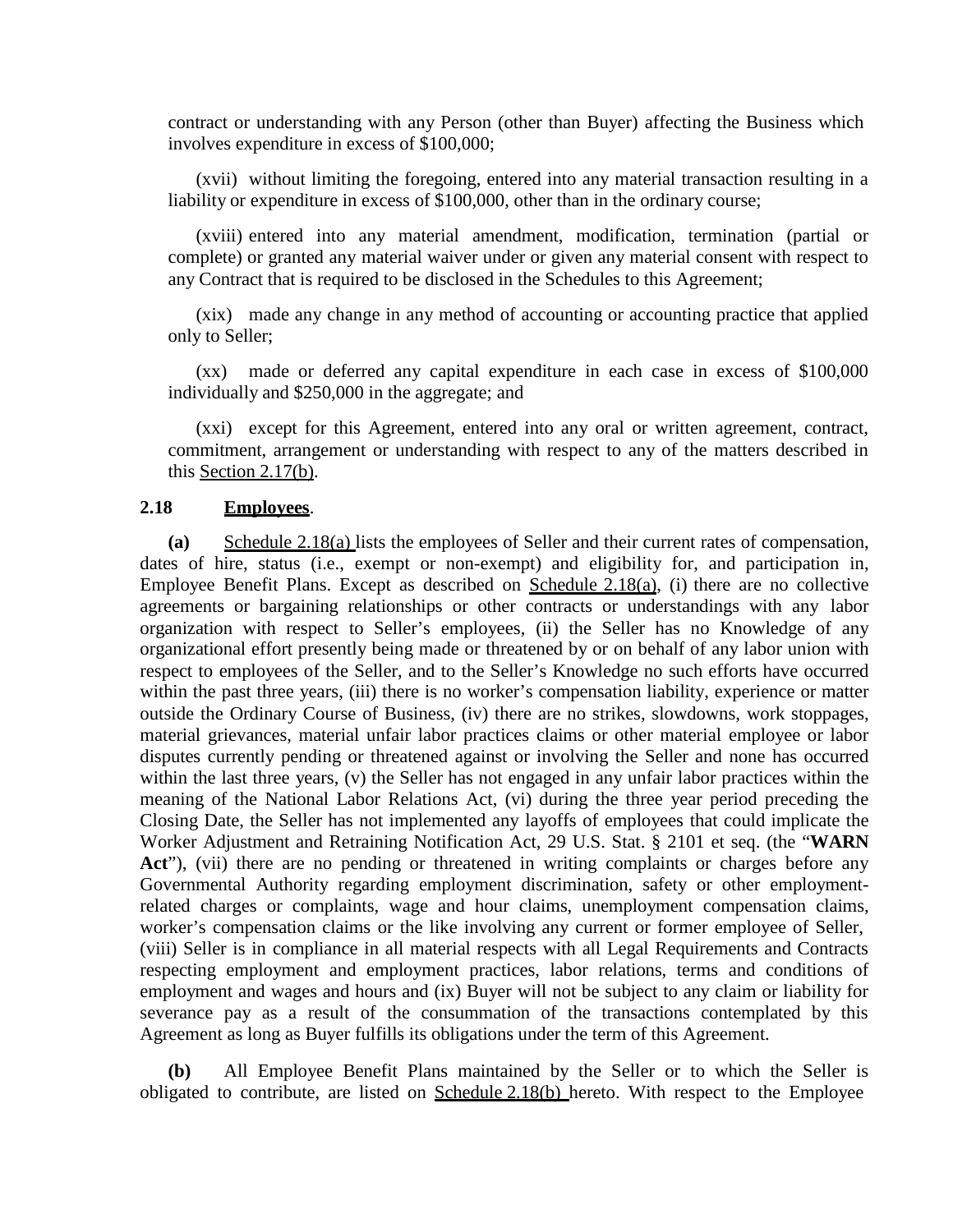Benefit Plans:

(i) a copy of each such Employee Benefit Plans has been made available to the Buyer and/or its agents;

(ii) all such Employee Benefit Plans have been maintained, funded and administered in compliance in all material respects with all applicable Legal Requirements, including ERISA and the Code;

(iii) no Employee Benefit Plan is or has within the last three years been subject to the minimum funding requirements of Section 412 or 430 of the Code or Title IV of ERISA;

(iv) the Seller does not have any obligation to contribute to any "**multiemployer plan**" within the meaning of Section 3(37) of ERISA;

(v) each Employee Benefit Plan intended to qualify under Section 401(a) of the Code has received a favorable determination letter or is entitled to rely on an opinion letter from the Internal Revenue Service that such Employee Benefit Plan is a "**qualified plan**" under Section 401(a) of the Code, the related trust is exempt from tax under Section 501(a) of the Code, and no facts or circumstances exist that would be reasonably likely to jeopardize the qualification of such Employee Benefit Plan; and

with respect to the Employee Benefit Plans, all required contributions have been made or properly accrued on the Seller's financial statements.

#### **2.19 Financial Information**.

**(a)** Schedule 2.19 hereto contains the following financial statements and financial information (collectively, the "**Historical Financial Information**"): (i) audited balance sheets and income statements of the Seller for the twelve-month periods ended and ; (ii) unaudited balance sheet and income statement of the Seller dated for the period from <u>through</u> interest in the most recently available unaudited balance sheet and income statement of Seller.

The financial statements included in the Historical Financial Information have been prepared in accordance with GAAP, applied on a consistent basis throughout the periods indicated provided that the unaudited statements are not footnoted and are subject to customary year end adjustments, and Seller has not changed any accounting policy or methodology throughout all periods presented that applied only to Seller. The balance sheets contained in the Historical Financial Information present fairly in all material respects the financial condition of Seller as of the dates indicated thereon, and the income statements contained in the Historical Financial Information present fairly in all material respects the results of operations of Seller for the periods covered thereby.

**(b)** Except for (i) liabilities that are disclosed in this Agreement, the Historical Financial Statements, Contracts entered into in connection herewith and schedules and exhibits hereto and thereto, and (ii) liabilities that were incurred after , in the ordinary course of business, there are no material liabilities of any nature of Seller relating to the Hospital or the Acquired Assets and Assumed Liabilities.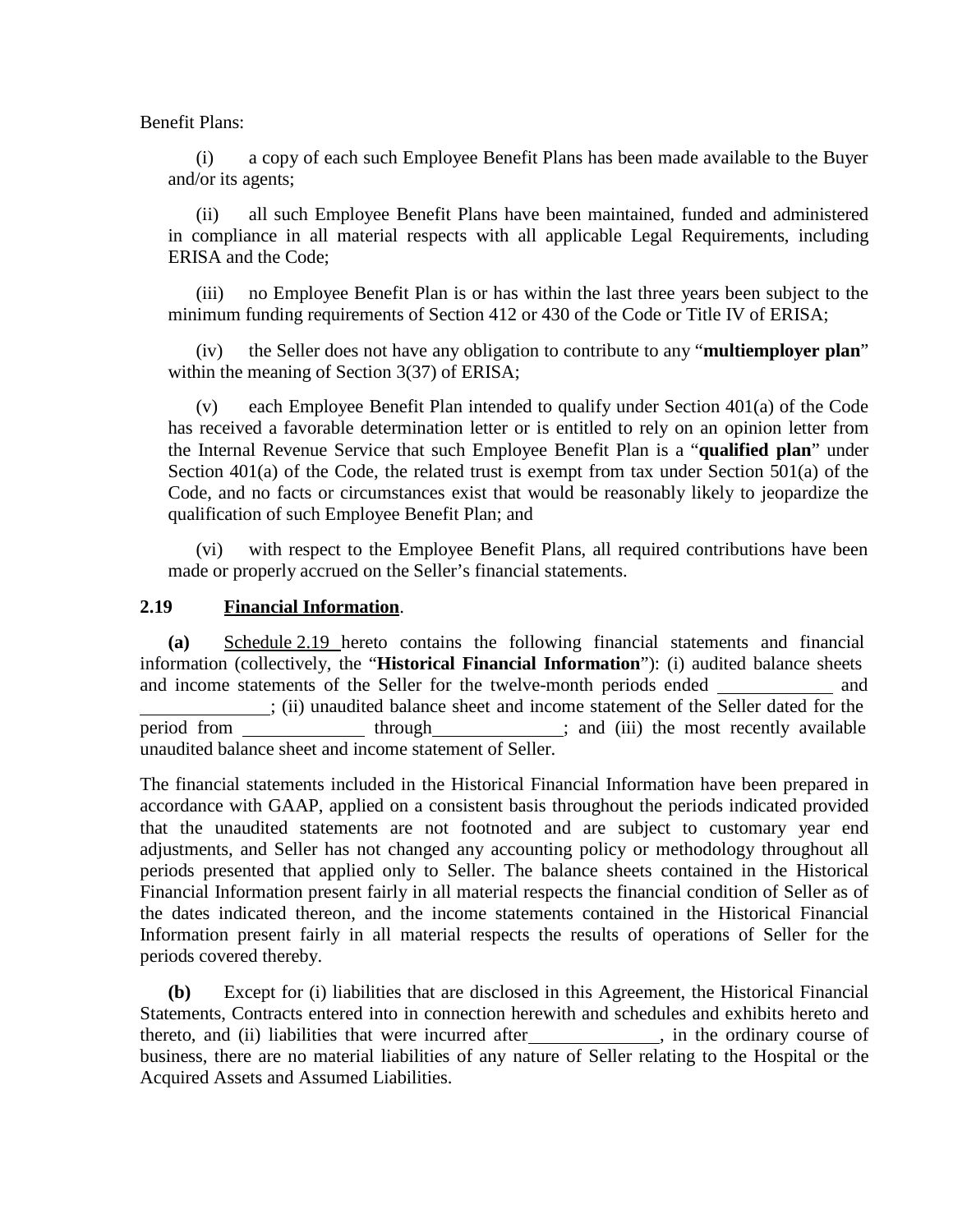#### **2.20 Intellectual Property**.

**(a)** Except as described on Schedule 2.20, there is no unauthorized use, disclosure, infringement or misappropriation of any intellectual property rights of Seller, any trade secret of Seller, or any intellectual property right of any third party to the extent licensed by or through Seller, including any employee or former employee of Seller, relating in any way to any of the Acquired Assets. There are no royalties, fees or other payments payable by Seller to any Person by reason of the ownership, use, sale or disposition of intellectual property related to any of the Acquired Assets except as set forth in the Contracts.

**(b)** Except as described on Schedule 2.20, Seller is not nor will be as a result of the execution and delivery of this Agreement or any of the documents described herein or the performance of its obligations under this Agreement or any of the documents described herein, in breach of any license, sublicense or other Contract relating to the intellectual property included in the Acquired Assets, provided that no representation is made regarding the absence of a breach due to the failure to obtain any required third party consent to the assignment of any Contract.

**(c)** Except as described on Schedule 2.20, Seller has no patents, registered trademarks, registered service marks or registered copyrights related to any of the Acquired Assets, and Seller is not infringing upon any patents, trademarks, service marks, copyrights or in violation of any trade secret or other proprietary right of any third party related to any of the Acquired Assets. Seller has not brought any Proceeding against any third party for infringement of intellectual property or breach of any license or Contract involving intellectual property related to any of the Acquired Assets.

**2.21 Completeness of Disclosure**. No representation or warranty by Seller in this Agreement or statement made by Seller in any schedule to this Agreement, or any certificate or other document furnished or to be furnished to Buyer pursuant hereto, or in connection with the negotiation, execution or performance of this Agreement, contains or will at the Closing contain any untrue statement of a material fact or omits or will omit to state a material fact required to be stated herein or thereon or necessary to make any statement herein or therein not misleading in any material respect.

EXCEPT FOR THE EXPRESS REPRESENTATIONS AND WARRANTIES CONTAINED IN THIS ARTICLE 2, THE ACQUIRED ASSETS ARE BEING SOLD TO BUYER "**AS IS, WHERE IS, AND WITH ALL FAULTS**", AND SELLER EXPRESSLY DISCLAIMS ANY AND ALL OTHER REPRESENTATIONS AND WARRANTIES, WHETHER EXPRESS OR IMPLIED, INCLUDING ANY IMPLIED WARRANTIES OF MERCHANTABILITY OR FITNESS FOR A PARTICULAR PURPOSE.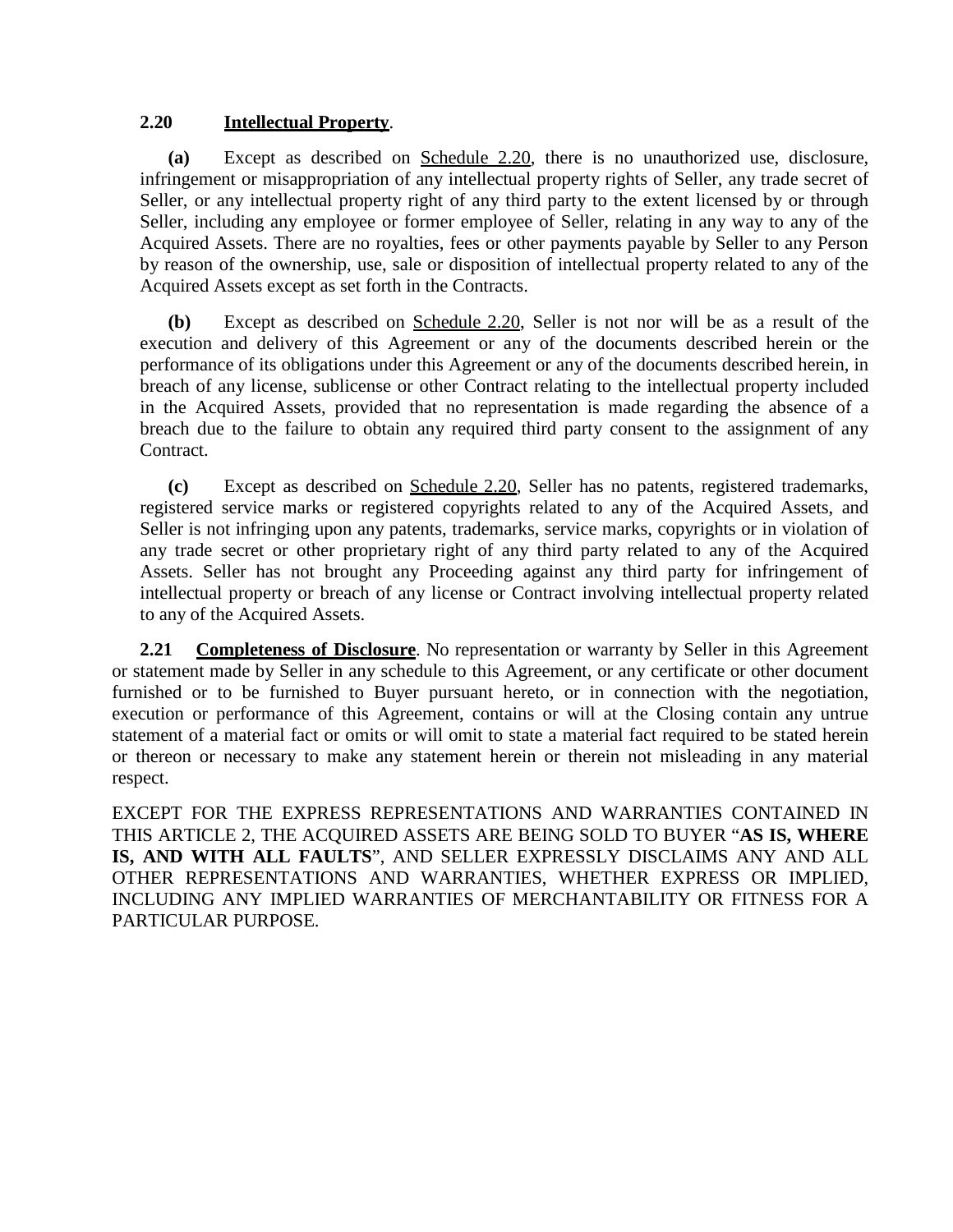#### **ARTICLE 3 REPRESENTATIONS AND WARRANTIES OF BUYER**

As of the Execution Date and again as of the Closing Date, Buyer represents and warrants to Seller that, except as contained in the disclosure Schedules attached hereto and incorporated herein:

# **3.1 Organization, Corporate Power and Authority**.

**(a)** Buyer is a duly organized, validly existing and in good standing under the laws of the State of .

**(b)** Buyer has full corporate power and authority to execute, deliver and perform the corporate obligations and covenants contained in this Agreement and Buyer's Closing Documents and to carry out the transactions contemplated hereby and thereby. The execution and delivery of this Agreement and Buyer's Closing Documents by Buyer and the consummation of the transactions contemplated hereby and thereby have been duly authorized by all necessary action on the part of Buyer. This Agreement constitutes the legal, valid, and binding obligation of Buyer, enforceable in accordance with its terms, subject to applicable Exceptions. Each of Buyer's Closing Documents, when duly executed and delivered by Buyer and the other Parties thereto, will constitute the legal, valid and binding obligation of Buyer enforceable in accordance with its respective terms, subject to applicable Exceptions.

**3.2 No Breach**. Neither the execution and delivery of this Agreement and related agreements contemplated herein by Buyer nor the consummation or performance of the transactions contemplated hereby or in the Buyer's Closing Documents will, directly or indirectly (with or without notice, lapse of time, or both): (i) conflict with or result in the breach or violation of the governing documents of or resolutions adopted by Buyer; (ii) conflict with or result in the breach or violation of any provision of any Order of any Governmental Authority, in either such case, to which Buyer, or any of the Acquired Assets, are bound, or cause any acceleration thereof; or (iii) contravene, conflict with, or result in a violation in any Legal Requirements. Except for the other approvals and consents described on Schedule 3.2, Buyer is not and will not be required to give any notice to or obtain any consent from any Governmental Authority in connection with the execution and delivery of this Agreement or the consummation of the transactions contemplated hereby.

**3.3 Legal Proceedings**. Except as provided in Schedule 3.3, there are no Proceedings instituted, pending or threatened against Buyer that challenge, or may have the effect of preventing, delaying, making illegal or otherwise interfering with, the transactions contemplated hereby, and there are no Orders outstanding or threatened against Buyer that challenge, or that may have the effect of preventing, delaying, making illegal or otherwise interfering with, the transactions contemplated hereby.

**3.4 Fees and Commissions**. No finder, broker, agent, financial advisor or other intermediary has acted on behalf of Buyer in connection with the negotiation or consummation of this Agreement or the transactions contemplated thereby, and Buyer has not directly or indirectly agreed to pay or become liable to pay any broker's, finder's, or originator's fees or commissions by reason of services alleged to have been rendered for, or at the instance of, Buyer in connection with this Agreement or the transactions contemplated hereby.

**3.5 Funding of Purchase Price**. The Buyer has sufficient cash available to enable it to fulfill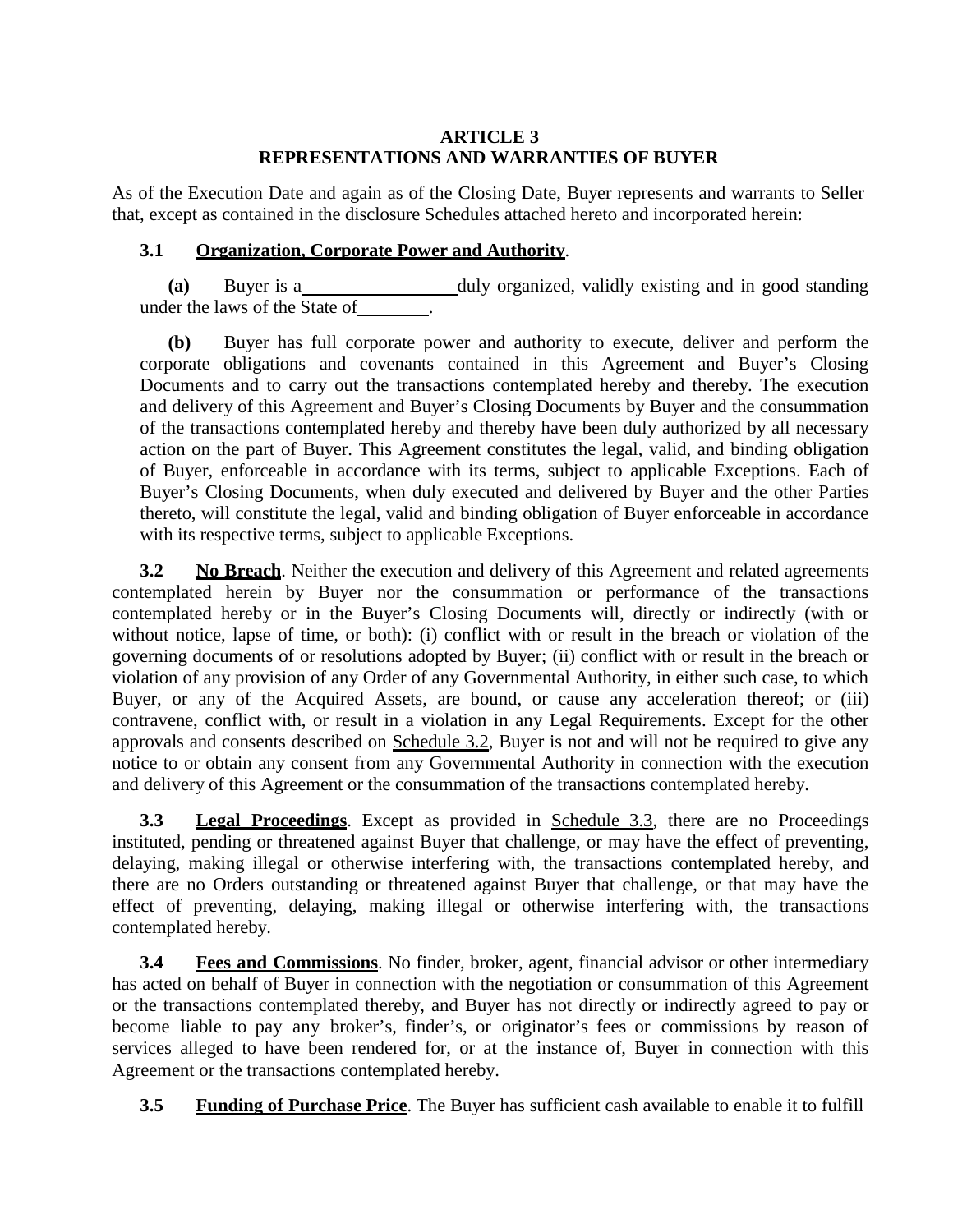its obligations hereunder and to make payment of all amounts to be paid by it hereunder on the Closing Date, it being acknowledged that there is no financing contingency as a condition to Buyer's obligation to complete this transaction.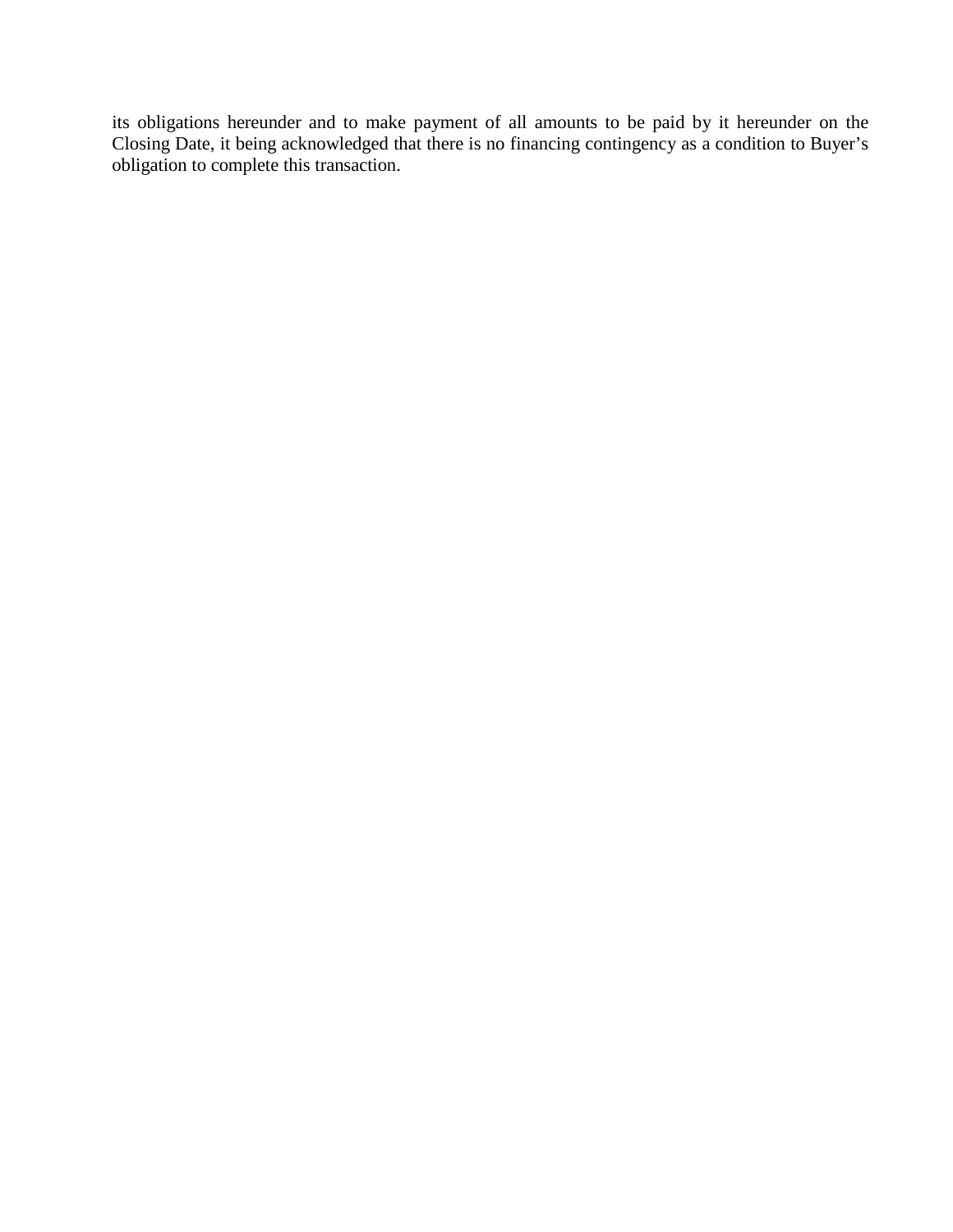#### **ARTICLE 4 CONDITIONS TO THE OBLIGATIONS OF BUYER**

The obligations of Buyer to consummate the purchase of the Acquired Assets and any other transaction contemplated by this Agreement are subject to the satisfaction, on or before the Closing Date, of the following conditions:

**4.1 Representations and Warranties to be True and Correct**. The representations and warranties of Seller contained in ARTICLE 2 shall be true, complete and correct in all material respects on and as of the Execution Date and the Closing Date with the same effect as though such representations and warranties had been made on and as of such date, and an officer of Seller shall have certified to such effect to Buyer in writing. Notwithstanding the foregoing, Buyer acknowledges and agrees that, except for the failure or alleged failure of the representations and warranties set forth in Sections 2.1(b), 2.3 and 2.10 or the identification of a Material Structural Problem or Material Environmental Problem (as such terms are defined in the Escrow Agreement), Buyer will not assert the breach or alleged breach of any representation or warranty made by the Seller as a basis for not consummating the transactions contemplated by this Agreement and the sole and exclusive remedy of the Buyer for the breach of any such representation and warranty is indemnification as and to the extent set forth in ARTICLE 8.

**4.2 Covenants**. Seller shall have performed and complied with all of its covenants hereunder through Closing.

**4.3 No Action or Proceeding**. No Order of any Governmental Authority restraining, enjoining or otherwise preventing or delaying the consummation of this Agreement or the transactions contemplated hereby shall be outstanding, and no Proceedings or investigations by or before, or otherwise involving, any Governmental Authority shall be threatened or pending against Seller or Buyer which seeks to enjoin or prevent the consummation of the transactions contemplated under this Agreement or which seeks damages in connection with the transactions contemplated hereby.

**4.4 Licenses**. Buyer shall have been issued, or shall have received approval or assurance of approval of the transfer of, all Licenses necessary to enable Buyer to own, occupy and lease the Acquired Assets and operate the Business.

**4.5 Seller's Closing Deliverables**. Buyer and its counsel shall have received executed copies of the following documents (the "**Seller's Closing Documents**"):

**(a)** Bill of Sale and Assignment. A bill of sale and assignment, substantially in the form attached hereto as Exhibit , executed by Seller conveying to Buyer good and marketable title to all tangible assets, including Personal Property, which are a part of the Acquired Assets and good and marketable title to all intangible assets which are a part of the Acquired Assets, free and clear of all encumbrances (other than Permitted Real Property Encumbrances and those of lessors under Personal Property Leases which are operating leases under GAAP).

**(b)** Assignment and Assumption Agreement. Assignment and assumption agreement, substantially in the form attached hereto as Exhibit (the "**Assignment and Assumption Agreement**") executed by Seller: (i) conveying to Buyer all of Seller's right, title and interest in, to and under the Assumed Contracts and, by one or more separate instruments, the Real Property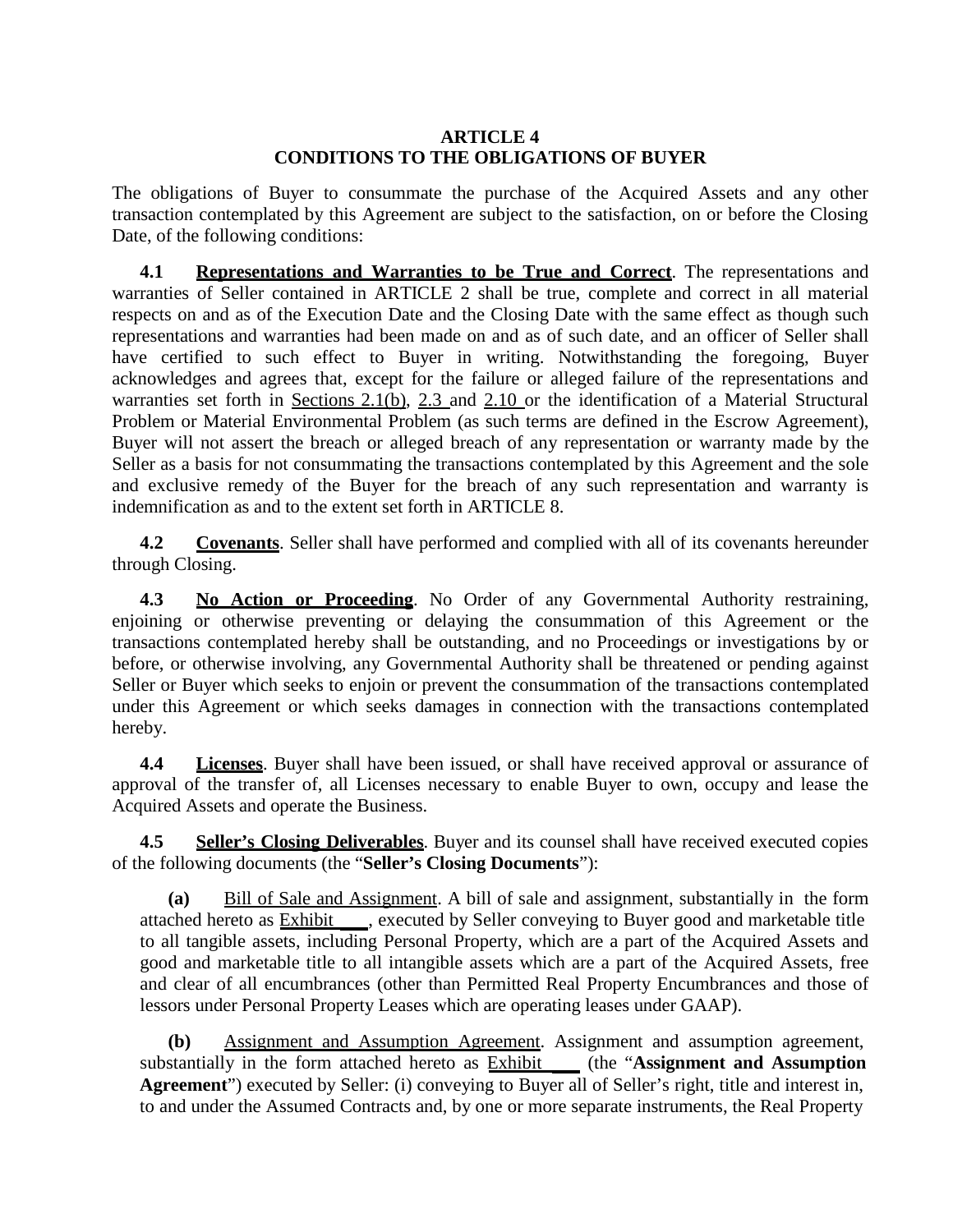Leases and Licenses, and (ii) pursuant to which Buyer shall assume the future payment and performance of the Assumed Liabilities.

**(c)** Deed. For each interest of Seller in the Owned Real Property, as applicable, a recordable limited warranty deed (a "Deed") in the form attached hereto as **Exhibit** sexecuted by Seller.

**(d)** Authorizing Resolutions. Copies of duly adopted resolutions of the board of directors of Seller, authorizing and approving Seller's performance of the transactions contemplated hereby and the execution and delivery of this Agreement and the Seller's Closing Documents, certified by the appropriate officer or officers of Seller as true and in full force and effect as of the Closing.

**(e)** Certificates. Receipt of certificates executed by Seller and dated as of the Closing Date and reasonably satisfactory in form and substance to Buyer, certifying that (i) each of the representations and warranties of Seller contained herein is true and correct on and as of the Closing Date, and (ii) Seller shall have performed and complied with all agreements, obligations, covenants and conditions required to be performed or complied with by them pursuant hereto on or prior to the Closing Date, except as may have been waived in writing by Buyer.

**(f)** Secretary's Certificate. A certificate of the Secretary or an Assistant Secretary of Seller dated as of the Closing Date and certifying: (i) that attached thereto is a true and complete copy of all resolutions adopted by the members of Seller authorizing the execution, delivery, and performance of this Agreement and all transactions contemplated by this Agreement and that all such resolutions are in full force and effect and are all the resolutions adopted in connection with the transactions contemplated by this Agreement; and (ii) to the incumbency and specimen signature of each officer of Seller executing this Agreement or the other documents to be delivered by Seller pursuant to this Agreement, and a certification by another officer of Seller as to the incumbency and signature of the officer signing the certificate referred to in this Section 4.5(f).

**(g)** Transition Services Agreement. To the extent determined necessary by good faith negotiation by and between Buyer and , shall have executed and delivered a Transition Services Agreement with terms and conditions substantially similar to those set forth in the form attached hereto as Exhibit .

**(h)** Real Property Transfers. Such documents as the Title Company reasonably and customarily requires in connection with the issuance of a standard title insurance policy, including a standard title insurance agreement or affidavit necessary to cause the Title Company to delete all standard printed title exceptions from the Title Policy certifying, among other things, as to the absence of and providing for indemnity by Seller from mechanic's and materialmen's liens, tenants and parties in possession, Seller's authority documents and Seller's legal existence and good standing certificates.

**(i)** FIRPTA Certificate. A FIRPTA certificate, executed by Seller certifying Seller's U.S. taxpayer identification number and that Seller is not a foreign Person, within the meaning of Section 1445 of the Code.

**(j)** Certificate of Good Standing. A certificate of good standing of Buyer from the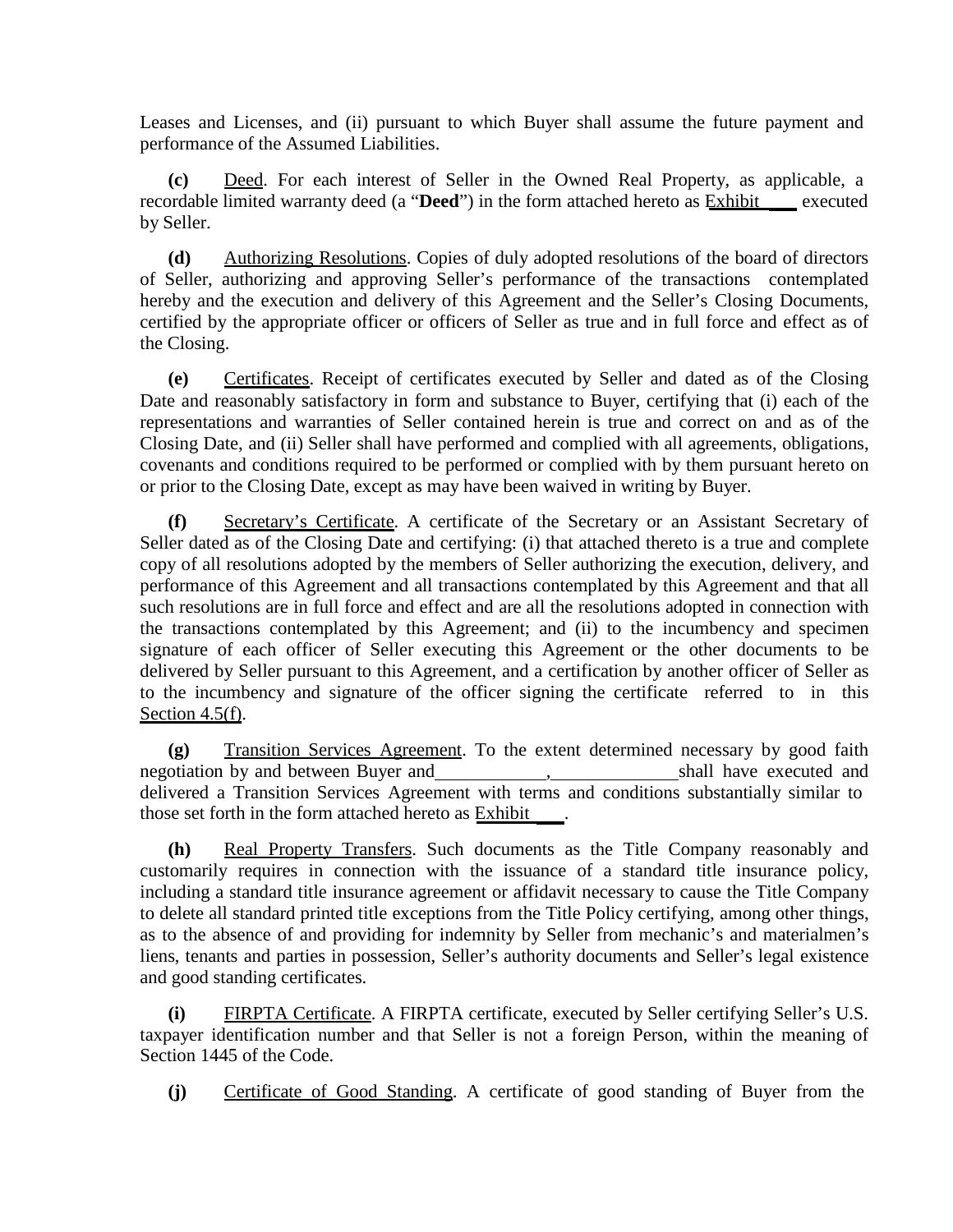Secretary of State of the State of dated no earlier than ten (10) days prior to the Closing.

**4.6 No Material Casualty**. Between the Execution Date and the Effective Time, no Material Casualty shall have occurred. A "**Material Casualty**" shall mean damage or destruction of any part of the Acquired Assets by fire or the elements or by any other cause and the cost to repair such damage is reasonably likely to exceed\_\_\_\_\_\_\_\_\_\_\_\_\_\_\_. In the event of a Material Casualty, Seller shall within fifteen (15) business days after such Material Casualty provide written notice thereof to Buyer. Such notice shall include copies of all insurance policies then in force relating to the Acquired Assets covering such Material Casualty and, Seller's initial good faith estimate of the cost to repair such damage or destruction ("**Cost Estimate**"). Buyer may, by written notice to Seller within twenty (20) days after Buyer's receipt of notice of the Material Casualty, elect in writing to terminate this Agreement. Should Buyer terminate this Agreement in accordance with the provisions of this Section 4.6, this Agreement shall be terminated. If any part of the Acquired Assets is damaged or destroyed prior to the Closing Date but this Agreement cannot be terminated or is not terminated by Buyer, this Agreement shall not be affected and the parties shall not be excused from performance hereunder, but, as of the Effective Time, at Buyer's request, Seller shall assign to Buyer all of its right, title and interest in and to the proceeds of insurance insuring against the loss and Seller's interest in sums payable thereunder or, to the extent that such proceeds are less than the Cost Estimate, make payment to Buyer in amount that together with such proceeds equals the Cost Estimate.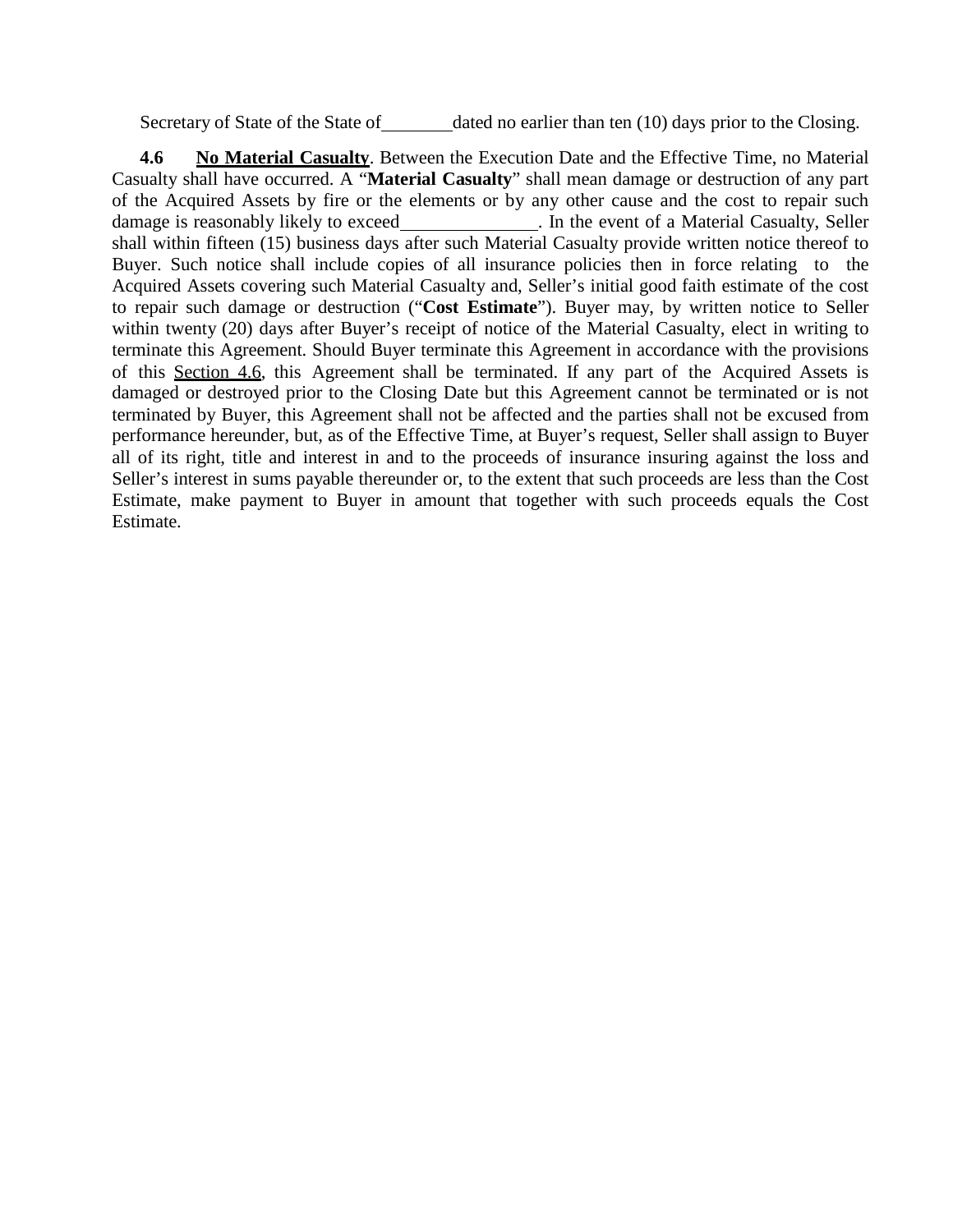#### **ARTICLE 5 CONDITIONS TO THE OBLIGATIONS OF SELLER**

The obligations of Seller to consummate the sale of the Acquired Assets and any other transaction contemplated by this Agreement are subject to the satisfaction, on or before the Closing Date, of the following conditions.

**5.1 Representations and Warranties to be True and Correct**. The representations and warranties of Buyer contained in ARTICLE 3 shall be true, complete and correct in all material respects (except to the extent qualified by materiality or Material Adverse Effect, in which case they shall be true and correct in all respects) on and as of the Execution Date and the Closing Date, with the same effect as though such representations and warranties had been made on and as of such date, and an officer of Buyer shall have certified to such effect to Seller in writing. Notwithstanding the foregoing, Seller acknowledges and agrees that Seller will not assert the breach or alleged breach of any representation or warranty made by Buyer as a basis for not consummating the transactions contemplated by this Agreement and the sole and exclusive remedy of Seller for the breach of any such representation and warranty is indemnification as and to the extent set forth in ARTICLE 8.

**5.2 Performance**. Buyer shall have performed and complied in all material respects with all of its covenants hereunder through Closing.

**5.3 No Action or Proceeding**. No Order of any Governmental Authority restraining, enjoining or otherwise preventing or delaying the consummation of this Agreement or the transactions contemplated hereby shall be outstanding, and no Proceeding or investigations by or before, or otherwise involving, any Governmental Authority shall be threatened or pending against Seller or Buyer which seeks to enjoin or prevent the consummation of the transactions contemplated under this Agreement or which seeks material damages in connection with the transactions contemplated hereby.

**5.4 Buyer's Closing Deliverables**. Seller and their counsel shall have received executed copies of the following documents (the "**Buyer's Closing Documents**"):

**(a)** Assignment and Assumption Agreement. The Assignment and Assumption Agreement executed by Buyer, pursuant to which Buyer shall assume the future payment and performance of the Assumed Liabilities.

**(b)** Certificates. Receipt of a certificate executed by Buyer, dated as of the Closing Date and reasonably satisfactory in form and substance to Seller, certifying that (i) each of the representations and warranties of Buyer contained herein is true and correct in all material respects on and as of the Closing Date, and (ii) Buyer has performed and complied in all material respects with all agreements, obligations, covenants, and conditions required to be performed or complied with by them pursuant hereto on or prior to the Closing Date, except as may have been waived in writing by Seller.

**(c)** Certificate of Good Standing. A certificate of good standing of Buyer from the Secretary of State of the State of dated no earlier than ten (10) days prior to the Closing.

**(d)** Secretary's Certificate. A certificate of the Secretary or an Assistant Secretary of Buyer dated as of the Closing Date and certifying: (i) that attached thereto is a true and complete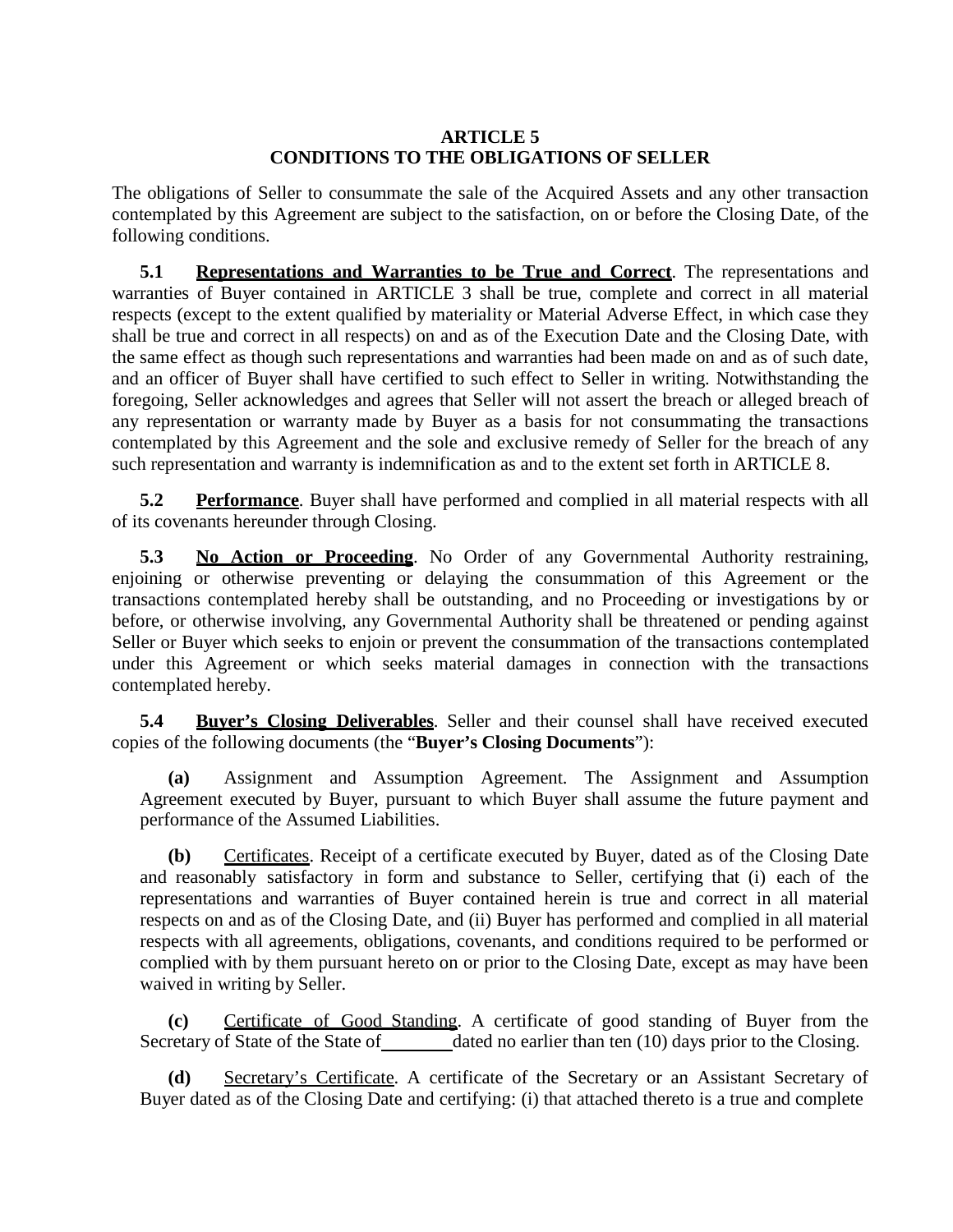copy of all resolutions adopted by the members of Buyer authorizing the execution, delivery, and performance of this Agreement and all transactions contemplated by this Agreement and that all such resolutions are in full force and effect and are all the resolutions adopted in connection with the transactions contemplated by this Agreement; and (ii) to the incumbency and specimen signature of each officer of Buyer executing this Agreement or the other documents to be delivered by Buyer pursuant to this Agreement, and a certification by another officer of Buyer as to the incumbency and signature of the officer signing the certificate referred to in this Section  $5.4(d)$ .

**(e)** Transition Services Agreement. To the extent determined necessary by good faith , Buyer shall have executed and delivered a Transition Services Agreement with terms and conditions substantially similar to those set forth in the form attached hereto as Exhibit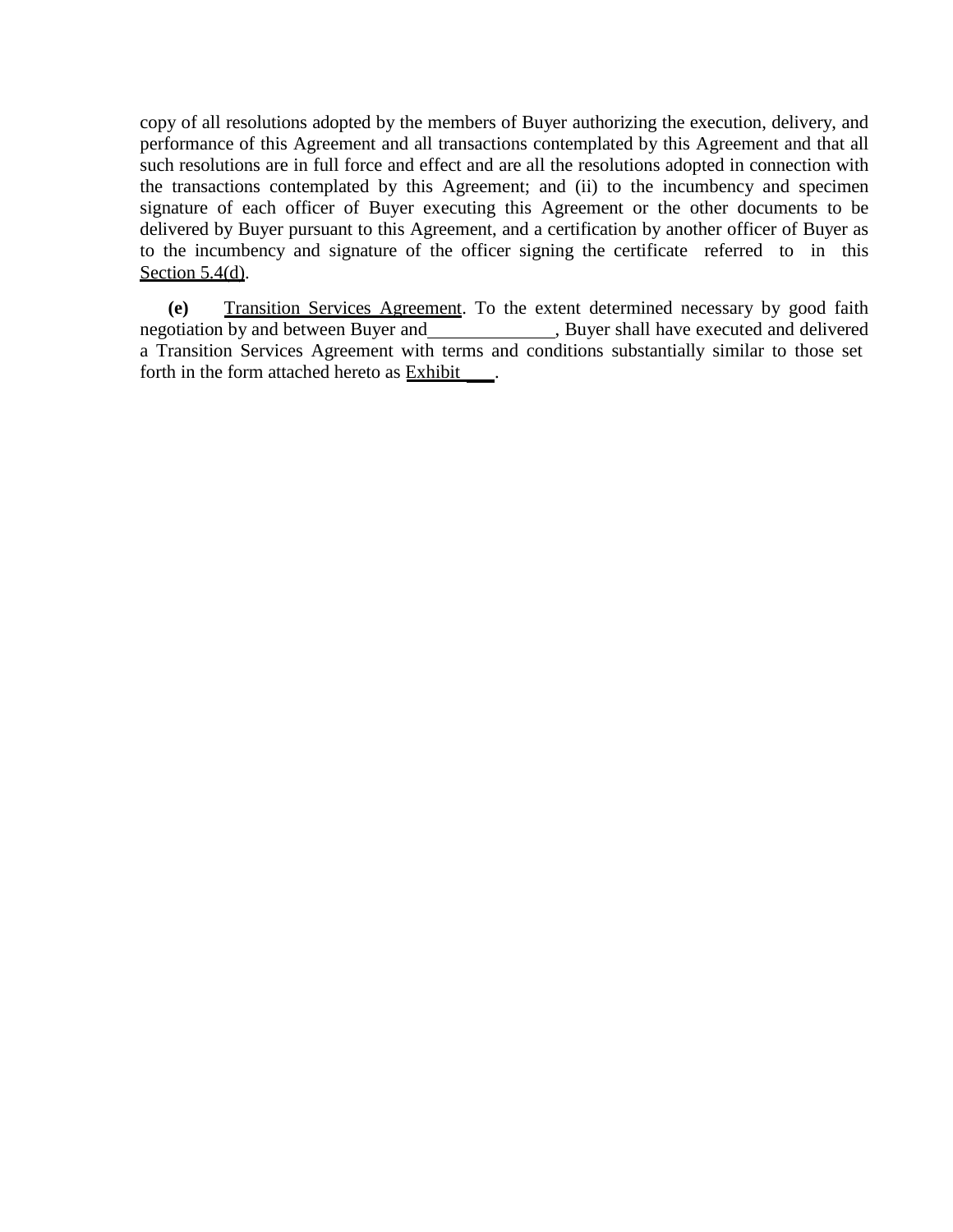#### **ARTICLE 6 ADDITIONAL AGREEMENTS**

**6.1 Retention and Access to Records.** After the Closing Date, Buyer shall retain the Transferred Records for a period consistent with Buyer's record retention policies and practices, but in any event for at least the minimum period for which such Transferred Records are required to be retained under applicable Legal Requirements. Buyer also shall provide Seller and its representatives reasonable access thereto, during normal business hours and on reasonable prior written notice, to enable them to prepare financial statements, tax returns, respond to tax audits or any other reasonable business purpose. Seller shall retain copies of all records that may pertain to any Excluded Liabilities or Excluded Assets. After the Closing Date, Seller shall provide Buyer and its representatives reasonable access to Excluded Records during normal business hours and on reasonable prior written notice, for any reasonable business purpose.

#### **6.2 Access to Acquired Assets; Contracts**.

**(a)** Between the Execution Date and the Closing Date, Seller shall afford to the authorized representatives and agents of Buyer reasonable access to and the right to inspect the plants, properties, books and records of Seller relating to the Business and the Acquired Assets, and will furnish Buyer with such additional financial and operating data and other information as to the Business and the Acquired Assets as Buyer may from time to time reasonably request. Buyer's right of access and inspection shall be made in such a manner as not to interfere unreasonably with the operation of Seller's Business or Seller's use of the Acquired Assets. Buyer may not conduct any borings, drilling or other non-destructive testing without first requesting and obtaining Seller's prior written consent, which shall not be unreasonably withheld. Buyer shall keep all information and data received or discovered in connection with the due diligence inspections of the Acquired Assets strictly confidential, sharing all such information only with its consultants, its lenders, and any potential equity investors in the Buyer entity. Buyer agrees that it will restore the Acquired Assets to its condition prior to conducting any tests or inspections. Buyer will indemnify and hold Seller harmless from any and all liability for property damage and/or personal injuries arising out of or related in any way to the activities of Buyer or its contractors, agents, or employees in their conduct of any such investigations and tests.

**(b)** This Agreement shall not constitute an attempt to assign any Acquired Asset or assume any Assumed Liability, if the attempted assignment or assumption of same, as a result of the absence of a consent or authorization of a third party, would constitute a breach or default under any lease, agreement or commitment or would in any way adversely affect the rights, or increase the obligations, of Buyer or Seller with respect thereto. Except as otherwise agreed to by the Parties, Buyer and Seller shall cooperate in good faith for obtaining any consent or authorization of a third party necessary for the assignment of any Acquired Asset to Buyer or the assumption by Buyer of any Assumed Liability. With respect to any Acquired Asset, if Seller fails to obtain the consent or authorization necessary for the assignment of such Acquired Asset prior to Closing, then Buyer may, at its option and expense, require Seller to enter into such arrangement (including sublease, agency, pass through, indemnity or payment arrangement) as reasonably necessary to provide Buyer with the benefits of such Acquired Asset. With respect to any Assumed Liability, Buyer agrees to cooperate with Seller to the extent reasonably necessary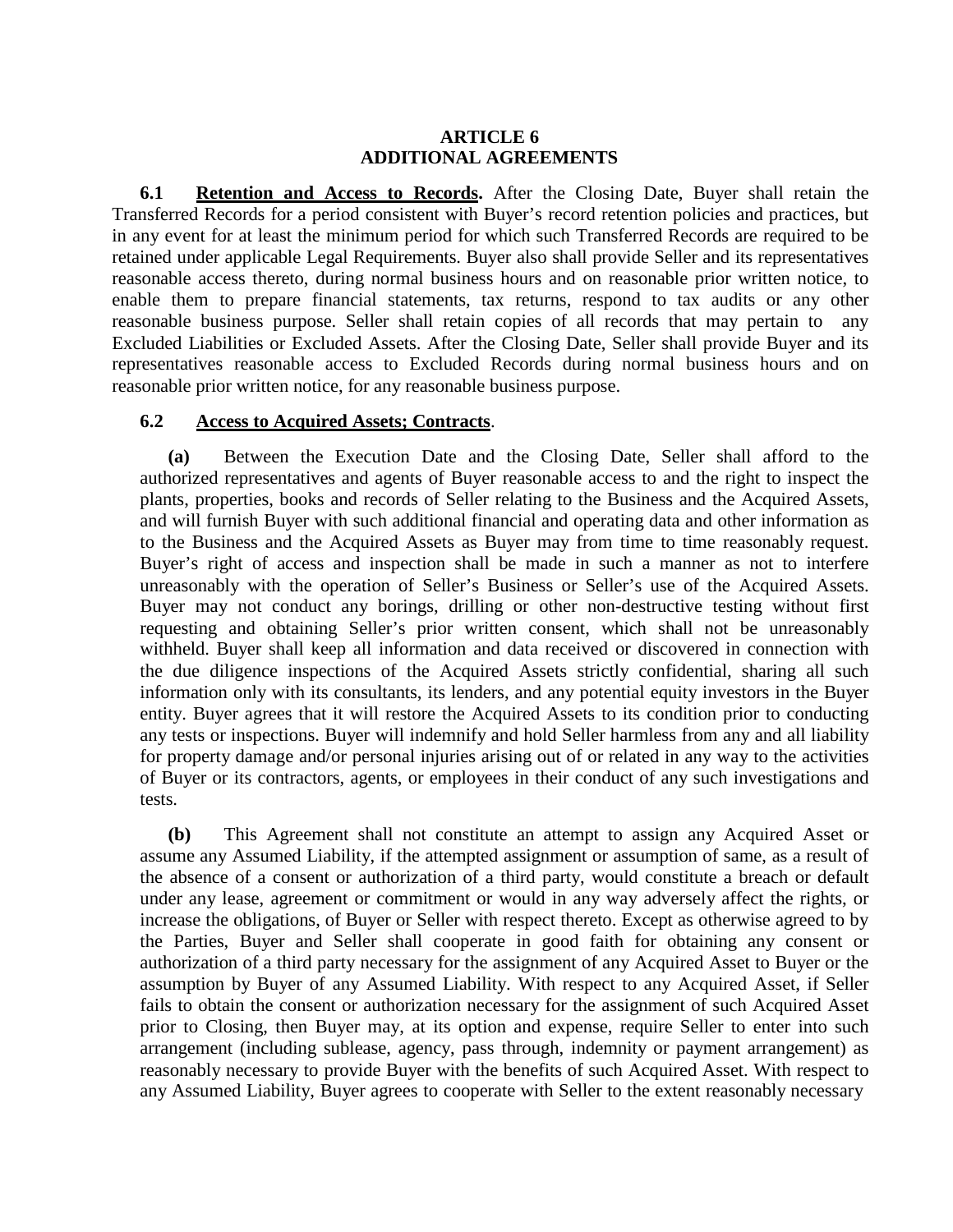to relieve Seller from the obligations of such Assumed Liability.

**(c)** As of the Execution Date, Buyer and Seller have not fully identified the Assumed Contracts referenced in Section 1.1(d) or the Excluded Contracts, other than those Excluded Contracts described in Section 1.2(a) or 6.2(e). Schedule 6.2(c)(i) contains Seller's preliminary, good faith determination of those Contracts in effect as of the Execution Date (collectively, the "**Existing Contracts**"), and Schedule 6.2(c)(ii) contains the preliminary determination of Buyer as to whether it will assume or require termination of such Existing Contracts (each a "**Buyer Determined Contract**"). Contingent upon the Closing, Seller agrees to terminate each such Buyer Determined Contract that Buyer has designated on Schedule 6.2(c)(ii) for termination if such Contract is permitted to be terminated by Seller in accordance with its terms and, subject to Section 6.2(e), each such Buyer Determined Contract shall be an Excluded Contract. Contingent upon the Closing, Seller agrees to assign to Buyer all other Buyer Determined Contracts and each such Buyer Determined Contract shall be an Assumed Contract.

**(d)** Between the Execution Date and the Closing Date, Buyer and Seller shall work in good faith to (i) identify any Contracts identified by Seller on Schedule  $6.2(c)(i)$  as an Existing Contract for which Buyer has not reached a determination as to whether it will assume or seek termination of such Existing Contract on Schedule 6.2(c)(ii), (ii) identify any other Contract that, despite Buyer or Seller's good faith effort, as the case may be, was not included on Schedule 6.2(c)(i) or Schedule 6.2(c)(ii) as of the Execution Date (each a "**Buyer Undetermined Contract**") or (iii) any Contract that Buyer or Seller determines was erroneously included preliminarily on Schedule  $6.2(c)(i)$  or Schedule  $6.2(c)(ii)$  as of the Execution Date. Upon written request by Buyer, Seller agrees to terminate, contingent upon the Closing, any such Buyer Undetermined Contract if such Contract is permitted to be terminated by Seller in accordance with its terms. Subject to the provisions of Section 6.2(e), each Buyer Undetermined Contract that is terminated pursuant to this Section 6.2(d) shall be an Excluded Contract. Each Buyer Undetermined Contract that is not terminated in accordance with this Section 6.2(d) shall be an Assumed Contract.

**(e)** With respect to the termination of any Contract by Seller pursuant to this Section 6.2, Seller shall be entitled to pursue such terminations in a manner that will not result in Seller incurring any losses, cost or expense relating to such termination if the Closing does not occur. Buyer acknowledges and agrees that, with respect to any Contract for which it has sought termination pursuant to this Section 6.2 or for any other Contract which Buyer does not indicate is to terminated or assumed, it shall indemnify and hold Seller harmless against any cost, expense or other Loss arising from such Contract from and after the Effective Time and from any cost, expense or other Loss arising from either the termination of such Contract or the failure to obtain a third party consent to the assignment of such Contract to Buyer. Notwithstanding the foregoing, Seller acknowledges and agrees that, in no circumstance, shall Buyer have any liability to Seller if Seller may terminate such Contract upon 30 days or less written notice without cost or penalty to Seller.

**(f)** Notwithstanding the foregoing, as of the Execution Date, all Contracts which involve Seller's licensing or use of software shall be deemed to be Excluded Contracts. Between the Execution Date and the Closing Date, the parties shall prepare a list of Seller's software Contracts which Buyer desires to assume. The parties shall cooperate in good faith to seek to obtain any needed third party consents to such software contract assignments to Buyer, provided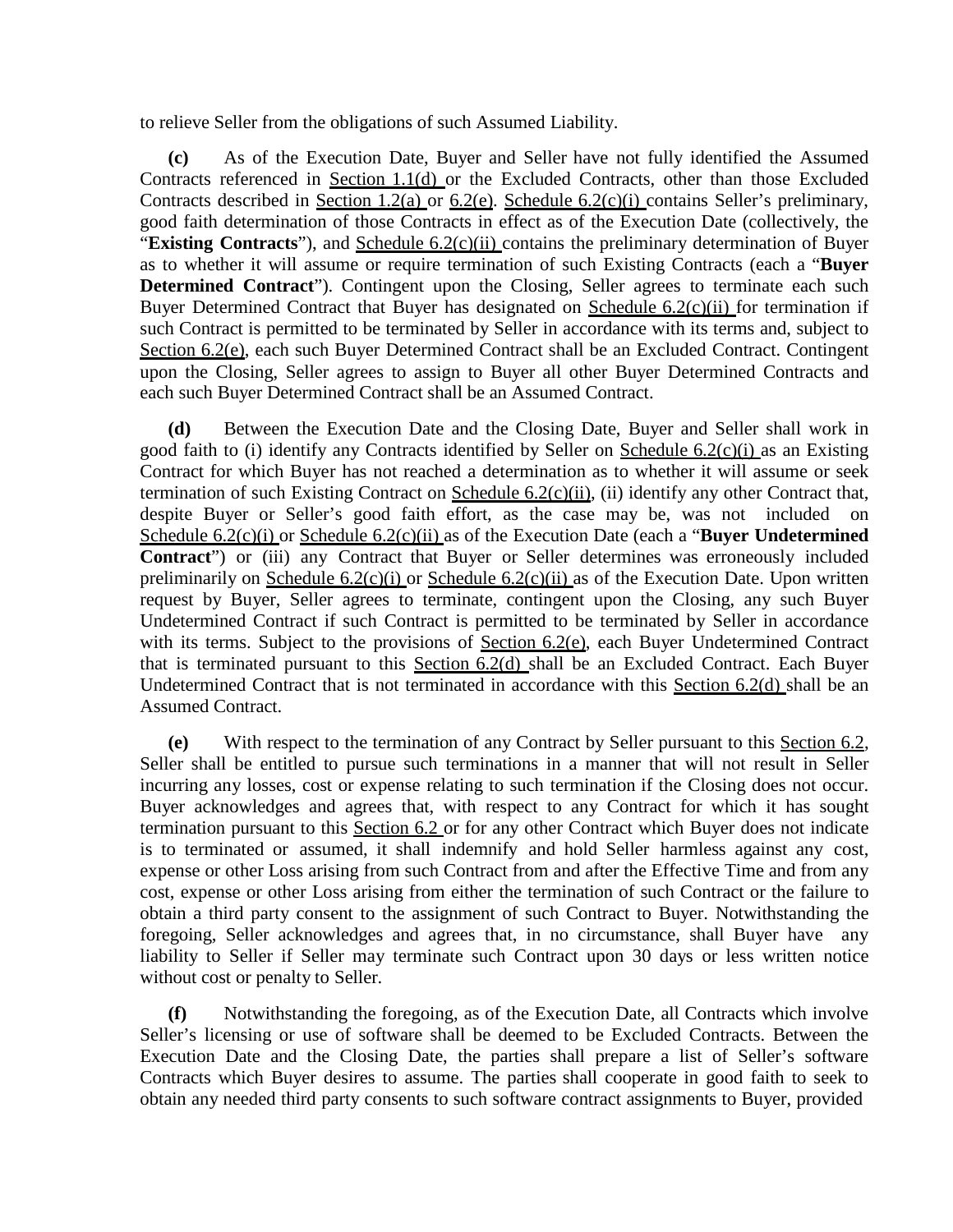that Seller shall not be obligated to incur any cost or expense in order to obtain such consents. If any such required consents to software contract assignments are obtained, then such Contracts shall thereafter be Assumed Contracts. The schedules which are intended to identify software Contracts as Assumed Contracts or Excluded Contracts shall be finalized by Seller based upon the terms of this Section 6.2(f).

**6.3 Misdirected Payments**. Seller shall promptly remit to Buyer any monies received by Seller after Closing constituting or in respect of the Acquired Assets or Assumed Liabilities or Buyer's operation of the Business on or following the Effective Time. Buyer shall promptly remit to Seller any monies received by Buyer after Closing constituting or in respect of the Excluded Assets or Excluded Liabilities or Seller's operation of the Business prior to the Effective Time.

**6.4 Cooperation on Tax Matters**. Following the Closing, the Parties shall reasonably cooperate with each other and shall make available to the other, as reasonably requested and at the expense of the requesting Party (but including only out-of-pocket expenses to third parties, photocopying and delivery costs and not the costs incurred by any Party for the wages or other benefits paid to its officers, directors or employees), to any Tax authority, all information, records or documents relating to Tax liabilities or potential Tax liabilities, if any, of Seller for all periods on or prior to the Closing and any information which is relevant to determining the amount payable under this Agreement, and shall preserve all such information, records and documents (to the extent a part of the Acquired Assets delivered to Buyer at Closing) until the expiration of any applicable statute of limitations or extensions thereof. Seller shall make available to Buyer the records of individual wages of all employees, as well as copies of state unemployment Tax returns, to the extent reasonably necessary for Buyer to verify future unemployment Tax rates and to calculate the correct taxable payroll for the remainder of the calendar year in which the transaction occurs. Seller shall file terminating Forms W-2 and Forms 1099 with respect to all periods ending prior to the Closing Date, as appropriate.

**6.5 Third Party Litigation Cooperation**. Seller, on the one hand, and Buyer, on the other hand, shall cooperate with the other, at the requesting Party's expense (but including only direct outof-pocket expenses to third parties, photocopying and delivery costs, and not the indirect costs incurred by any Party, such as the wages or other benefits paid to its officers, directors or employees), in furnishing reasonably available information, testimony and other assistance in connection with any actions, Tax or cost report audits, Proceedings, arrangements or disputes involving any of the Parties hereto (other than in connection with disputes between the Parties hereto) and relating to the Acquired Assets, the Excluded Assets, Excluded Liabilities or Assumed Liabilities or the transactions contemplated hereby, including arranging discussions with, and the calling as witnesses of, officers, directors, employees, agents and representatives of any Party.

# **6.6 Confidentiality; Publicity**.

**(a)** All information, instruments, documents and details concerning the respective Businesses of Buyer and Seller prior to the Closing are strictly confidential, and Seller and Buyer covenant and agree that they will not, nor will they allow any of their respective officers, directors, employees, attorneys or agents (including professional advisors) to, reproduce, distribute or disclose any matters relating to the business of the other prior to the Closing or relating to the proposed transaction, this Agreement, its negotiation, terms, provisions or conditions, including the Purchase Price (collectively, the "**Confidential Information**"), except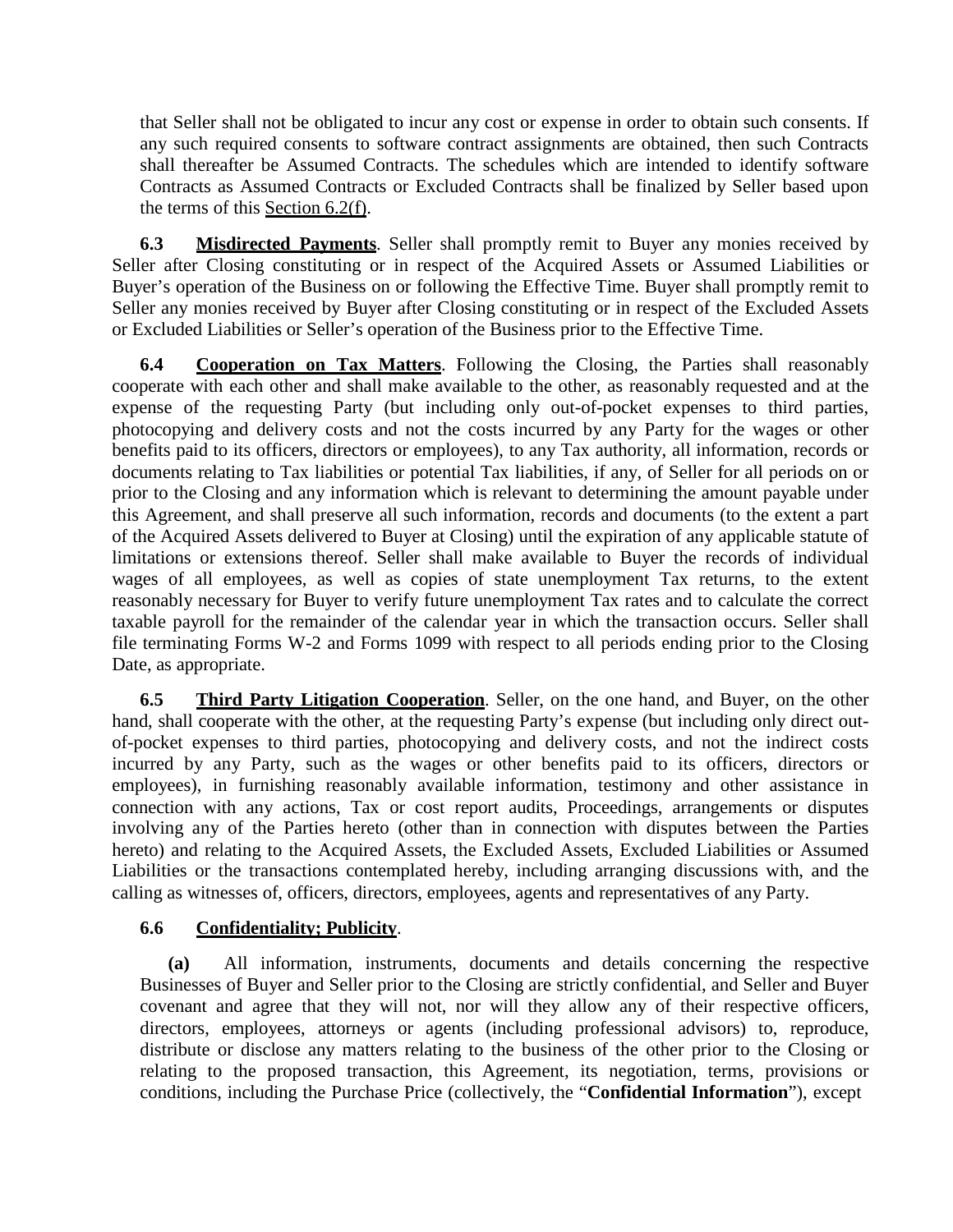for disclosure to their respective professional advisors (who shall be similarly bound) as reasonably necessary to effect the transactions contemplated hereby and in a manner consistent with the provisions of this Agreement.

**(b)** Notwithstanding the foregoing, (i) nothing contained in this Section 6.6 shall prohibit either Buyer or Seller from disclosing the transactions contemplated hereby to Governmental Authorities to the extent reasonably necessary to obtain the Licenses, participations and accreditations contemplated hereby or any other Governmental Authority approvals as may be required for the transactions contemplated hereby; (ii) Buyer and Seller shall be entitled to disclose to third parties such information regarding the transactions contemplated hereby as is necessary to obtain such third parties' consents to the assignment of any Assumed Contract; (iii) each Party shall be entitled to disclose any information relating to a breach by another Party of any of its obligations under this Agreement, but only in connection with a Proceeding as described on Section 9.14 or Section 9.18 and (iv) disclosures required by any Legal Requirements are permitted.

**(c)** Without limiting the generality of the foregoing, except as specifically permitted by this Section 6.6 or as required by any Legal Requirement, no public announcement or other disclosure of the proposed sale or acquisition of the Acquired Assets or any Confidential Information shall be made by or on behalf of either Buyer or Seller without the prior written consent of the other Party and such other Party's prior approval of the form and content of the same, which consent and approval shall not be unreasonably withheld or delayed.

**(d)** Except as specifically permitted by this Section 6.6, each Party shall keep all Confidential Information obtained from any other Party either before or after the date of this Agreement confidential, and no Party shall directly or indirectly, use, transfer, distribute, disclose or reveal such information to, nor produce copies of any such written information for, any Person outside its management group or its professional advisors without the prior written consent of the other Parties, unless the disclosing Party is compelled or required to disclose such information by judicial or administrative process or by any other Legal Requirements (including applicable securities laws). If the sale contemplated by this Agreement should fail to close for any reason, each Party shall return to the other or, in the case of copies, destroy as soon as possible all originals and copies of written information provided to such Party by or on behalf of such other Parties as well as all summaries, analyses, notes, and other embodiments of such information (except an attorneys' archival copy for records purposes only), and none of such information shall be used by any Party, or its employees, agents or representatives, in the business operations of any Person.

**(e)** Notwithstanding the foregoing, each Party's obligations under this Section 6.6 shall not apply to any information or document which is or becomes available to the public (other than as a result of a disclosure in violation of any obligation or agreement) or becomes available to the Party on a non-confidential basis from a source other than another Party or its officers, directors, employees or agents. The Parties' obligations under this Section 6.6 shall survive for two (2) years after the termination of this Agreement or the Closing and shall be subject to all applicable Legal Requirements.

# **6.7 Cooperation**.

**(a)** The Parties shall reasonably cooperate with each other and with their respective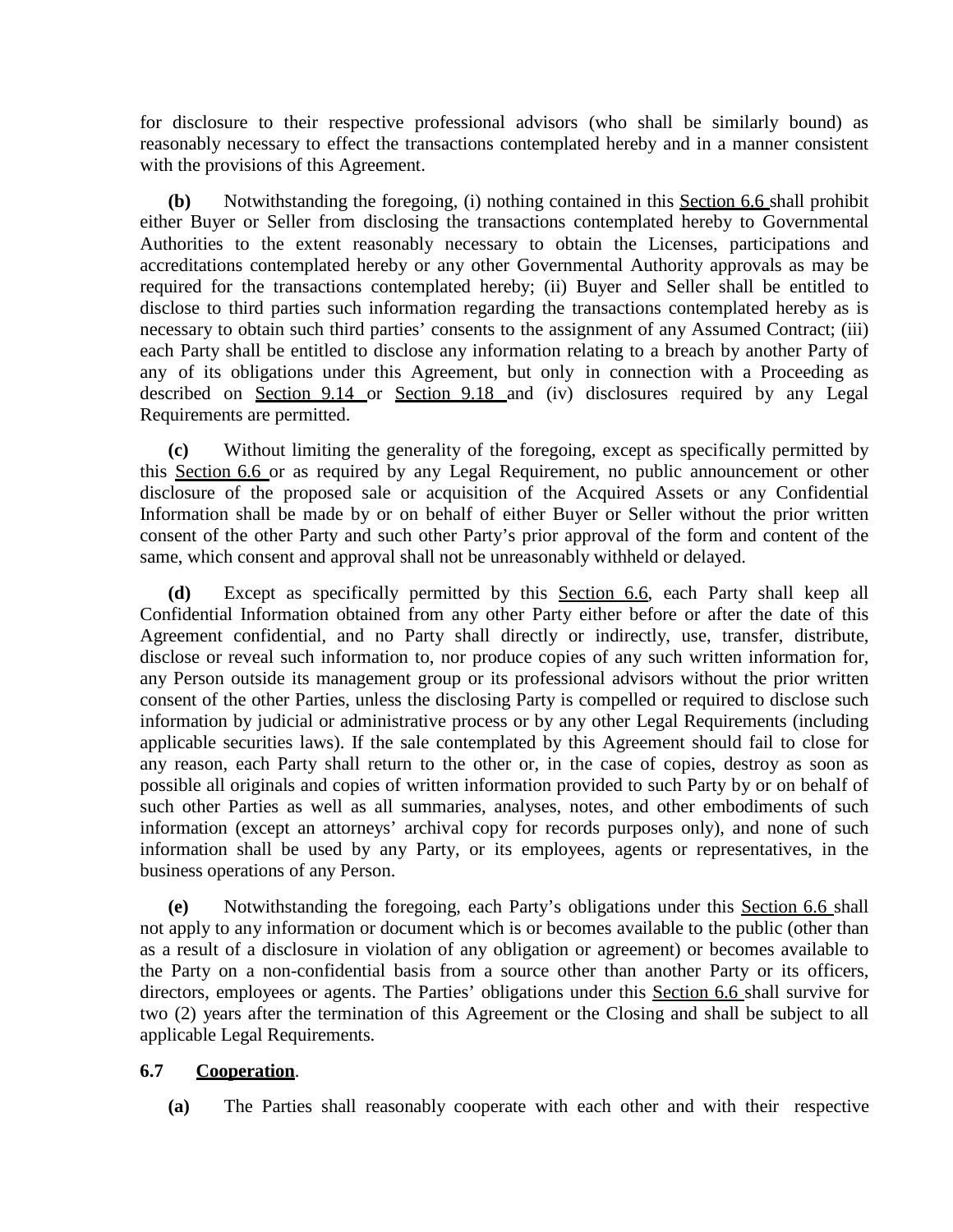representatives in connection with any steps required to be taken as part of their respective obligations under this Agreement, and shall (i) furnish upon written request to each other such further information; (ii) execute and deliver to each other such other documents; (iii) cooperate and provide reasonable assistance during any payroll transition; and (iv) do such other acts and things, all as the other Party may reasonably request, for the purpose of carrying out the intent of this Agreement and the contemplated transaction.

**(b)** Buyer, upon reasonable notice from Seller, during normal business hours, will cooperate with Seller in regard to the preparation, filing, handling and appeals of all cost reports relating to the Business for relevant periods or required as a result of the transactions described herein, including, without limitation, those relating to the Medicare and Medicaid programs. Each Party will, upon reasonable notice to the other, during normal business hours, and subject to applicable Legal Requirements regarding privilege or confidentiality of patient records, provide reasonable access to the other Party to all records of the Business and will allow the other Party to copy any documents reasonably relating to the cost reports and appeals thereof. Each Party agrees to forward to the other copies of all correspondence relating to the cost reports received from Medicare, Medicaid, TRICARE, or any other third party payor within five (5) business days of receipt. Each Party also agrees to inform the other of all audits or other proceedings with respect to the cost reports within five (5) business days of notification. Additionally, each Party agrees to use its reasonable best efforts to ensure the other's right of access for at least three (3) years from the Closing Date in the event of any subsequent sale of the Business.

# **6.8 Costs and Charges**.

**(a)** Transfer and Other Taxes. Seller shall be responsible for the cost of any and all state, county, local and municipal transfer and/or excise stamps or Taxes, however denominated, required as a result of the transfer of the Real Property and other Acquired Assets hereunder to Buyer. Buyer shall solely bear the cost of placing a mortgage or deed of trust, if any, on the Real Property, including any and all state, county and municipal mortgage Taxes.

**(b)** Title and Recording Charges. Buyer shall be responsible for the cost of: (i) recording fees for the Deeds; (ii) the cost of any title search and title insurance commitment fees; (iii) the cost of owner's Title Policy; and (iv) the cost of recording fees for any Buyer financing documents.

**(c)** Professional Fees. Buyer and Seller shall each pay their own professionals' fees and expenses, including those of attorneys, investment bankers and accountants.

# **6.9 Employees***.*

**(a)** Except as set forth on Schedule 6.9(a), Buyer shall offer employment to all employees of the Seller who are employed by the Seller and not on leave of any sort as of the Closing, and shall continue such employment for employees who accept such offer for no less than ninety (90) days, with a position at the salary or wage no lower than the position and salary or wage of such Transferred Employee immediately preceding the Effective Time. The only employees of Seller who are on leave as of the Execution Date are identified on Schedule 6.9(a). Notwithstanding the foregoing, Buyer shall not be required to hire any former employee of Buyer whose employment record indicates such person is ineligible for rehire with Buyer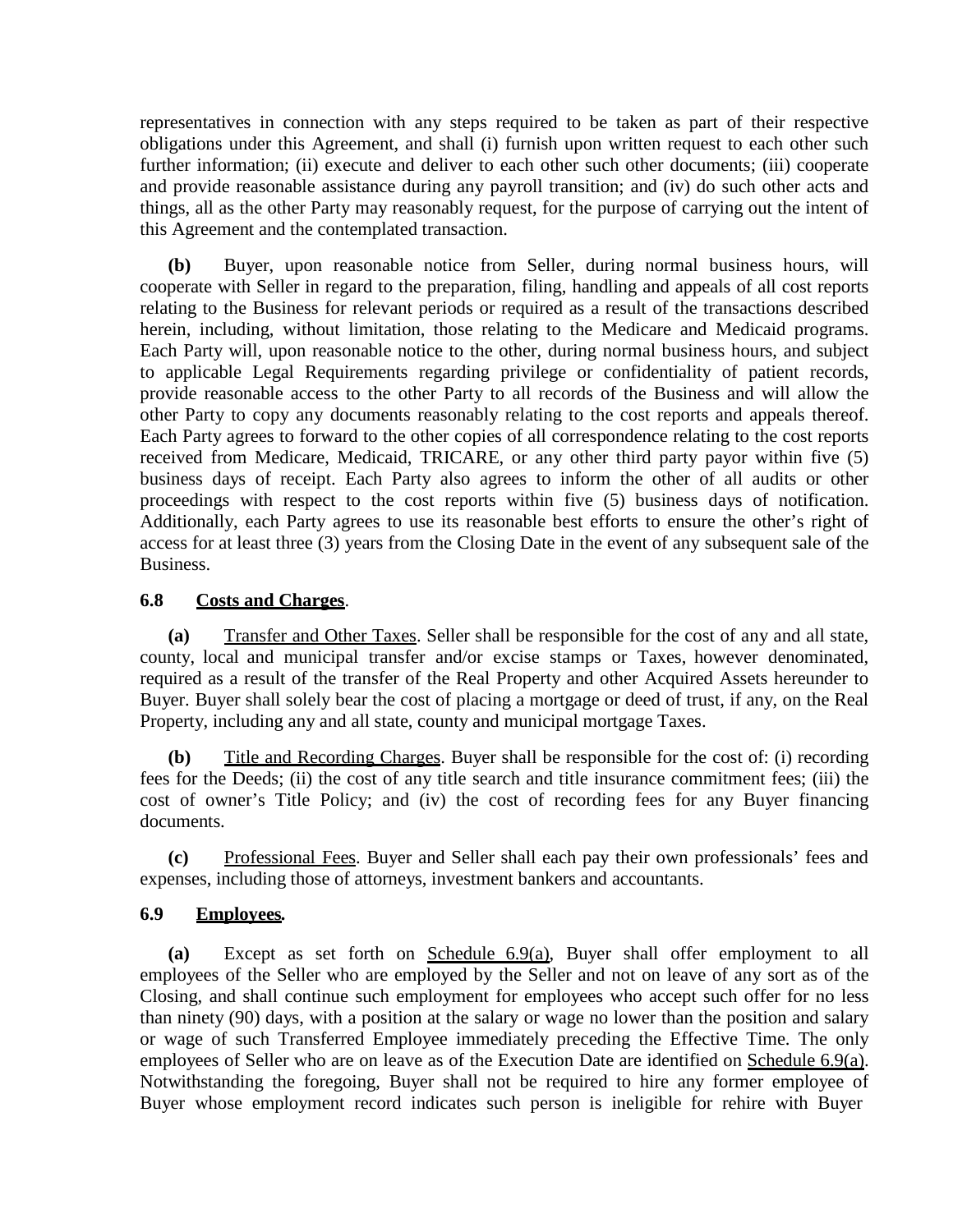(consistent with Buyer's standard practices with respect to employment of former employees). For purposes of this Agreement, employees who accept employment with the Buyer shall be referred to herein as the "**Transferred Employees.**"

**(b)** From and after the Effective Time, Buyer shall provide (or cause to be provided) all Transferred Employees with benefits and Employee Benefit Plans and programs substantially comparable to the benefits and employee benefit plans and programs provided to similarly situated employees of Buyer or its Affiliates. For purposes of eligibility to participate in and vesting of benefits under all such Employee Benefit Plans and programs, each Transferred Employee shall be credited with all of his or her service with Seller and any Seller Affiliate. In addition, Buyer shall cause each such Buyer employee benefit plan or program that is a health or welfare plan to (i) waive or cause to be waived any waiting period and any preexisting condition or restriction for Transferred Employees and their dependents and (ii) credit each Transferred Employee for all deductibles paid by such Transferred Employee under the corresponding Seller or Seller Affiliate Employee Benefit Plan for the portion of the plan year preceding the Closing Date, provided Buyer or the administrator of Buyer's Employee Benefit Plan provides to Seller the data necessary for Seller to comply with this clause (ii).

**(c)** Seller shall not increase the compensation or benefits of any officers from the Execution Date through the Effective Time.

**(d)** Buyer shall cause a qualified defined contribution plan maintained by Buyer or a Buyer Affiliate to accept as a rollover contribution each Transferred Employee's eligible rollover distribution, both cash and in kind in the form of any outstanding loans, from the Seller's defined contribution plan. Notwithstanding the foregoing, if Buyer determines in good faith within thirty (30) days following the Execution Date that a qualified defined contribution plan maintained by Buyer or a Buyer Affiliate is unable to accept as a rollover contribution the portion of any such Transferred Employee's distribution that represents an outstanding loan established under Seller's defined contribution plan, then Buyer shall offer to each of such Transferred Employees an alternative arrangement that complies with applicable Legal Requirements to hold such Transferred Employee harmless against the acceleration of the repayment of such loan and the adverse tax consequences associated with any such acceleration. Such alternative arrangement may include, among other options, Buyer's offering to make a short-term, bridge loan to each of such Transferred Employees for the outstanding balance of his or her participant loan under Seller's defined contribution plan (the proceeds of which shall be used to repay such outstanding participant loan under Seller's defined contribution plan) in consideration for the commitment by each of such Transferred Employees who accept Buyer's offer to repay such short-term, bridgeloan as soon as administratively feasible following the completion of the rollover of the distribution from Seller's defined contribution plan to Buyer's defined contribution plan with proceeds of a new participant loan from Buyer's defined contribution plan. Buyer further agrees to indemnify and hold Seller harmless from and against any claim asserted by a Transferred Employee arising from the acceleration of any repayment of any loan established under Seller's defined contribution plan as a result of this transaction and/or the adverse tax consequences associated with such acceleration.

**(e)** Effective as of Closing, Buyer shall (i) credit each Transferred Employee with his or her Accrued PTO, (ii) make such Accrued PTO available to such Transferred Employee at the same times and in the same form as such Accrued PTO was available under Seller's Employee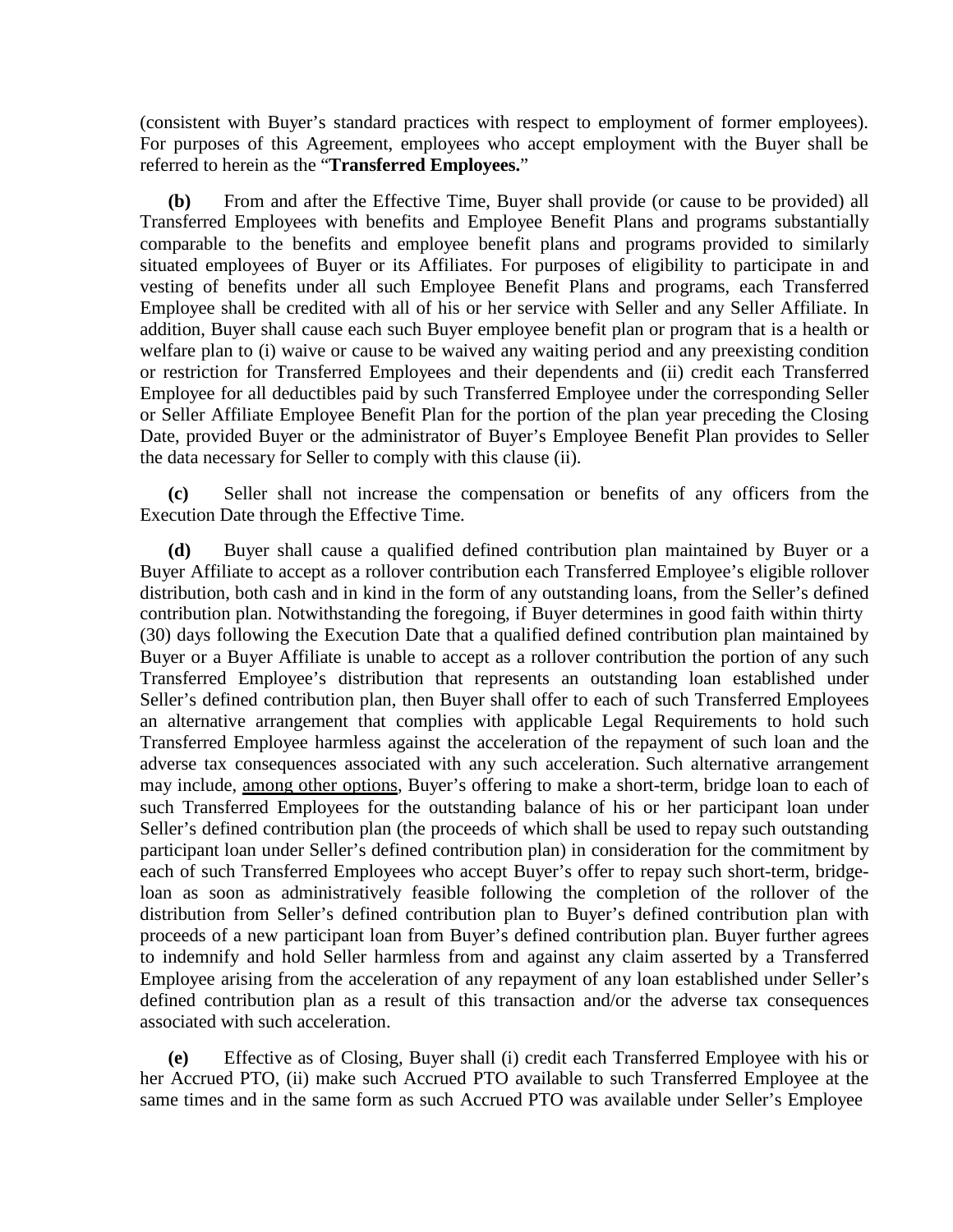Benefit Plans and (iii) provide such Accrued PTO in addition to, and not in lieu of, any paid time off accrued for service from and after the Closing under Buyer's employee benefit plans.

**(f)** Notwithstanding any other provision of this Agreement to the contrary, (i) Seller or a Seller Affiliate shall retain sponsorship of each Employee Benefit Plan, program, or arrangement sponsored by Seller or any Seller Affiliate, (ii) Buyer shall not be entitled to any asset of (or associated with), or assume or be liable for any obligation of, any Employee Benefit Plan (or associated contract) or other such Employee Benefit Plan, program, or arrangement sponsored by Seller or any Seller Affiliate, and (iii) no Employee Benefit Plan (or associated contract) or other such Employee Benefit Plan, program, or arrangement sponsored by Seller or any Seller Affiliate shall be considered to be a purchased "**Asset,**" a "**Contract,**" or an "**Assumed Liability**" for purposes of this Agreement.

**(g)** Seller or a Seller Affiliate shall provide continuation coverage, to the extent it is required to do so under COBRA, (i) to all former employees of Seller (and its Affiliates) who incur COBRA "**qualifying events**" prior to the Effective Time (and their covered dependents) and (ii) to all employees who do not become Transferred Employees (and their covered dependents). Buyer shall be responsible and liable for (and Seller shall not be so responsible or liable for) providing COBRA continuation coverage to all Transferred Employees and their dependents who experience a qualifying event after the Effective Time.

**(h)** Buyer shall employ and retain for such period of time following the Closing Date such number of Transferred Employees as shall be necessary to avoid any potential liability by Seller for a violation of the Workers Adjustment and Retraining Notification Act, 29 U.S. Stat. § 2101 et seq. (the "**WARN Act**"), attendant to Seller's (or Seller Affiliate's) failure to notify such Transferred Employees of a "**mass layoff**" or "**plant closing**" (as such terms are defined in the WARN Act). Buyer shall be liable and responsible for any notification required under the WARN Act (or under any similar state or local Laws) and Buyer shall indemnify and hold Seller and its Affiliates harmless from and against any liability asserted against Seller or any Seller affiliate under the WARN Act as a result of Buyer's failure to comply with the provision of the WARN Act as of or after the Closing Date or Buyer's failure to comply with the provisions of this Section 6.9.

**(i)** At the Closing, Seller shall deliver to Seller copies of all personnel records of the Transferred Employees. Seller shall coordinate with Buyer promptly after the Execution Date to provide Buyer reasonable access to employees of Seller and its Affiliates and shall provide to Buyer employee data and information in each case to complete the documentation necessary to enroll Transferred Employees in the employee benefit plans to be provided to Transferred Employees by Buyer and its Affiliates from and after the Effective Time.

**6.10 Medicare and Medicaid Cost Reports**. Seller shall timely file all Medicare and Medicaid cost reports for all cost reporting periods prior to the Effective Time for which the deadline for filing will arise after the Closing Date in accordance with all applicable Legal Requirements. Seller shall be liable for any Medicare or Medicaid overpayments or any other financial obligations arising from any adjustments or reductions in Medicare or Medicaid reimbursement for the period of time prior to the Effective Time or for any other obligations imposed by either the Medicare or Medicaid program for the period of time prior to the Effective Time.

**6.11 Change of Name**. On or before the Closing Date, Seller shall (a) amend its charter and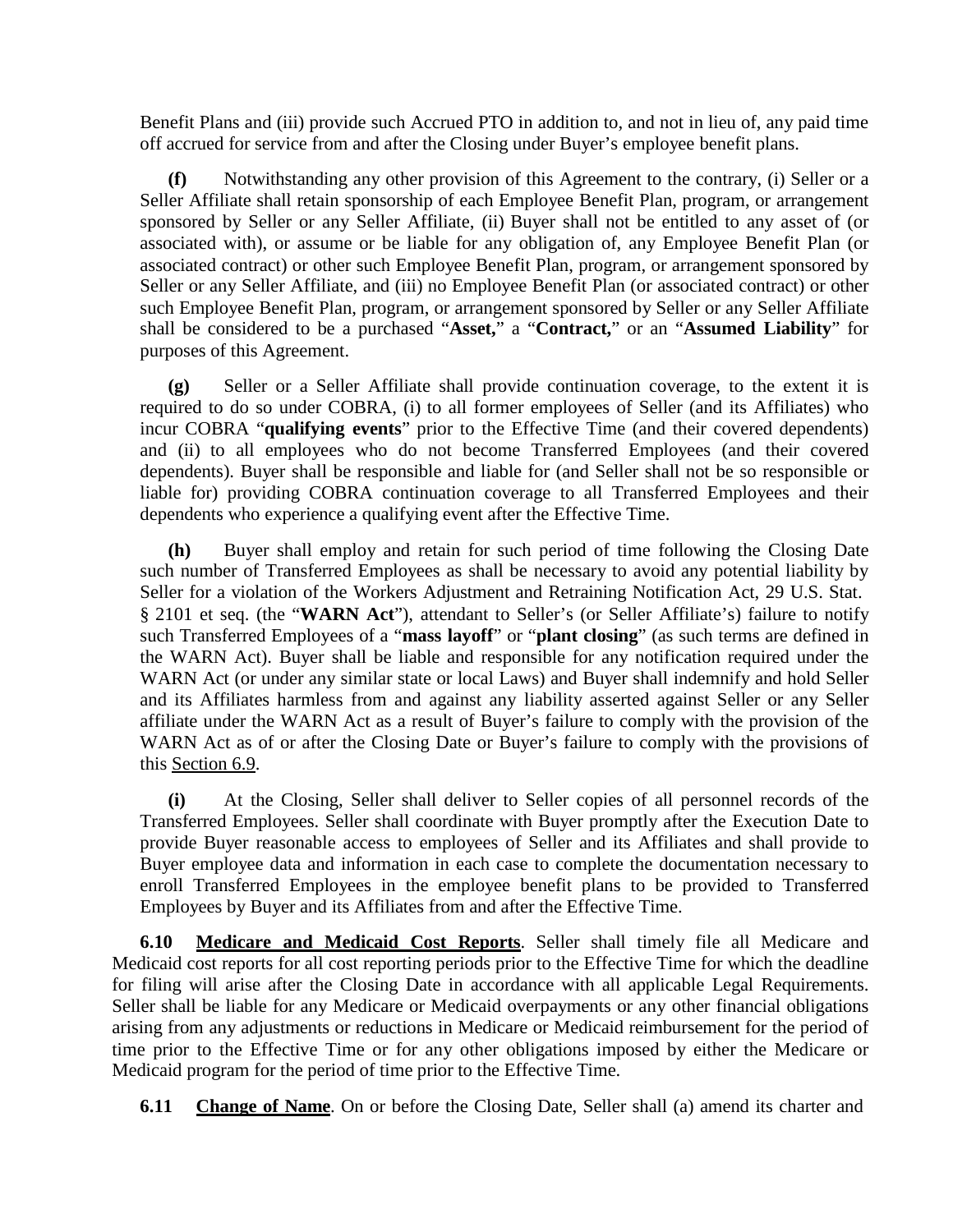take all other actions necessary to change its name to one sufficiently dissimilar to Seller's present name, in Buyer's judgment, to avoid confusion, and (b) take all actions requested by Buyer to enable Buyer to use any names acquired by Buyer at the Closing. From and after the Closing Date, Seller shall make no further use of (i) the name or any derivative thereof, or (ii) any other name that, in Buyer's reasonable judgment, is sufficiently similar to so as to potentially cause confusion.

**6.12 Contact with Employees and Vendors**. Prior to the Closing, neither the Buyer nor any of the Buyer's representatives shall contact or otherwise communicate with any employees, vendors or suppliers of the Seller in connection with or regarding the transactions contemplated hereby, except to the extent approved in writing by or his designee.

**6.13 Conduct of the Company**. During the period from the date of this Agreement and continuing until the Closing, the Seller agrees that, except as expressly contemplated or permitted by this Agreement or the Schedules; as required by any Legal Requirement; or to the extent that the Buyer shall otherwise consent in writing, which consent shall not be unreasonably withheld, conditioned or delayed:

**(a)** the Seller shall use reasonable efforts to carry on its business in the usual, regular and ordinary course in all material respects, in substantially the same manner as heretofore conducted; provided, however, that no action by the Seller with respect to matters specifically addressed by any other provision of this Section 6.14 shall be deemed a breach of this Section 6.14, unless such action would constitute a breach of one or more of such other provisions;

**(b)** other than as may be required by or in conformance with Legal Requirements in order to permit or facilitate the consummation of the transactions contemplated hereby or the transactions disclosed in the Schedules, the Seller shall not sell, encumber or otherwise dispose of, or agree to sell, encumber or otherwise dispose of, any of its material assets other than in the ordinary course of business consistent with past practice;

**(c)** other than as required by an existing contract or agreement as in effect on the date hereof and other than in the ordinary course of business consistent with past practice, the Company shall not (i) increase the amount of cash compensation or severance pay of any officer, (ii) make any material increase in, or commitment to increase materially, any employee benefits or (iii) adopt or make any commitment to adopt any material new Employee Benefit Plan or make any material contribution, other than regularly scheduled contributions, to any Employee Benefit Plan.

#### **6.14 Billing for Transition Patients**.

**(a)** To assist in determining the payments to Buyer and Seller from payors for services provided to patients admitted to the Hospital prior to the Effective Time and discharged after the Effective Time ("**Transition Patients**"), the parties shall take the following actions: If the Hospital is reimbursed on an interim basis under the Medicare program on a periodic interim payment ("**PIP**") basis and if Buyer receives any PIP payments from the Medicare program or other payor associated with the operations of the Hospital relating solely to periods prior to the Effective Time, Buyer shall promptly forward such payment to Seller. If Buyer or Seller receives any PIP payments from the Medicare program or other payor associated with the operations of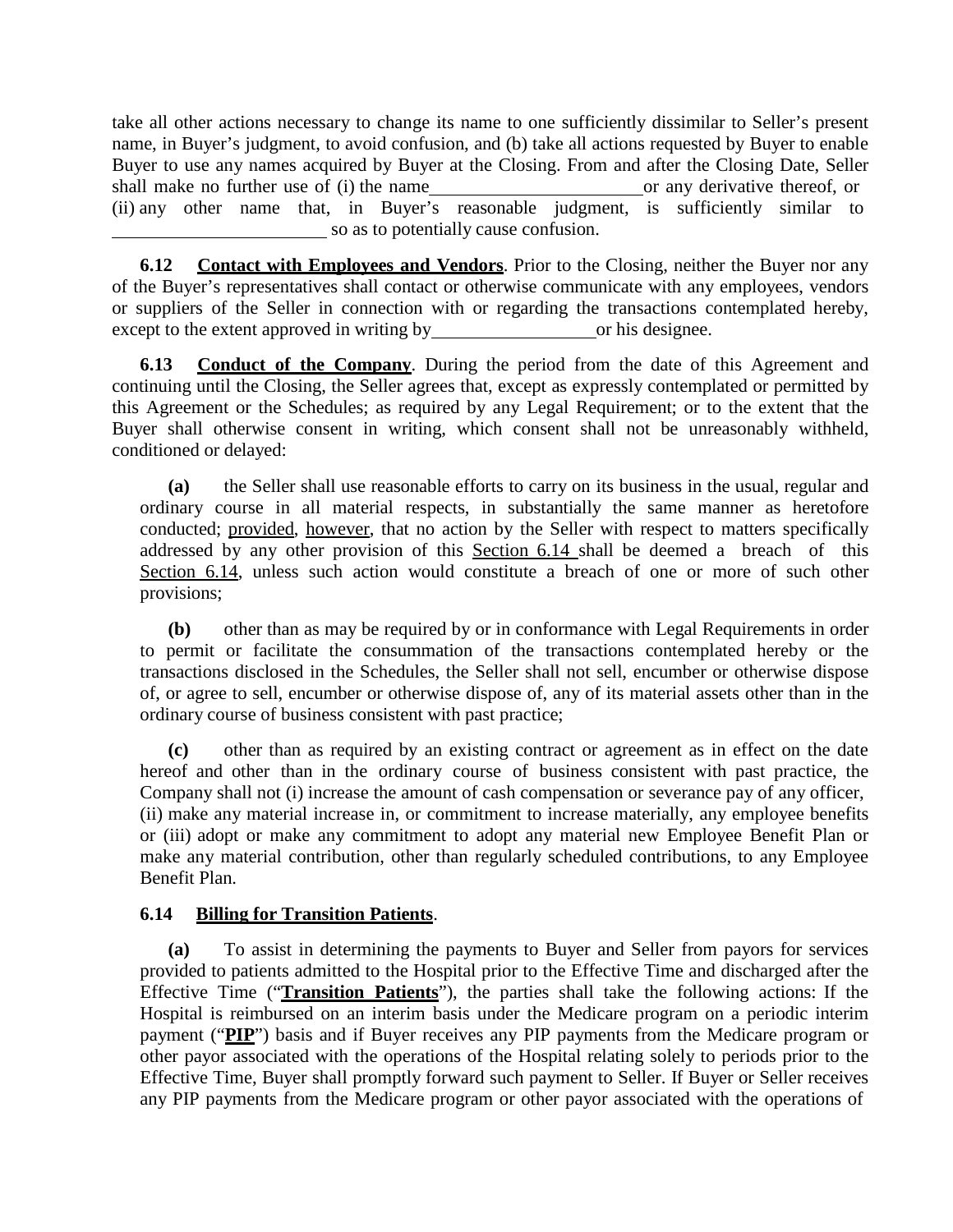the Hospital relating to periods prior to the Effective Time, or where cut-off billings cannot be done as of the Effective Time, the Parties agree to value such amounts applicable to the period prior to the Effective Time on the one hand, and value such amounts applicable to the period after the Effective Time on the other hand, based on the actual date services, procedures, supplies and devices were rendered to the Transition Patient as determined by a review of patient records. The amount of PIP payments valued and owed to Buyer as described in the prior sentence shall promptly be paid to Buyer by Seller if Seller receives the PIP payment from the payor, and the amount valued and owed to Seller as described in the prior sentence shall promptly be paid to Seller by Buyer if Buyer receives the PIP payment.

**(b)** With respect to Medicare, Medicaid, TRICARE and other patients admitted to the Hospital prior to the Effective Time and discharged after the Effective Time who are enrolled in health insurance programs that reimburse for services and items on a cost- or case-based methodology ("**Straddle Patients**"), Seller shall prepare cut-off claims through the Effective Time for all Straddle Patients in, or receiving services from, the Hospital. If Buyer receives any payments for Straddle Patients associated with the operations of the Hospital relating solely to periods prior to the Effective Time, Buyer shall promptly forward such payment to Seller.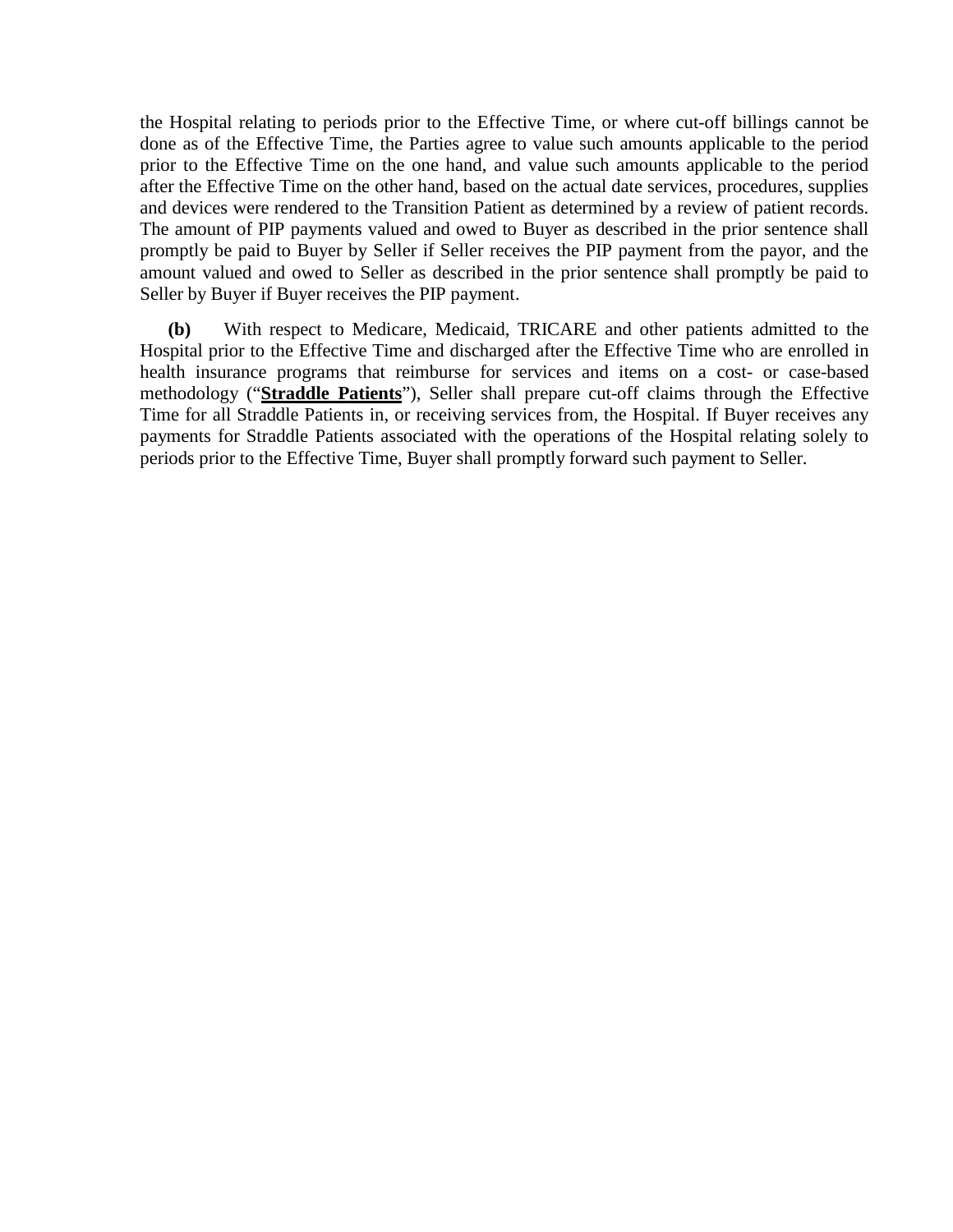#### **ARTICLE 7 TERMINATION**

**7.1 Termination**. This Agreement may be terminated at any time prior to the Closing:

**(a)** by the mutual written consent of the Buyer and the Seller;

**(b)** by the Seller, if there has been a material breach by the Buyer of any covenant, representation or other agreement or term contained herein which has prevented the satisfaction of any condition to the obligations of the Seller at the Closing and such breach has not been waived by the Seller or cured by the Buyer within ten business days after the Buyer's receipt of written notice thereof from the Seller;

**(c)** by the Buyer, if there has been a material breach by the Seller of any covenant, representation or other agreement or term contained herein which has prevented the satisfaction of any condition to the obligations of the Buyer at the Closing and such breach has not been waived by the Buyer or cured by the Seller within ten business days after the receipt of written notice thereof from the Buyer;

**(d)** by the Seller, if the transactions contemplated hereby have not been consummated on or before ; provided that the Seller shall not be entitled to terminate this Agreement pursuant to this Section 7.1(d) if the Seller's willful breach of this Agreement has prevented the consummation of the transactions contemplated hereby;

**(e)** by the Buyer, if the transactions contemplated hereby have not been consummated on or before ; provided that the Buyer shall not be entitled to terminate this Agreement pursuant to this Section 7.1(e) if the Buyer's willful breach of this Agreement has prevented the consummation of the transactions contemplated hereby; or

**(f)** by the Buyer upon (i) the failure of the representations and warranties of Seller described in Sections 2.1(b), 2.3 or 2.10 to be true and correct in all material respects as of the Closing Date, (ii) if a Material Environmental Problem or Material Structural Problem exists (as such terms are defined by the Escrow Agreement) or (iii) a Governmental Authority orders in writing that the transactions contemplated by this Agreement not be completed or notifies Buyer or Seller in writing that it is investigating such transaction for compliance with Legal Requirements.

The party desiring to terminate this Agreement pursuant to clauses (b), (c), (d), (e) or (f) of this Section 7.1 shall give written notice of such termination to the other party hereto.

**7.2 Effect of Termination**. Subject in all events to the terms of <u>Section 7.2</u>, in the event this Agreement is terminated by either the Buyer or the Seller as provided in Section 7.1, the provisions of this Agreement shall immediately become void and of no further force and effect (other than Section 6.5 (Confidentiality), this ARTICLE 7 and ARTICLE 8, each of which shall survive the termination of this Agreement), and there shall be no liability on the part of the Buyer or the Seller to any other party hereto except that the Escrow Funds shall be paid by the Escrow Agent in accordance with Section 7.3 and any party whose breach or violation of the terms of this Agreement resulted in the termination of this Agreement shall be liable for damages incurred by the other party hereto.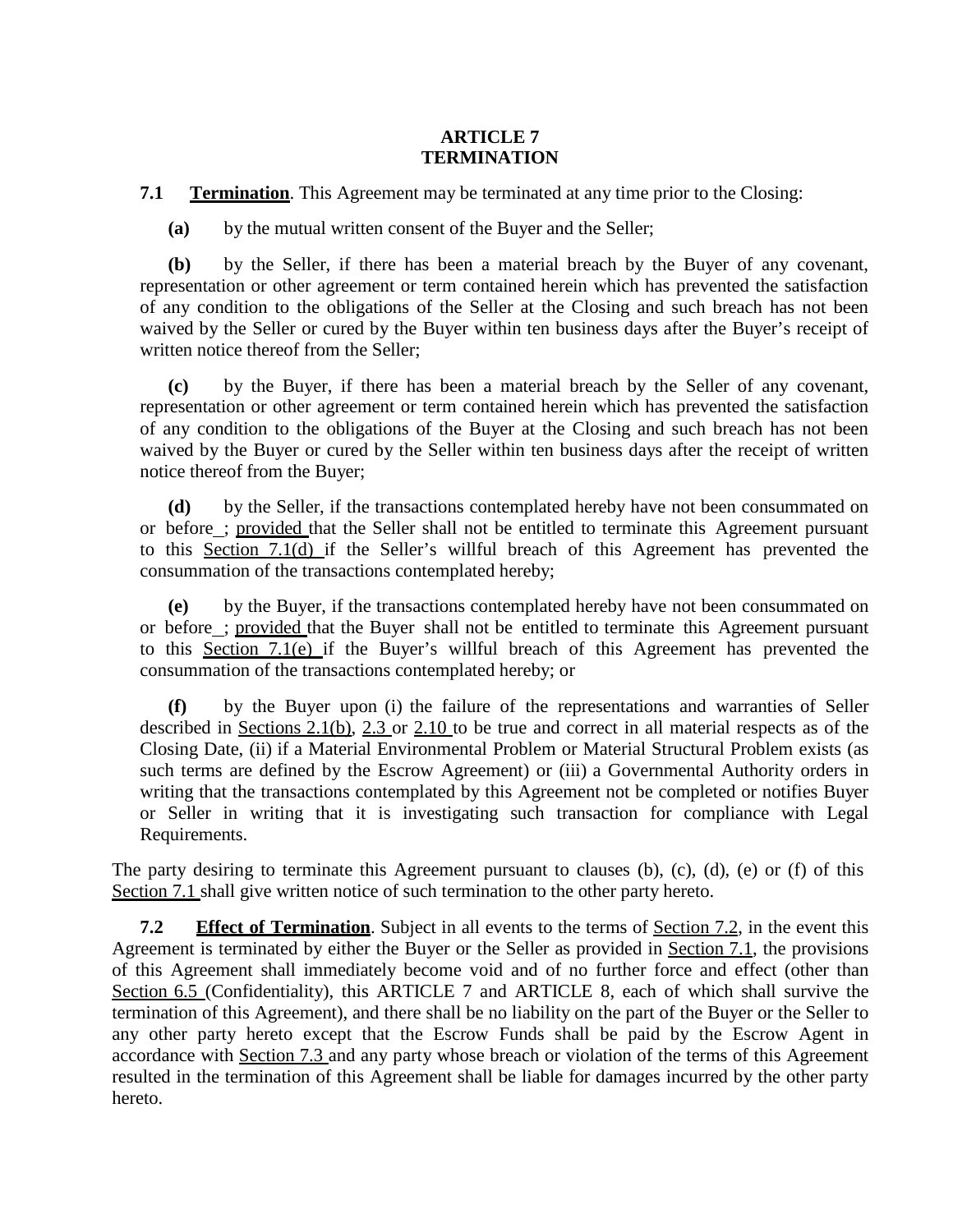**7.3 Disposition of Deposit Upon Termination**. If Buyer terminates this Agreement as a result of Seller's material breach as described in Section 7.1(b) or as described in Section 7.1(f), the Buyer's Deposit shall be paid and delivered by the Escrow Agent to Buyer. If this Agreement terminates for any other reason or cause, then Buyer's Deposit shall be paid and delivered by the Escrow Agent to Seller.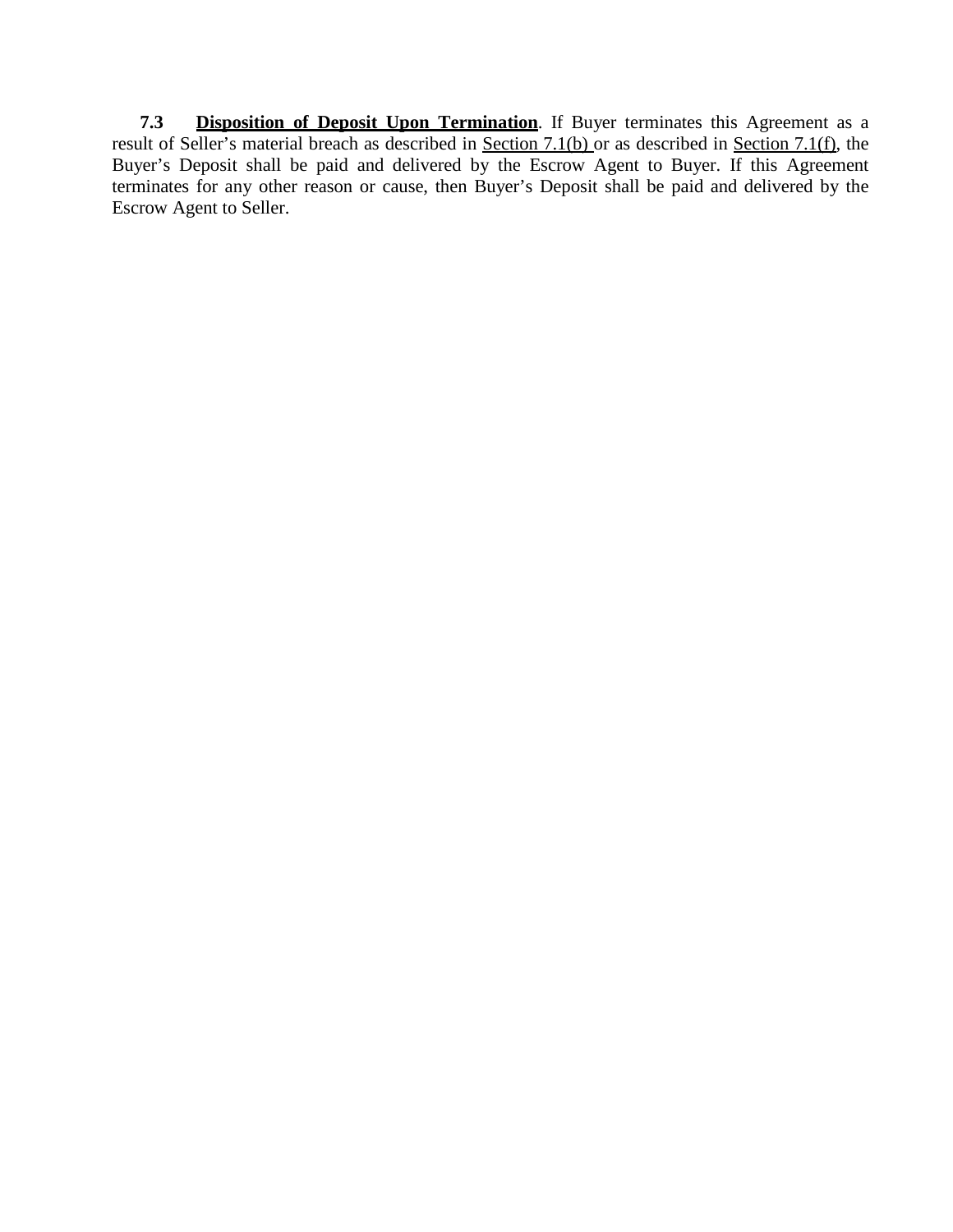#### **ARTICLE 8 INDEMNIFICATION**

**8.1 Survival**. Subject to Section 8.5 hereof, all parties agree that their respective representations, warranties, covenants and agreements contained in this Agreement shall survive the Closing.

#### **8.2 Indemnification – General***.*

**(a)** Subject to the other provisions of this ARTICLE 8, the Seller shall defend, indemnify and hold harmless, the Buyer and its respective directors, officers, employees, managers, members and Affiliates (the "**Buyer Indemnified Parties**") from and against any and all Losses suffered or incurred by them after the date hereof as a result of or arising out of:

(i) the falsity or incorrectness of or breach of any representation or warranty of Seller in this Agreement;

(ii) the failure by Seller to perform any covenant or agreement applicable to it in the Transactions ;

(iii) any obligation, liability or claim relating to the  $(x)$  Excluded Liabilities or  $(y)$  the ownership or operation of the Business or the Acquired Assets prior to the Effective Time, except to the extent specifically constituting Assumed Liabilities; and

(iv) a violation by (or any Affiliate or Affiliated Persons thereof) of the restrictions imposed by Section 6.11 or Section 9.17, provided that only the person or party that violated Section 6.11 or Section 9.17 shall be severally obligated to indemnify the Buyer Indemnified Parties for Losses arising from such violation.

**(b)** Subject to the other provisions of this ARTICLE 8, the Buyer shall defend, indemnify and hold harmless, the Seller and its directors, officers, employees, managers, members and Affiliates (the "**Seller Indemnified Parties**") from and against any and all Losses suffered or incurred by them after the date hereof as a result of or arising out of:

(i) the falsity or incorrectness of or breach of any representation or warranty of Buyer in this Agreement;

(ii) the failure by Buyer to perform any covenant or agreement applicable to it in the Transactions; and

(iii) any obligation, liability or claim relating to  $(x)$  the Assumed Liabilities or  $(y)$  the ownership or operation of the Business or the Acquired Assets from and after the Effective Time.

**8.3 Method of Asserting Claims**. All claims for indemnification by any Indemnified Party under this ARTICLE 8 shall be asserted and resolved as follows:

**(a)** Claims Other Than Third Party Claims. In the event any Indemnified Party should have a claim under this ARTICLE 8 against an Indemnifying Party that does not involve a Third Party Claim (as described in Section 8.3(b)), the Indemnified Party shall promptly give written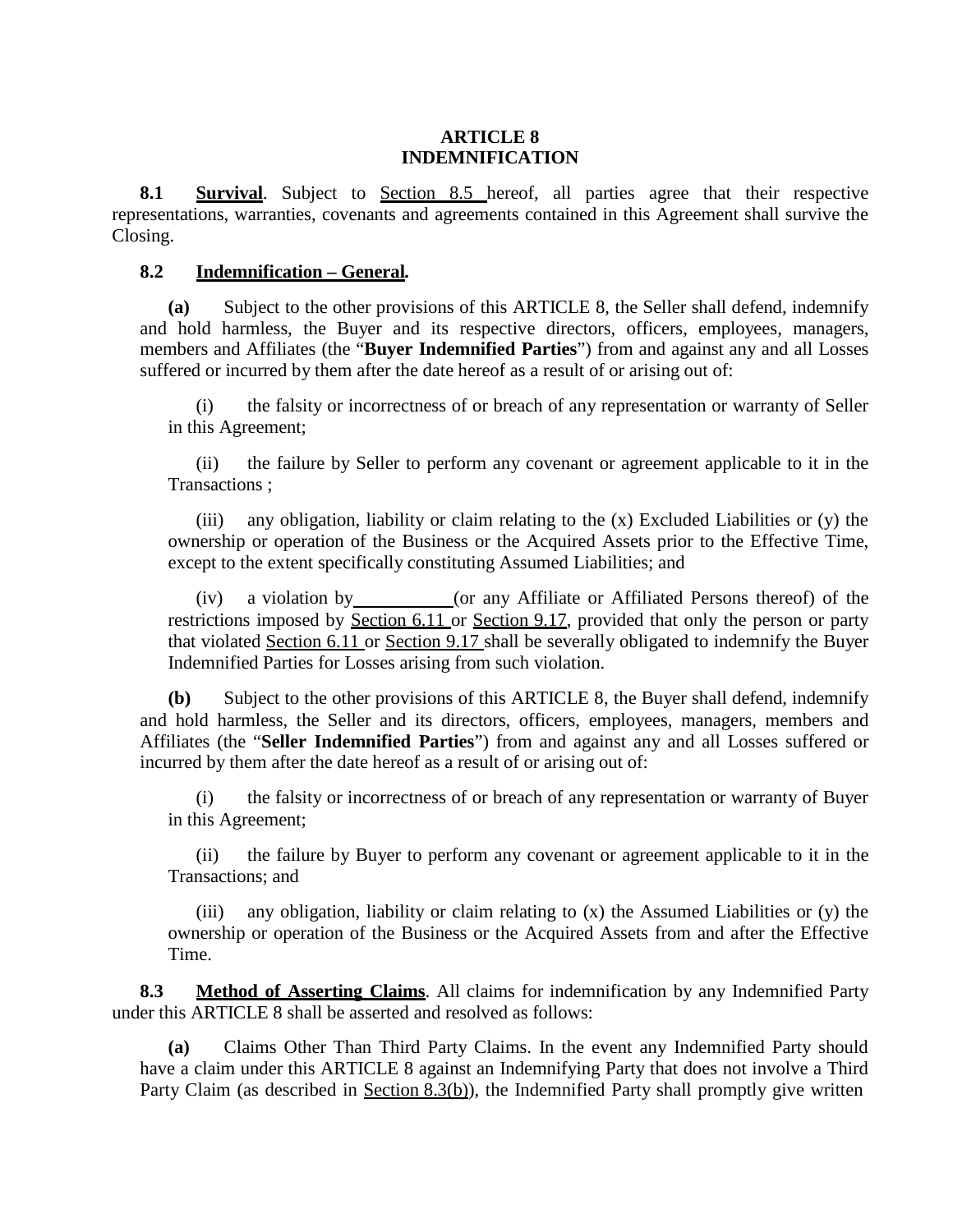notice and the details thereof, including copies of all relevant information and documents (collectively, an "**Indemnity Notice**"), to the Indemnifying Party within a period of thirty (30) days following the discovery of the claim by the Indemnified Party (the "**Claim Notice Period**"). The failure by the Indemnified Party to give the Indemnity Notice within the Claim Notice Period shall not impair the Indemnified Party's rights hereunder except to the extent (and only to the extent) that the Indemnifying Party demonstrates that it has been materially prejudiced thereby.

**(b)** Third Party Claims. If any claim or demand in respect of which an Indemnified Party might seek indemnity under this ARTICLE 8 is asserted against such Indemnified Party by a Person other than a Seller Indemnified Party or a Buyer Indemnified Party (as applicable) (a "**Third Party Claim**"), the Indemnified Party shall give written notice and the details thereof including copies of all relevant pleadings, documents and information (collectively a "**Third Party Claim Notice**") to the Indemnifying Party within a period of twenty (20) days following the assertion of the Third Party Claim against the Indemnified Party (the "**Third Party Claim Notice Period**"). If the Indemnified Party fails to provide the Third Party Claim Notice within the Third Party Claim Notice Period, the Indemnifying Party will not be obligated to indemnify the Indemnified Party with respect to such Third Party Claim to the extent (and only to the extent) that the Indemnifying Party's ability to defend has been materially prejudiced by such failure of the Indemnified Party. The Indemnifying Party will notify the Indemnified Party within a period of ten (10) days after the receipt of the Third Party Claim Notice by the Indemnifying Party (the "**Third Party Claim Response Period**") whether or not the Indemnifying Party desires, at its sole cost and expense, to defend the Indemnified Party against such Third Party Claim.

If the Indemnifying Party notifies the Indemnified Party within the Third Party Claim Response Period that the Indemnifying Party desires to defend the Indemnified Party against the Third Party Claim, then the Indemnifying Party at its sole cost and expense shall defend, with counsel reasonably satisfactory to the Indemnified Party, such Third Party Claim by all appropriate proceedings, which proceedings will be diligently prosecuted to a final conclusion or will be settled at the discretion of the Indemnifying Party (with the consent of the Indemnified Party, which shall not be unreasonably withheld and which shall be deemed to be provided if such settlement provides a release to the Indemnified Party without the payment of any amount by the Indemnified Party). The Indemnified Party will cooperate in such defense at the sole cost and expense of the Indemnifying Party. The Indemnified Party may, at its sole cost and expense, at any time prior to the Indemnifying Party's delivery of the notice referred to in the last sentence of the preceding paragraph, file any pleadings or take any other action that the Indemnified Party reasonably believes to be necessary or appropriate to protect its interests. The Indemnified Party, at its expense, may participate in, but not control, any defense or settlement of any Third Party Claim conducted by the Indemnifying Party pursuant to this Section 8.3(b). Notwithstanding the foregoing, if the named parties to any proceeding include both the Indemnified Party and the Indemnifying Party and, in the reasonable opinion of counsel to the Indemnified Party, representation of both parties by the same counsel would be in conflict or otherwise inappropriate due to actual or potential differing interests between them, then the Indemnified Party shall be entitled to retain separate counsel for the Indemnified Party, at the expense of the Indemnifying Party (provided that the costs and expenses of such separate counsel are reasonable).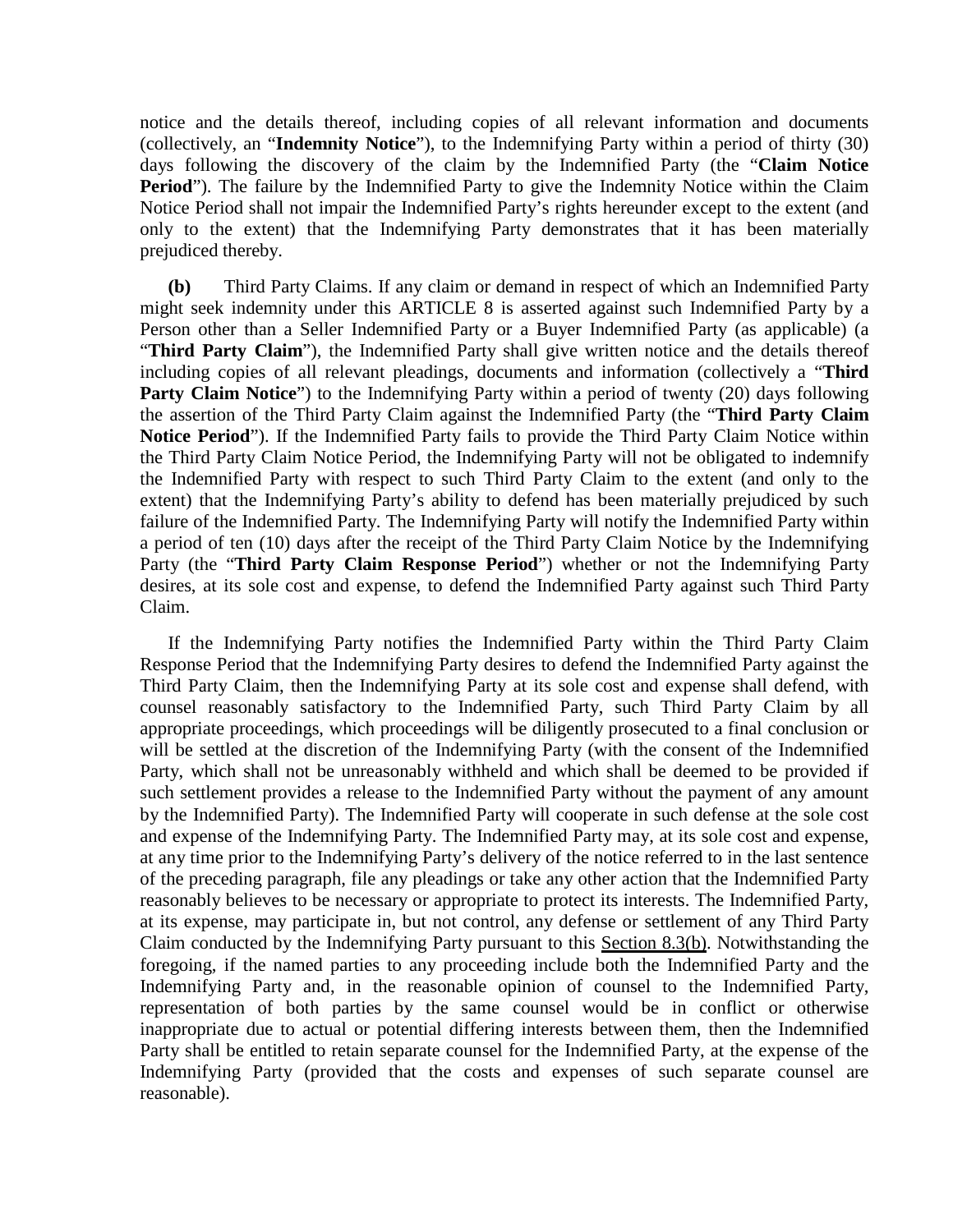If the Indemnifying Party fails to notify the Indemnified Party within the Third Party Claim Response Period that the Indemnifying Party desires to defend the Third Party Claim or if the Indemnifying Party gives such notice but fails to prosecute diligently or settle the Third Party Claim, then the Indemnified Party shall defend, at the sole cost and expense of the Indemnifying Party, the Third Party Claim by all appropriate proceedings, which proceedings will be prosecuted by the Indemnified Party in a reasonable manner and in good faith or will be settled at the discretion of the Indemnified Party (with the consent of the Indemnifying Party, which shall not be unreasonably withheld). The Indemnifying Party may, at its sole cost and expense, cooperate in such defense.

**8.4 Continued Liability for Indemnity Claims**. The liability of any Indemnifying Party hereunder with respect to claims hereunder shall continue except to the extent limited by Section 8.5 hereof and, with respect to any such indemnification claims duly and timely made, thereafter until the Indemnifying Party's liability therefor is finally determined and satisfied.

**8.5 Limitations on and Expiration of Indemnification**. Notwithstanding anything to the contrary contained in this Agreement, the Indemnified Party's rights to indemnification against the Indemnified Party shall be limited as follows:

**(a)** The representations, warranties, covenants and agreements described in this Agreement, and any other agreements, certificates or documents delivered at the Closing in connection with the transactions contemplated by, and expressly described in, this Agreement shall survive the Closing Date; provided, however, that the representations and warranties of each Party set forth in this Agreement shall expire and be of no further force or effect on the date that is eighteen (18) months after the Closing Date; except that the following representations and warranties shall have no expiration date: Section 2.1, Section 2.3(a) and Section 2.5 of this Agreement; and further the representations and warranties contained in each of Section 2.8, Section 2.10 and Section 2.15 of this Agreement shall survive and continue in full force and effect until ninety (90) days after expiration of the applicable statue of limitations (collectively the "**Survival Period**"). Notwithstanding anything to the contrary contained in this Agreement, no claim for indemnification may be made, directly or indirectly, after the expiration of the Survival Period. Provided, however, with respect to any matter as to which a reasonable and good faith claim for indemnification has been duly noticed hereunder and is pending or unresolved at the end of the Survival Period, such claim shall continue to be covered by the indemnification provisions hereof, and the Indemnifying Party shall remain potentially liable therefor, until resolved.

**(b)** No Indemnified Party shall be entitled to indemnification for any Loss incurred or suffered by such Indemnified Party arising under Section  $8.2(a)(i)$  or  $8.2(b)(i)$  hereof unless such Loss is greater than (the "**De Minimis Amount**") and unless such Loss, together with all other Losses that are greater than the De Minimis Amount, exceeds (the "**Basket**"). When and if the Basket is exceeded, the Indemnifying Party shall indemnify the Indemnified Party for Losses only to the extent the amount thereof exceeds the amount of the Basket. The limitation set forth in this Section 8.5(b) shall not apply to any Loss incurred or suffered by any Buyer Indemnified Party arising under Section 8.2(a)(i) as a result of Seller's breach of the representations and warranties described in Sections 2.1, 2.3(a), 2.5, 2.8, 2.15, or 2.16.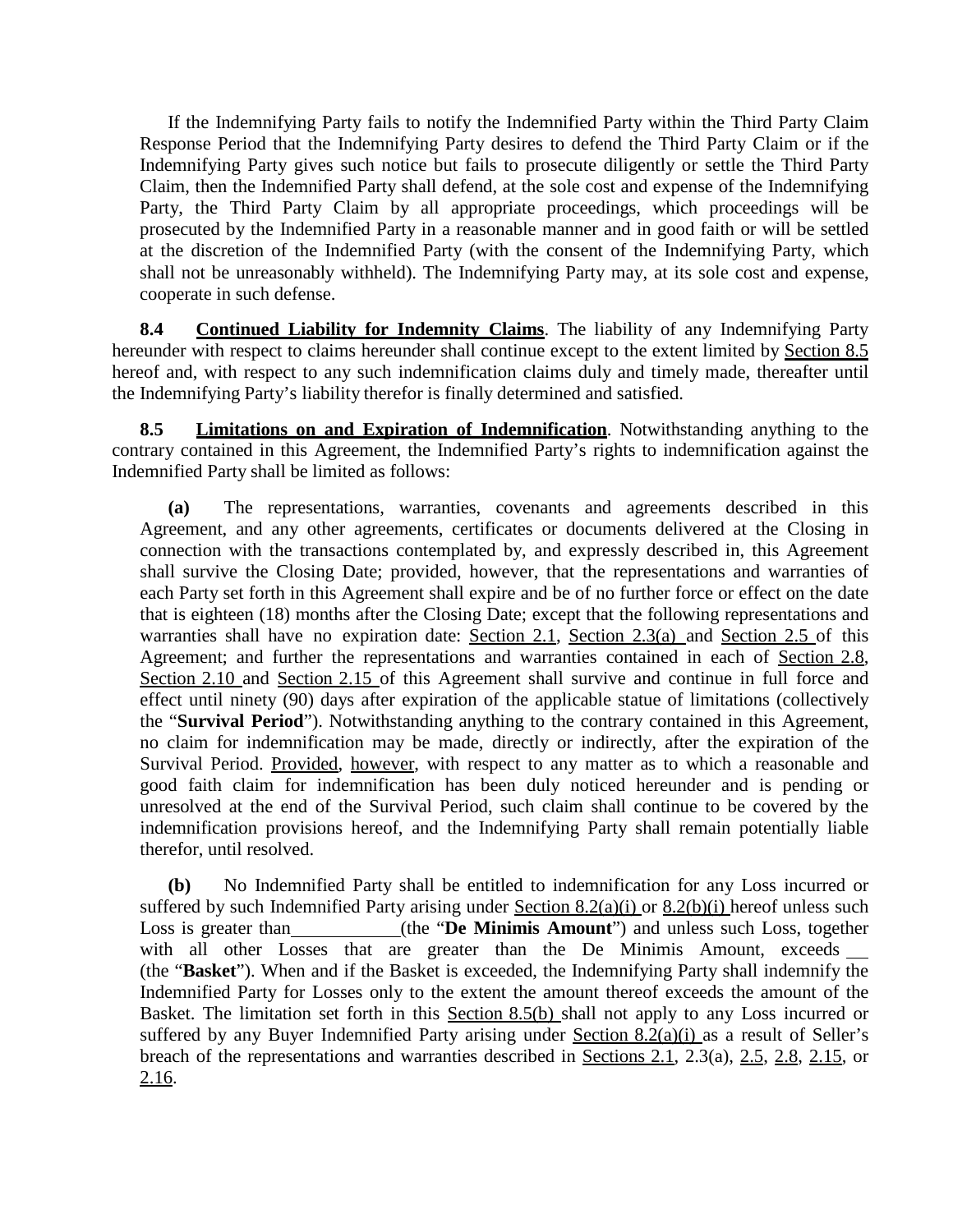**(c)** Except as otherwise provided in this Section 8.5(c), aggregate indemnification obligations arising under Section  $8.2(a)(i)$  or Section  $8.2(b)(i)$  hereof shall be limited to (the "**Indemnification Cap**"); provided, however, that (i) the aggregate indemnification obligations of the Seller with respect to Losses incurred or sustained by the Buyer Indemnified Parties as a result of a breach of <u>Sections 2.3(a), 2.5, 2.8</u>, or 2.15 of this Agreement, together with all other Losses for which indemnification is sought under Section 8.2(a)(i) shall not exceed the Purchase Price and (ii) the aggregate indemnification obligations of the Seller with respect to Losses incurred or sustained arising under Sections 8.2(a)(ii),  $8.2(a)$ (iii) or  $8.2(a)$ (iv) shall not be limited, and (iii) the aggregate indemnification obligations of the Buyer with respect to Losses incurred or sustained arising under Section 8.2(b)(ii) or 8.2(b)(iii) shall not be limited.

**(d)** Neither Party shall be entitled to recover any Losses to the extent it actually recovers, if at all, any insurance proceeds from any policies which cover such Losses, but net of the reasonable and actual costs and expenses in making such recovery.

**(e)** In no event shall an Indemnifying Party be liable to an Indemnified Party for any consequential, special, or punitive damages, except to the extent that such consequential, special, or punitive damages are payable by such Indemnified Party to a third party pursuant to a Third Party Claim against such Indemnified Party for which such Indemnified Party is otherwise entitled to indemnity under this ARTICLE 8.

**(f)** The Parties covenant to use commercially reasonable efforts to mitigate any Losses to the same extent as would a reasonable and prudent Person to whom no indemnity were available.

**(g)** AFTER THE CLOSING DATE, THE REMEDIES CONTAINED IN THIS ARTICLE 8 SHALL CONSTITUTE THE SOLE AND EXCLUSIVE REMEDIES OF THE SELLER INDEMNIFIED PARTIES AND THE BUYER INDEMNIFIED PARTIES, WHETHER IN CONTRACT, TORT OR OTHER APPLICABLE LAW, FOR RECOVERIES AGAINST THE OTHER WITH RESPECT TO CLAIMS FOR BREACH OF ANY COVENANT, AGREEMENT, REPRESENTATION OR WARRANTY CONTAINED IN THE THIS AGREEMENT OR IN THE EXHIBITS OR SCHEDULES ATTACHED THERETO OR IN THE RELATED AGREEMENTS OR TRANSACTIONS, OR ANY OTHER CLAIM ARISING IN CONNECTION WITH THE TRANSACTIONS, EXCEPT THAT NOTHING SHALL LIMIT THE RIGHT OF THE BUYER INDEMNIFIED PARTIES OR SELLER INDEMNIFIED PARTIES TO BRING AN ACTION TO RECOVER DAMAGES FOR FRAUD OR A KNOWING OR WILLFUL MISREPRESENTATION OR TO BRING AN ACTION FOR INJUNCTIVE RELIEF.

**(h)** Retention of Funds by Seller. Seller hereby agrees that it will not distribute (i) \$ of the Purchase Price, and (ii) the first of proceeds of Seller's Accounts Receivable collected during the twelve (12) month period after the Closing Date (the "**Retention**") to its members for at least twelve (12) months after the Closing Date, and, to the extent there are unresolved indemnification claims made in good faith pending as of the end of such twelve (12) month period, Seller shall continue to refrain from distributing such portion of the Retention which is reasonably necessary to pay such pending claims until such indemnification claims are finally resolved.

Seller shall not be dissolved prior to the end of the eighteen (18) months following the Closing Date.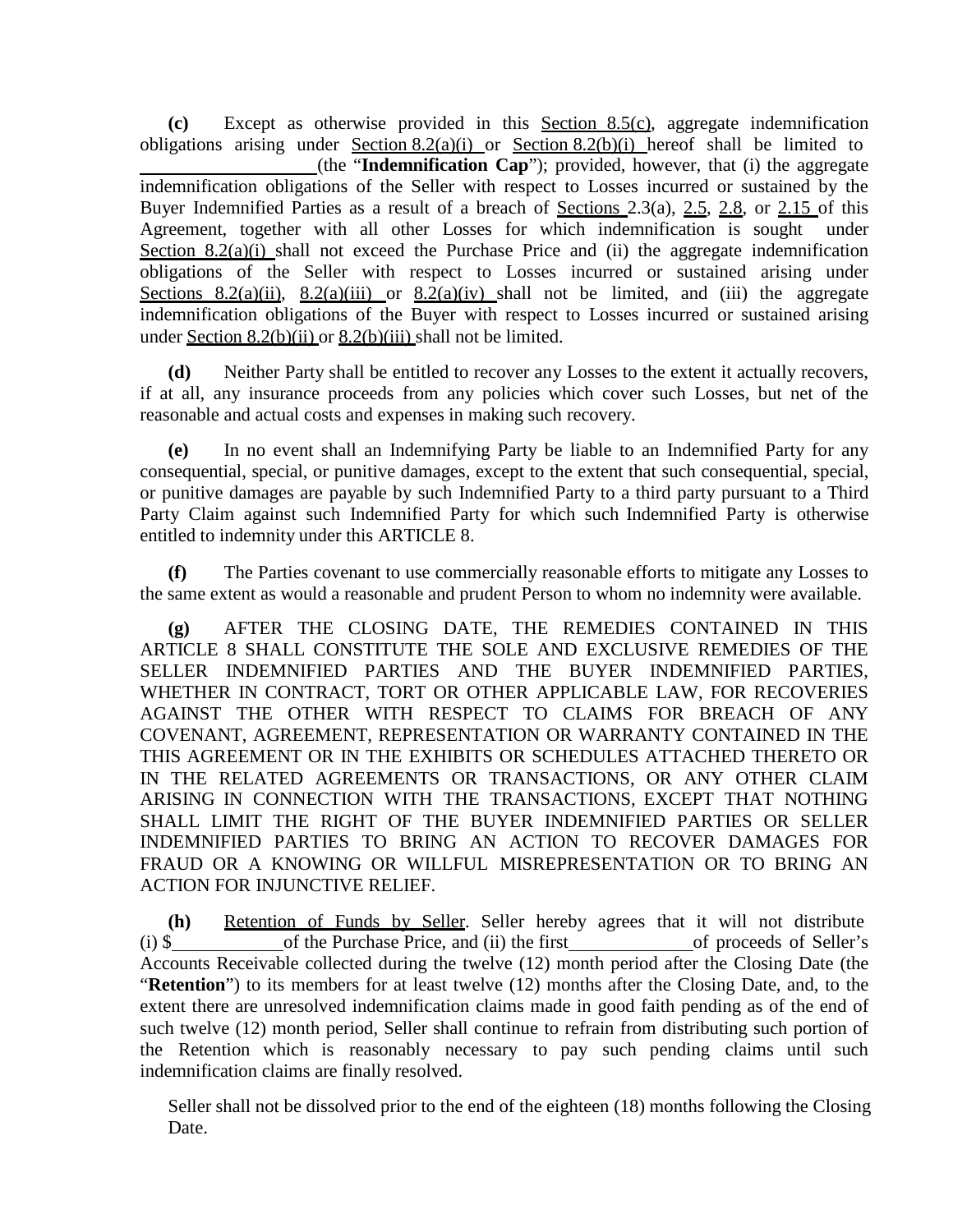#### **ARTICLE 9 MISCELLANEOUS**

**9.1 No Shop**. Except for the sale of inventory and other assets in the ordinary course, Seller agrees that, from the date hereof through the date of consummation or earlier termination of this Agreement, it shall not, and shall not permit any of its Affiliates or employees or any investment banker, attorney, adviser or other representative of Seller to, directly or indirectly, (i) offer for sale or solicit offers to buy the Hospital, any part of the Acquired Assets or any interest in Seller, (ii) hold discussions or negotiate with, or provide information to, any Person (other than Buyer) with a view towards such an offer or solicitation or with a view towards a sale of any equity interest in or a merger or consolidation of any entity owning the Acquired Assets, or (iii) enter into any Contract with any such Person relating to the sale or other disposition of any of the Hospital or any part of the Acquired Assets.

**9.2 Amendments**. This Agreement may not be amended, modified or supplemented, and no provision hereof shall be waived, without the signed written consent of all the Parties hereto and clearly expressing such intent.

**9.3 Waiver**. Failure to insist upon strict compliance with any of the terms, covenants, or conditions of this Agreement at any one time shall not be deemed a waiver of such term, covenant, or condition at any other time, nor shall any waiver or relinquishment of any right or power herein at any time be deemed a waiver or relinquishment of the same or any other right or power at any other time.

**9.4 Notices**. All notices, payments, or other communications required or permitted hereunder shall be in writing and shall be deemed to have been duly given only if sent by hand delivery or by recognized overnight courier, all charges prepaid, addressed as follows (or to such other addresses as subsequently designated by a Party from time to time pursuant to this Section 9.4):

If to Seller to:

with a copy to:

which copy shall not constitute notice for the purposes of this Agreement.

If to Buyer, to: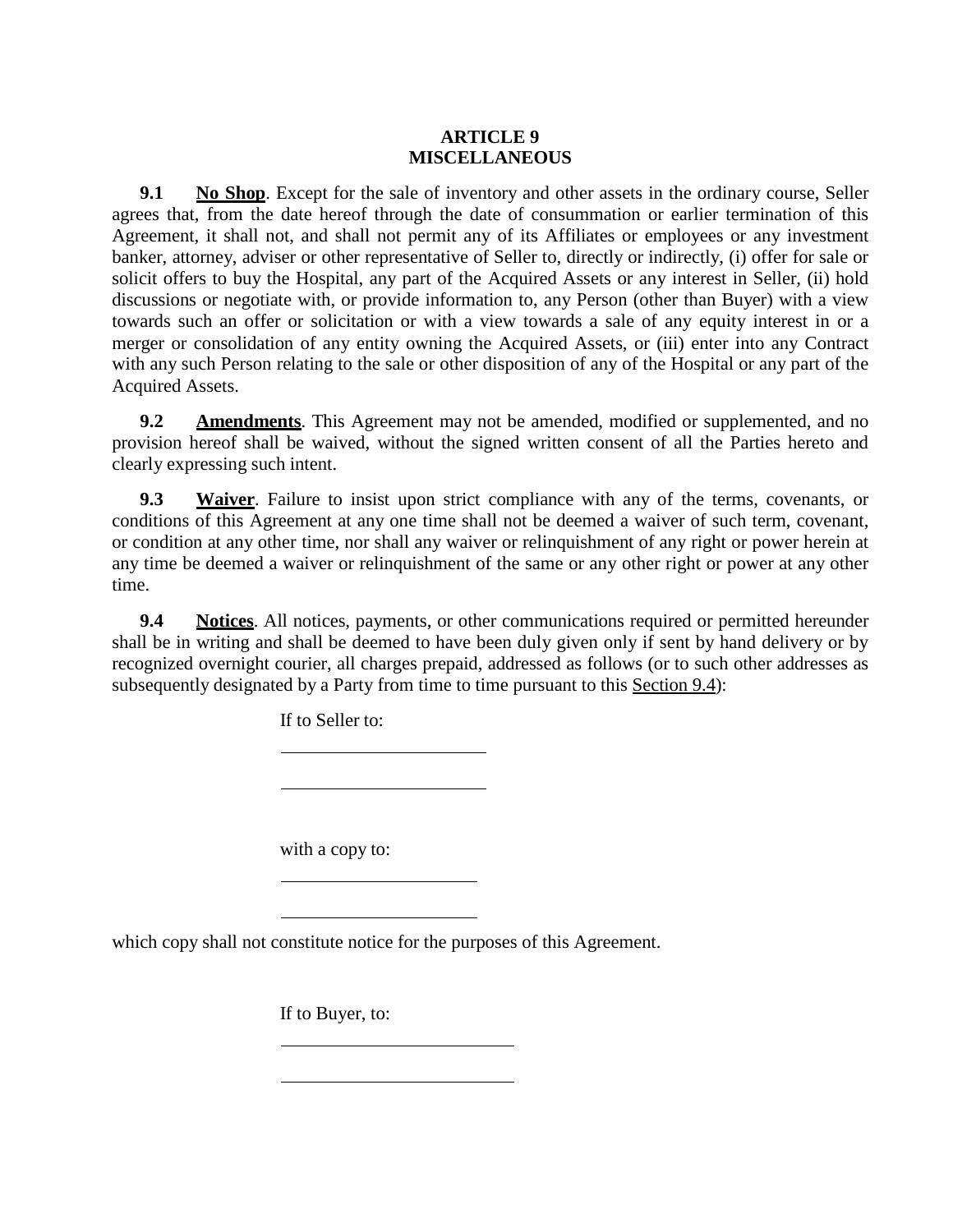Copy to:

**9.5 Counterparts**. This Agreement may be executed in any number of counterparts (including by means of telecopied signature pages or signature pages sent electronically in a .pdf format), each of which shall be deemed an original, but all of which together shall constitute but one and the same instrument.

**9.6 Enforceability and Severability**. In the event any provision of this Agreement or portion thereof is found to be wholly or partially invalid, illegal, or unenforceable in any Proceeding, such provision shall be deemed to be modified or restricted to the extent and in the manner necessary to render the same valid and enforceable, or shall be deemed severed from this Agreement, as the case may require, and the balance of this Agreement shall be construed and enforced to the maximum extent permitted by law, as if such provision had been originally incorporated herein as so modified or restricted or as if such provision had not been originally contained herein, as the case may be.

**9.7 Governing Law**. This Agreement shall be construed in accordance with the laws of the State of , without regard to conflicts of laws principles.

**9.8 Assignment**. This Agreement shall not be assigned or delegated by any Party without the signed prior written consent of the other Party; provided, however, that Buyer may, without the written consent of the others (a) assign any or all of its rights and interests hereunder to one or more of its Affiliates and (b) designate one or more of its Affiliates to perform its obligations hereunder, provided that such assignment shall not relieve Buyer of any of its obligations or liabilities hereunder. Absent an express written agreement among the Parties to the contrary, any assignment, delegation, or designation shall not release a Party from any obligations under this Agreement, and the delegating or designating Party shall remain liable, jointly and severally, with any delegate or designee with respect to all obligations of the delegating or designating Party under this Agreement. Any purported assignment, delegation, or designation in violation of this Section 9.8 is void.

**9.9 Expenses.** Subject to the provisions of Section 9.18(b) below, each Party will pay its own expenses in connection with the transactions contemplated hereby, whether or not such transactions shall be consummated.

**9.10 Parties in Interest**. All representations, covenants, and agreements contained in this Agreement by or on behalf of any of the Parties hereto shall bind and inure to the benefit of the respective successors and permitted assigns (if any) of the Parties hereto.

**9.11 Consents**. No consent or approval contemplated hereunder shall be unreasonably withheld, conditioned, delayed or denied.

**9.12 Third Parties**. Except as specifically contained herein, this Agreement does not and is not intended to create any rights in any Person which is not a Party to this Agreement.

**9.13 Entire Agreement**. This Agreement, including the Schedules and Exhibits hereto and agreements referenced herein, constitutes the sole and entire agreement and understandings of the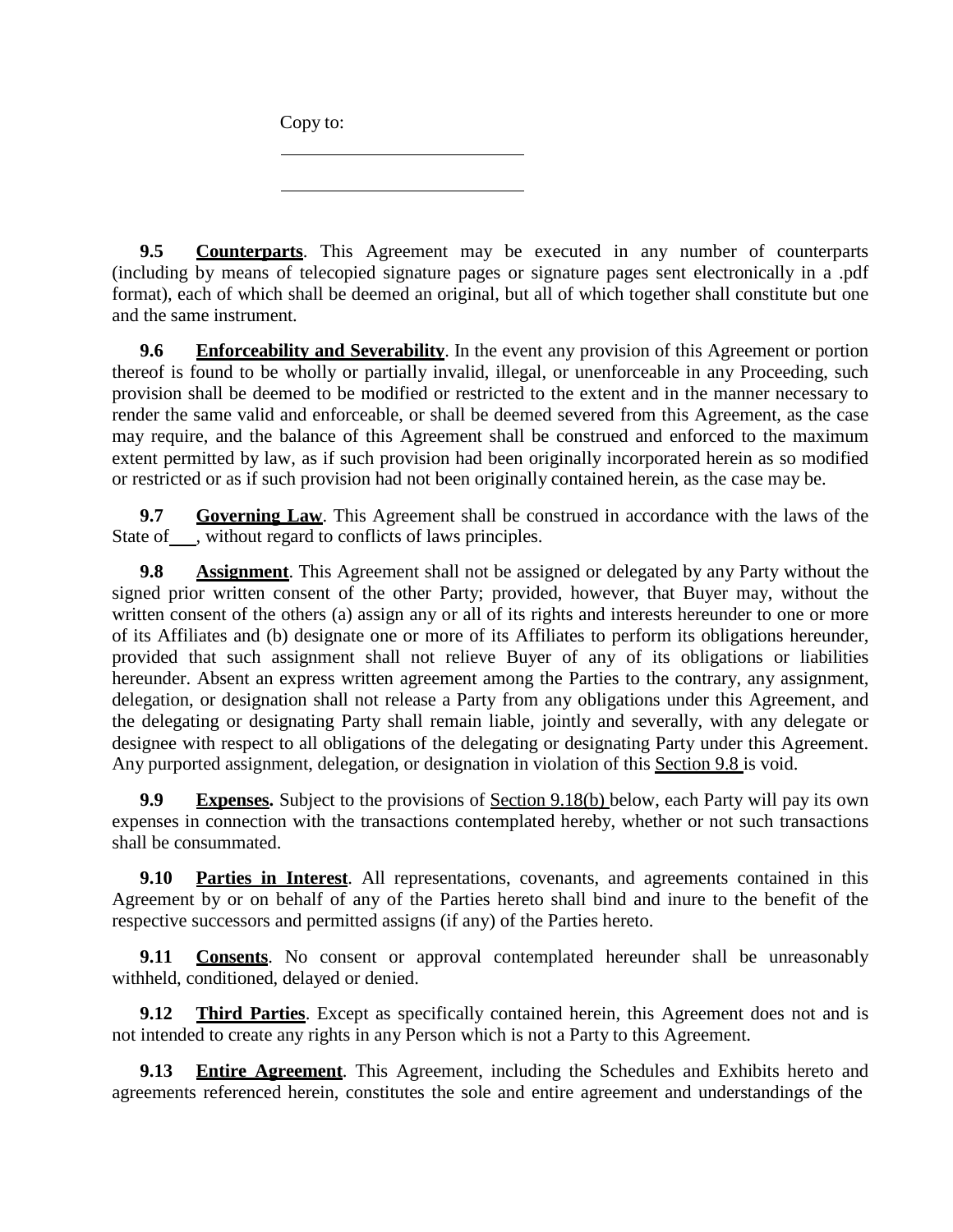Parties with respect to the subject matter hereof, and supersedes and terminates any and all prior agreements, discussions, negotiations or communications. All Schedules and Exhibits hereto are incorporated herein by reference.

**9.14 Specific Performance; Injunctive Relief**. Each Party shall have the right, in addition to any other rights and remedies existing in its favor, to enforce its rights and the obligations of the other Party hereunder not only by an action(s) for damages but also by an action(s) for specific performance, injunctive and/or other equitable relief, without posting any bond or other undertaking. The Parties acknowledge and agree that any breach or threatened breach of any post-Closing covenant by any Party will likely result in some irreparable injury.

**9.15 Headings; Construction**. The headings of Articles and Sections in this Agreement are provided for convenience only and will not affect its construction or interpretation. All words used in this Agreement will be construed to be of such gender or number as the context requires. All references to documents, instruments or agreements will be deemed to refer as well to all addenda, exhibits, schedules or amendments thereto, but only to the extent existing as of the date hereof.

**9.16 Applicable Date**. Any reference to any Legal Requirements or to any Contract means same as exists as of the Execution Date and again as of the Closing Date.

**9.17 No Payments for Referrals**. Seller and Buyer acknowledge and agree that the Purchase Price has been determined to be consistent with the fair market value of the Acquired Assets and that no portion of the Purchase Price or any other benefit granted to any Party under this Agreement is conditioned on any requirement that Seller make referrals to, be in a position to make or influence referrals to, or otherwise generate business for, Buyer.

# **9.18 Dispute Resolution***.*

**(a)** In the event of any dispute or disagreement between the Parties following the Closing as to the interpretation of any provision of this Agreement or the performance of any obligations hereunder the matter, upon the written request of any Party, shall be referred to representatives designated by each respective Party for resolution binding on the Parties. Such representatives shall promptly meet in a good faith effort to resolve the dispute. If the representatives do not agree upon a resolution within thirty (30) calendar days after reference of the matter to them, each Party shall be free to exercise the remedies available to it under Section 9.18(b).

**(b)** If any controversy, dispute or claim arising out or relating in any way to this Agreement or the transactions contemplated hereunder is not resolved by negotiation pursuant to Section 9.18(a), then either Party involved in such controversy, dispute or claim may demand that the controversy, dispute or claim be resolved by binding arbitration in accordance with the Commercial Arbitration Rules of the American Arbitration Association then in effect by three arbitrators selected in accordance with such rules unless the parties shall agree on a single arbitrator. Such arbitrator(s) shall have at least ten (10) years of experience in the healthcare field. The arbitrators shall not reside or practice primarily in the State of \_\_\_\_\_\_\_. The arbitration proceedings shall be held in \_\_\_\_\_\_\_\_\_\_\_ or another mutually acceptable neutral venue. Each Party shall bear all of its own expenses and the arbitrators' fees and expense shall be shared equally by the parties to the arbitration; provided, however, that at the conclusion of the arbitration, the arbitrator shall award costs and expenses (including the costs of the arbitration previously advanced and the fees and expenses of attorneys, accountants and other experts) to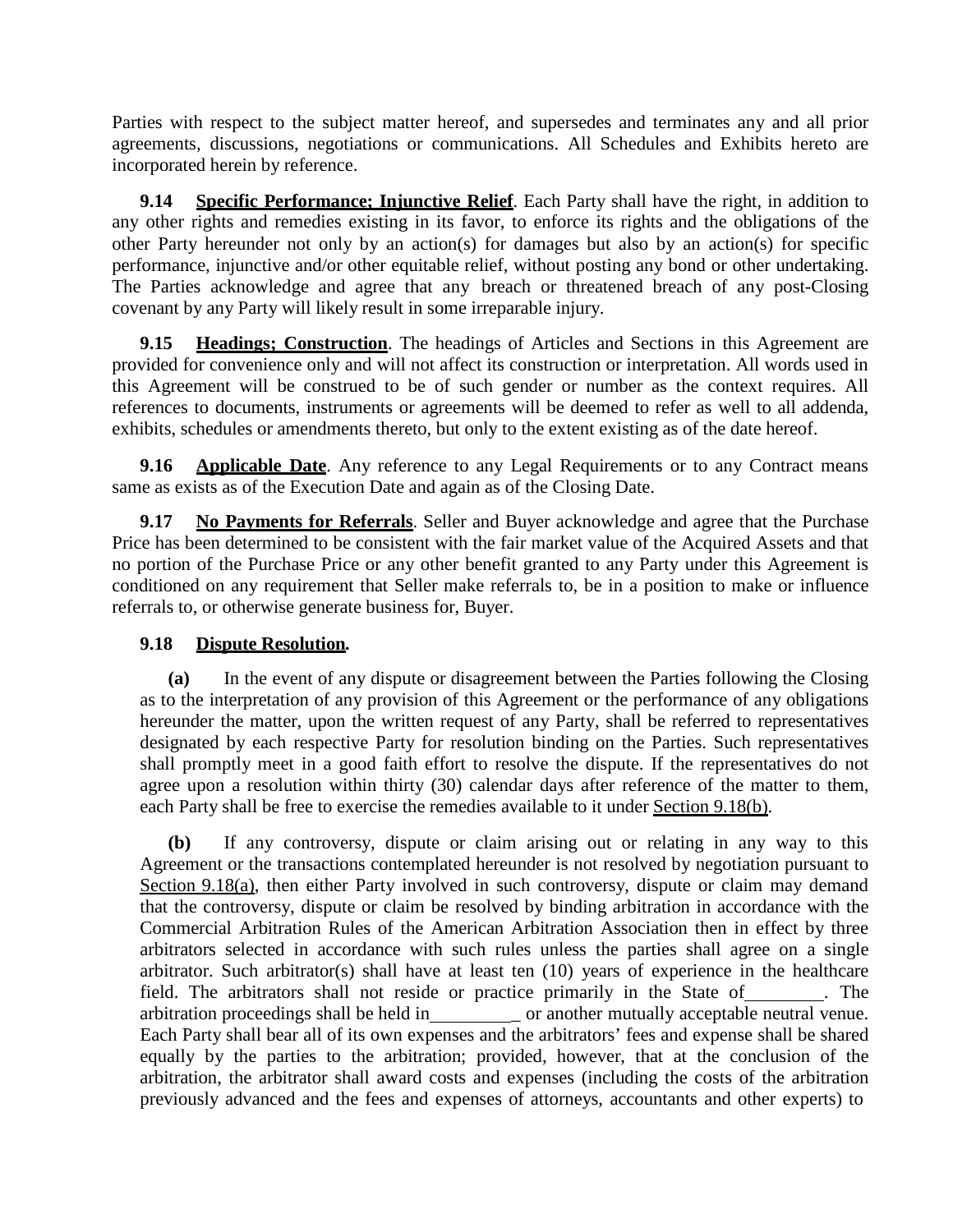the prevailing Party or Parties. The decision of the arbitrators shall (i) be rendered in writing, and concurred in by a majority of the arbitrators, if more than one, and (ii) be final, binding and conclusive and entitled to be enforced to the fullest extent permitted by law and entered in any court of competent jurisdiction. To the extent practical, the decision of the arbitrators shall be rendered no more than thirty (30) days following commencement of proceedings with respect thereto. The arbitrators shall have the power to grant equitable relief. The arbitrators shall cause their written decision to be delivered to the Parties. The Parties consent to the jurisdiction of the foregoing arbitrator or arbitrators and further consent to the jurisdiction of any state or federal court located in the State of for the purpose of enforcing the decision or award of the arbitrators. The Parties agree that service of process may be made on any such Party by personal delivery or by registered or certified mail addressed to the appropriate Party at the address for such Party specified in Section 9.4. The submission to the jurisdiction of the courts referred to above for the purpose of enforcing the decision or award of the arbitrators shall not (and shall not be construed so as to) limit the right of any Party to file or commence a proceeding against the other in any other court of competent jurisdiction for the purpose of enforcing the decision or award of the arbitrators if and to the extent permitted by applicable law. In the event any suit or other legal proceeding is brought for the enforcement of any decision or award of the arbitrators, the Parties agree that the prevailing Party or Parties shall be entitled to recover from the other Party or Parties upon final judgment on the merits reasonable attorneys' fees, including attorneys' fees for any appeal and costs incurred in bringing such suit or proceeding. Notwithstanding anything to the contrary provided in this Section 9.18(b), and without prejudice to the above procedures, any Party may apply to any court of competent jurisdiction for temporary injunctive or other provisional judicial relief if such action is necessary to avoid irreparable damage or to preserve the status quo until such time as the arbitrator is selected and available to hear such Party's request for temporary relief.

**9.19 Specific Controls Over the General**. The Parties acknowledge the general rule of contract law that a limited or specific provision will prevail over one that is more broadly inclusive, and that such rule shall apply to the provisions of this Agreement, with the result that a recovery prohibited by or unavailable under the language of any one representation, warranty, covenant or section will not be allowed under an alternative representation, warranty, covenant or section.

**9.20 Construction**. The Parties have participated jointly in the negotiation and drafting of this Agreement. In the event an ambiguity or question of intent or interpretation arises, this Agreement shall be construed as if drafted jointly by the Parties and no presumption or burden of proof shall arise favoring or disfavoring any Party by virtue of the authorship of any of the provisions of this Agreement. Any reference to any federal, state, local, or foreign statute or law shall be deemed also to refer to all rules and regulations promulgated thereunder, unless the context requires otherwise. The word "**including**" shall mean including without limitation.

**9.21 Incorporation of Exhibits and Schedules**. Notwithstanding any provision of this Agreement to the contrary, Buyer and Seller acknowledge and agree that, with respect to any exhibit and/or schedule referenced in this Agreement but not completed and attached hereto as of the Execution Date, Buyer and Seller shall, subject to the terms of Section 6.2 hereof, in good faith negotiate the contents of such exhibit and/or schedule prior to the Closing Date. Subject to the foregoing, the exhibits, schedules and disclosure schedules identified in this Agreement are incorporated herein by reference and made a part hereof. Any matter contained in any one section or schedule shall be deemed to be included in any other section or schedule to the extent it is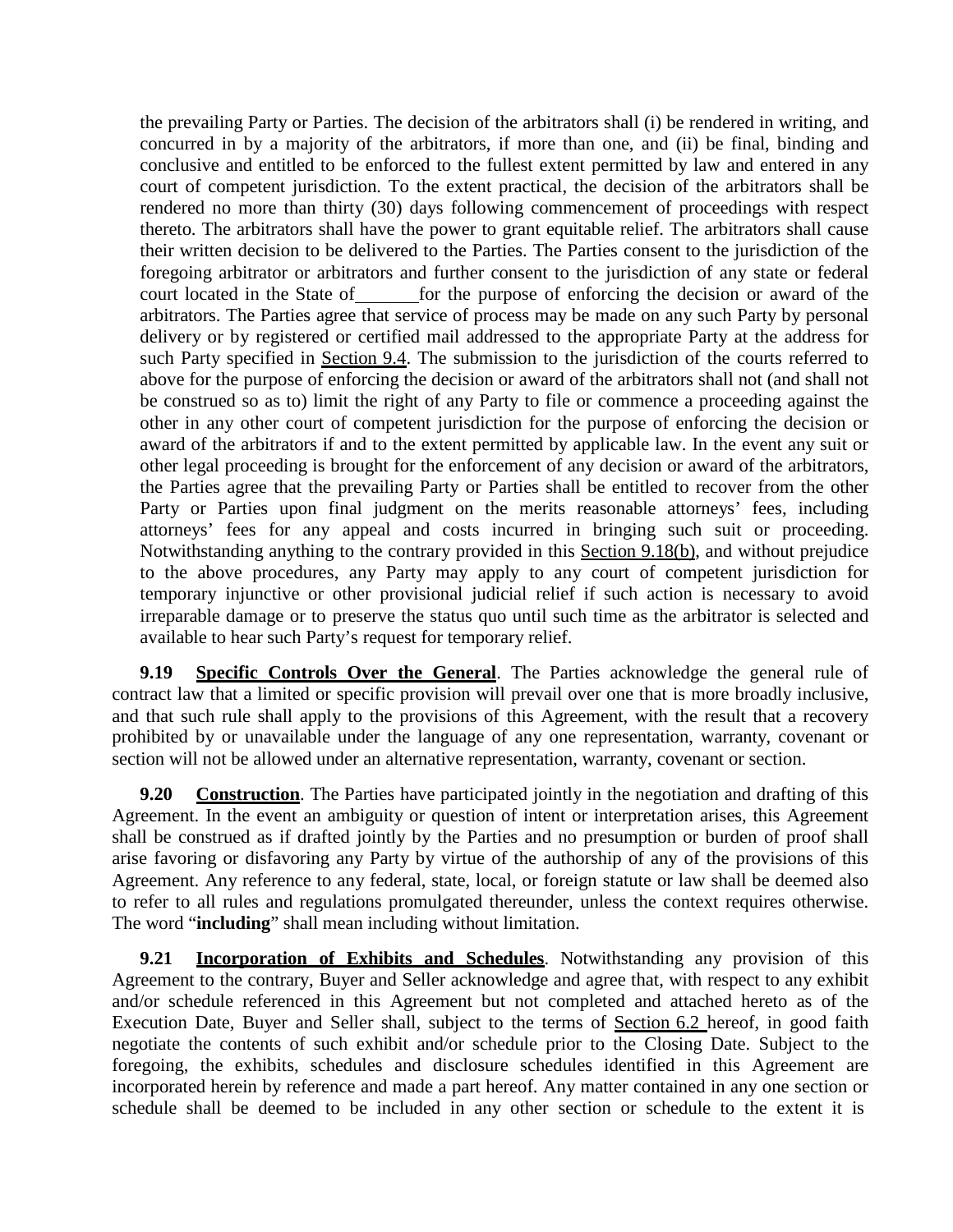reasonably apparent on its face that such information is relevant to another section or schedule.

[Signature pages to follow]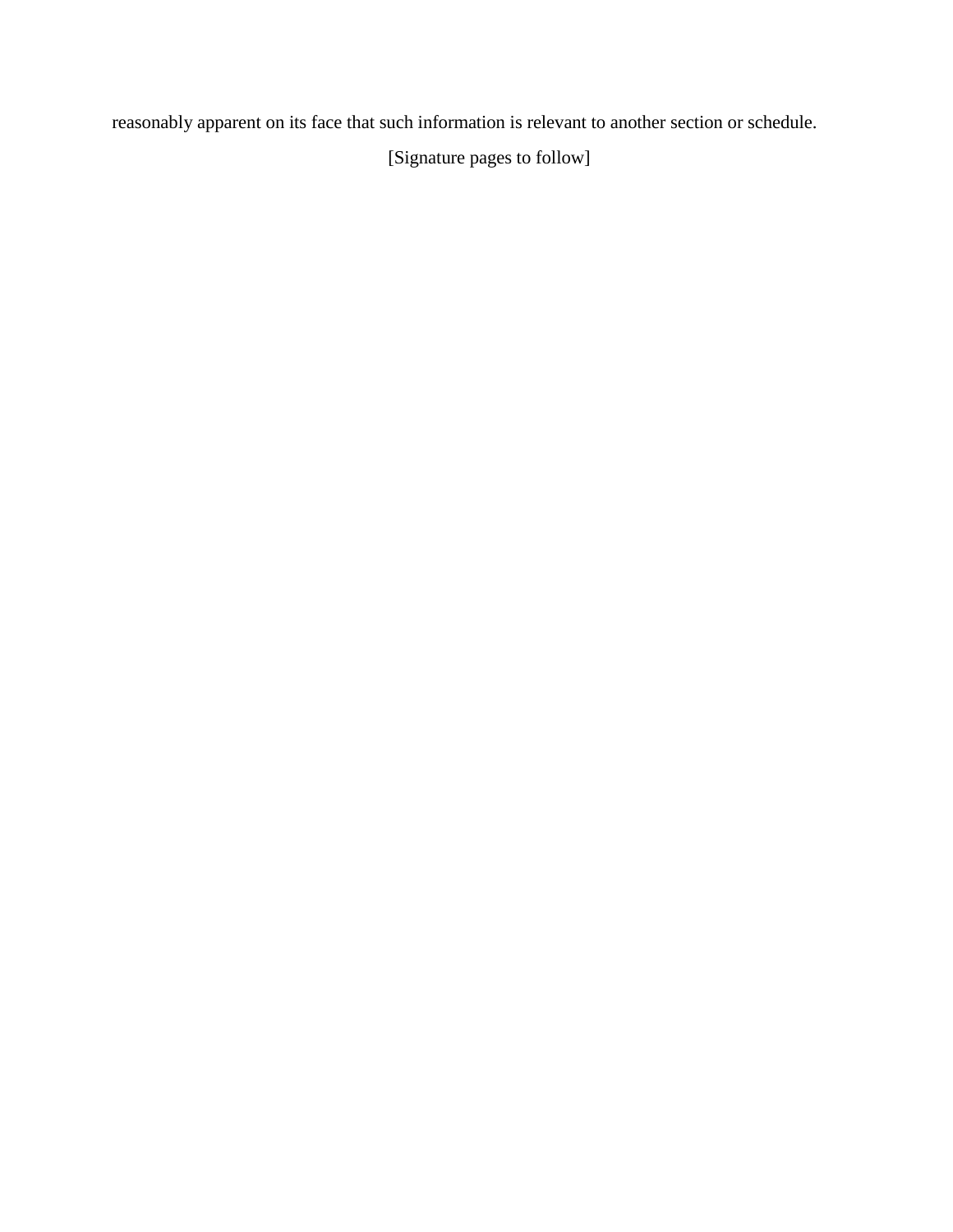IN WITNESS WHEREOF, the Parties hereto have duly executed this Agreement effective as of the day of .

**SELLER**

| By:    |  |  |  |
|--------|--|--|--|
| Name:  |  |  |  |
| Title: |  |  |  |
|        |  |  |  |

**BUYER**

| By:    |  |
|--------|--|
| Name:  |  |
| Title: |  |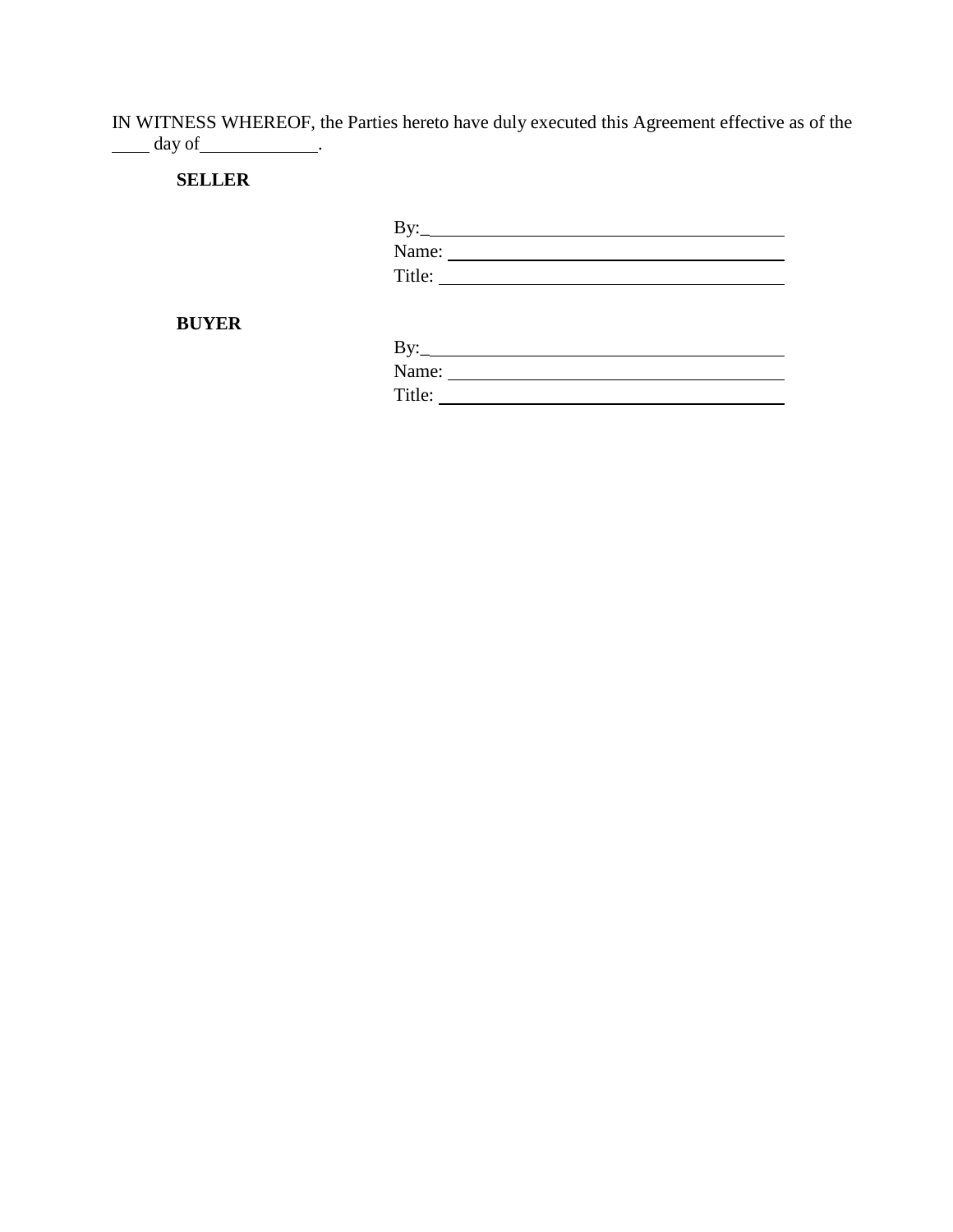# **Exhibit A Defined Terms**

| <b>Term</b>                          | <b>Section</b> |
|--------------------------------------|----------------|
| <b>Accounts Receivable</b>           | 1.1(k)         |
| <b>Accrued PTO</b>                   | 1.3(d)         |
| <b>Acquired Assets</b>               | 1.1            |
| Agreement                            | Preamble       |
| Assignment and Assumption Agreement  | 4.5(b)         |
| <b>Assumed Contracts</b>             | 1.1(d)         |
| <b>Assumed Liabilities</b>           | 1.3            |
| <b>Buyer</b>                         | Preamble       |
| <b>Buyer's Closing Documents</b>     | 5.4            |
| Closing                              | 1.6(a)         |
| <b>Closing Date</b>                  | 1.6(a)         |
| Confidential Information             | 6.6            |
| Deed                                 | 4.5(c)         |
| <b>Effective Time</b>                | 1.6(b)         |
| <b>Excluded Assets</b>               | 1.2            |
| <b>Excluded Contracts</b>            | 1.2(a)         |
| <b>Excluded Liabilities</b>          | 1.4            |
| <b>Excluded Records</b>              | 1.2(b)         |
| License                              | 1.1(f)         |
| Licenses                             | 1.1(f)         |
| Permitted Real Property Encumbrances | 1.8            |
| <b>Personal Property</b>             | 1.1(a)         |

# **Index of Terms Defined Elsewhere in this Agreement (and not defined below)**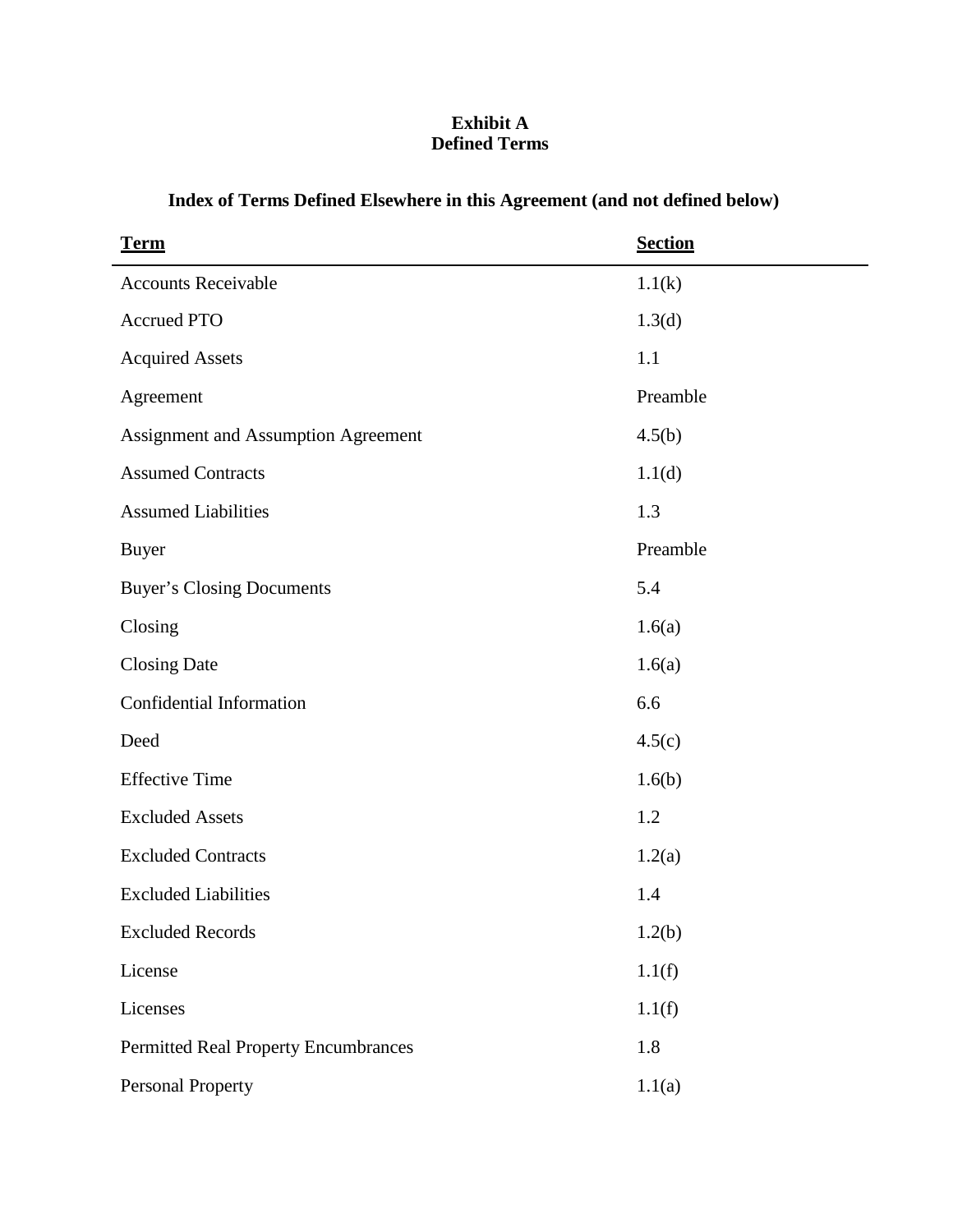| <b>Term</b>                  | <b>Section</b> |
|------------------------------|----------------|
| Prepaid Expenses             | 1.1(i)         |
| <b>Purchase Price</b>        | 1.5(a)         |
| Purchased Inventory          | 1.1(h)         |
| <b>Real Property Leases</b>  | 1.1(e)         |
| Seller                       | Preamble       |
| Seller's Closing Documents   | 4.5            |
| <b>Transferred Employees</b> | 6.9(a)         |
| <b>Transferred Records</b>   | 1.1(j)         |
| <b>WARN</b> Act              | 6.9(h)         |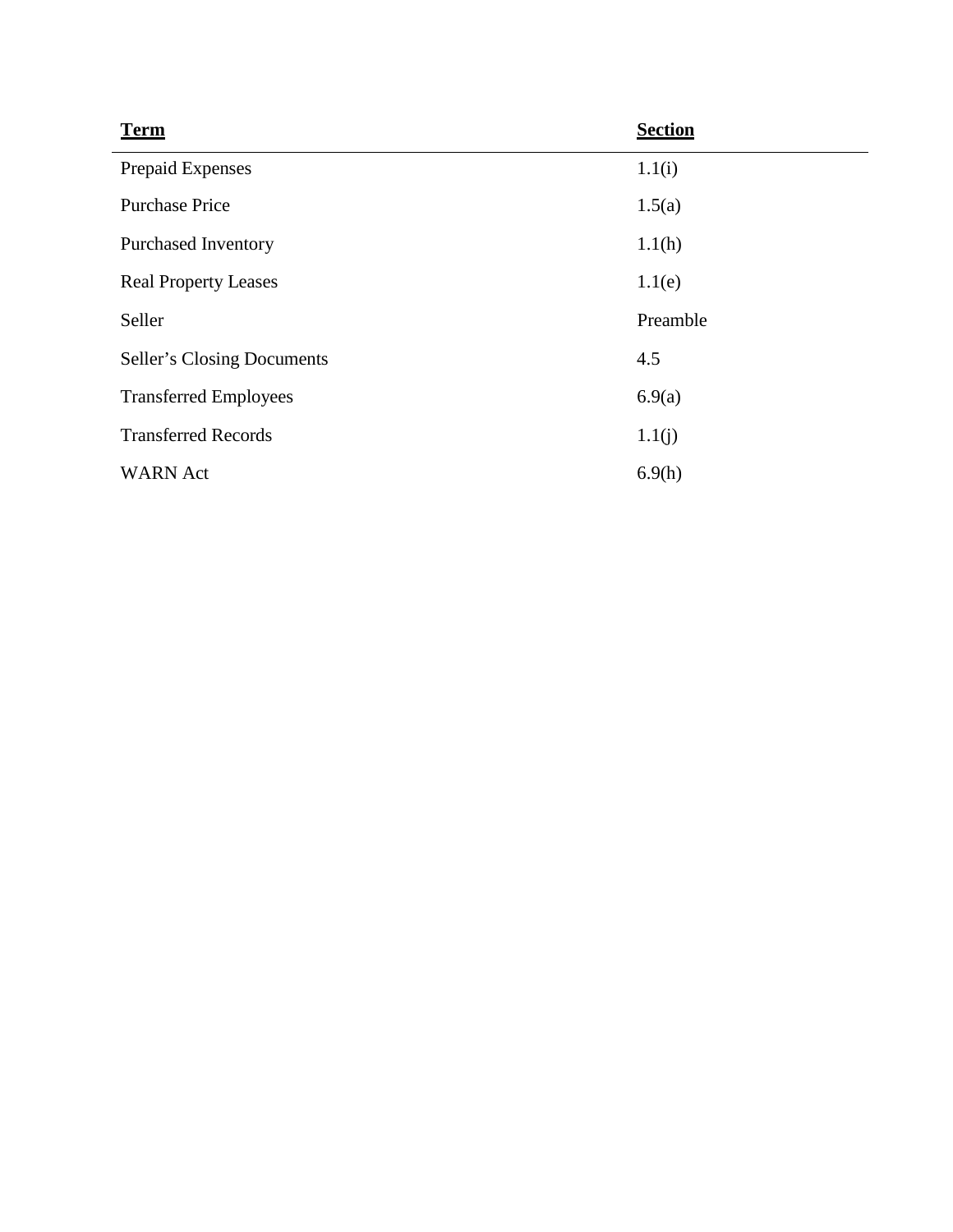For purposes of this Agreement, the following terms and variations thereof have the meanings specified or referred to in this Exhibit A:

"**Agreement**" has the meaning contained in the first paragraph of this Agreement.

"**Affiliate**" or "**Affiliated Persons**" means, with respect to any Person, any Person directly or indirectly Controlling, Controlled by or under common Control with such Person.

"**Applicable Law**" means any law, statute, ordinance, regulation, rule, interpretation, or order of any Governmental Authority of any foreign country, the United States or , as of the date hereof.

"**Business**" means the full range of healthcare services of the Hospital as an acute care hospital, including its: inpatient and outpatient services, emergency care services, heart and vascular center and cardiac rehabilitation services, surgical clinic services, cardiac catheterization laboratory, diagnostic imaging services, ambulatory care services and ambulatory diagnostic center services.

"**COBRA**" means Section 4980B of the Code and Sections 601 through 608, inclusive, of ERISA.

"**Code**" means the Internal Revenue Code of 1986, as amended.

"**Contract**" means any contract or agreement (whether written or oral) (a) under which Seller has or may acquire any rights or benefits used primarily in the Business, (b) under which Seller has or may become subject to any obligation or liability in the Business, or (c) by which Seller or any of the assets owned or used by Seller is or may become bound (including the Real Property Leases) in the Business.

"**Control**" (and variations thereon) means the possession, directly or indirectly, of the power to direct the management and policies of a Person whether through the ownership of voting securities, by contract, or otherwise; and control shall be presumed if a Person owns more than fifty percent (50%) of the voting equity in any other Person.

"**EEOC**" means Equal Employment Opportunity Commission.

"**Employee Benefit Plan**" means any employee benefit plan, program, arrangement, fund, policy, practice, or Contract with respect to which, through which, or under which the Seller or any Seller ERISA Affiliate (as hereinafter defined) has any liability to provide benefits or compensation to or on behalf of employees, former employees, or independent contractors of the Seller with respect to the Business, whether formal or informal, written or not written, including (a) any bonus, incentive compensation, profit sharing, stock option, deferred compensation, commission, severance pay, golden parachute, or other compensation plan or rabbi trust; (b) any "**employee benefit plan**" (as defined in Section 3(3) of ERISA); and (c) any stock purchase, vacation, scholarship, day care, prepaid legal services, dependent care, or other fringe benefit plans, programs, arrangements, Contracts, or practices.

"**Encumbrance**" means any charge, claim, equitable interest, lien, encumbrance, option, pledge, security interest, mortgage, encroachment, obligation to offer or transfer, right of first refusal or first option on transfer, or restriction of any kind, other than (i) Permitted Real Property Encumbrances and (ii) as set forth on Schedule  $2.3(a)$ .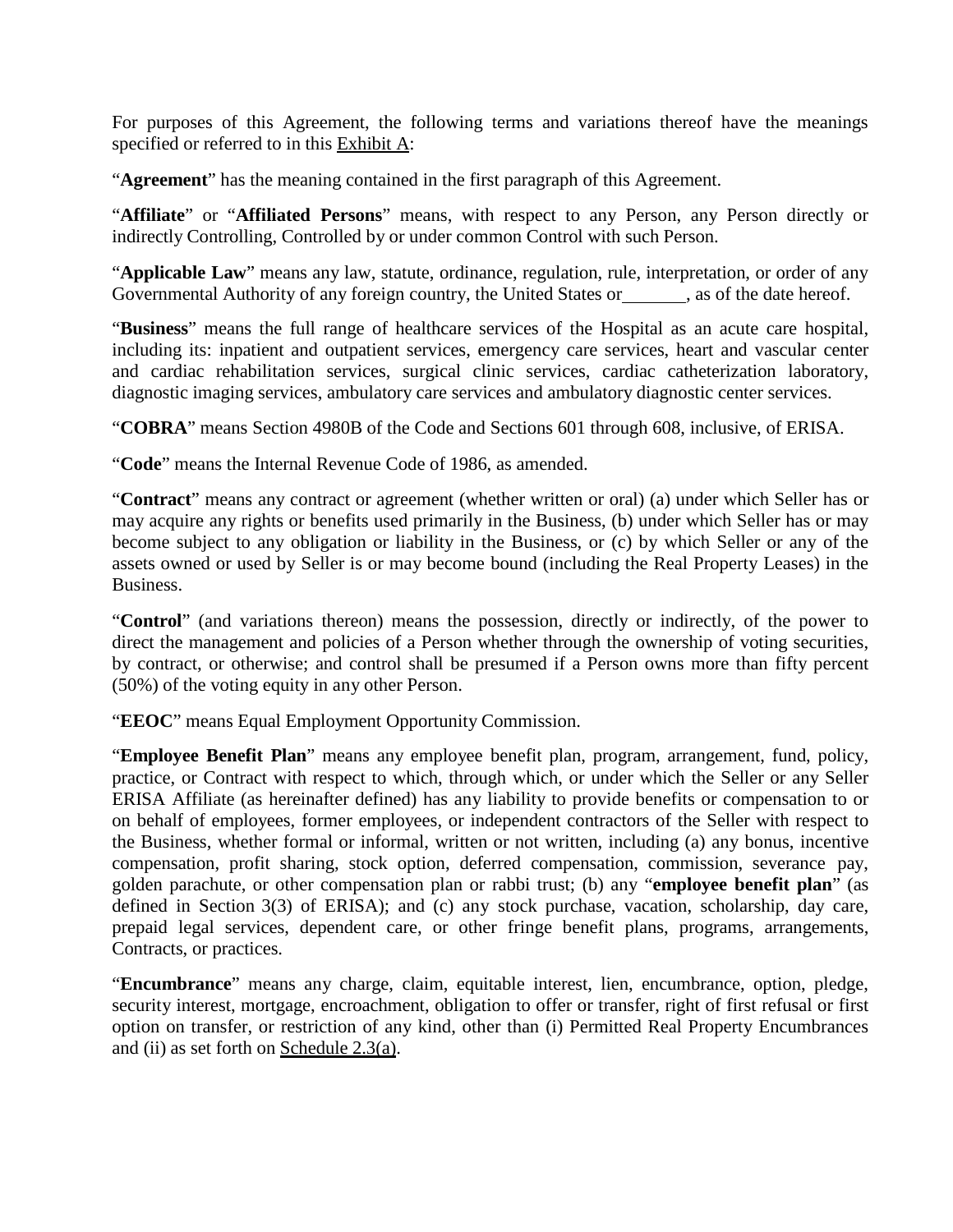"**Environmental Laws**" means shall mean all federal, state, local and foreign statutes, regulations, and ordinances concerning public health and safety, worker health and safety, and pollution or protection of the environment, including without limitation all those relating to the presence, use, production, generation, handling, transportation, treatment, storage, disposal, distribution, labeling, testing, processing, discharge, release, threatened release, control, or cleanup of any Hazardous Materials, as such requirements are enacted and in effect on or prior to the Closing Date.

"**Environmental Matters or Conditions**" means violations of Environmental Laws or notices of violations or investigations or threatened proceedings relating to same.

"**ERISA**" means the Employee Retirement Income Security Act of 1974, as amended, and any successor thereto, and regulations and rules issued pursuant to that Act or any successor thereto.

"**Exceptions**" means bankruptcy, insolvency, reorganization, moratorium and other laws affecting creditors' rights generally, limitations (including court discretion) upon the availability of equitable remedies (including injunctive relief and specific performance) and usury laws.

"**GAAP**" means United States generally accepted accounting principles, consistently applied.

"**Government Reimbursement Programs**" means Medicare, Medicaid, the TRICARE program, and all other similar federal, state or local reimbursement or governmental programs for which the Business is eligible.

"**Governmental Authority**" means any foreign, federal, state, local or municipal court, legislature, quasi-governmental, executive or regulatory authority, agency, licensing or accrediting body or commission, or other governmental entity, authority or instrumentality.

"**Hazardous Materials**" means any substance by character or concentration defined in or regulated under any Environmental Law to be a pollutant, hazardous substance, radioactive substance, toxic substance, hazardous waste, medical waste, radioactive waste, special waste, petroleum or petroleum-derived substance or waste, asbestos, polychlorinated biphenyls, or any hazardous or toxic constituent thereof and includes, but is not limited to, any substance defined in or regulated under any Environmental Law.

"**Hospital**" means that hospital owned by the Seller, and which is the Seller's principal place of Business, located at .

"**Including**" (whether or not capitalized) means for illustration but without limitation.

"**Indebtedness**" means, without duplication, the sum of (i) all obligations of Seller for borrowed money related to the Business and any accrued interest or prepayment premiums related thereto, and (ii) all obligations of Seller as lessee(s) under Assumed Contracts that have been recorded as capital leases in accordance with GAAP.

"**Knowledge**" means that a particular fact or other matter will be imputed to Seller if any of its trustees, directors, officers: (a) is actually aware of the fact or matter or (b) a reasonably prudent individual could be expected to discover or otherwise become aware of notice of that fact or matter in the course of conducting his or her responsibilities as a trustee, director, or officer or in the conduct of its business.

"**Legal Requirements**" means any federal, state, local or municipal laws, ordinances, codes,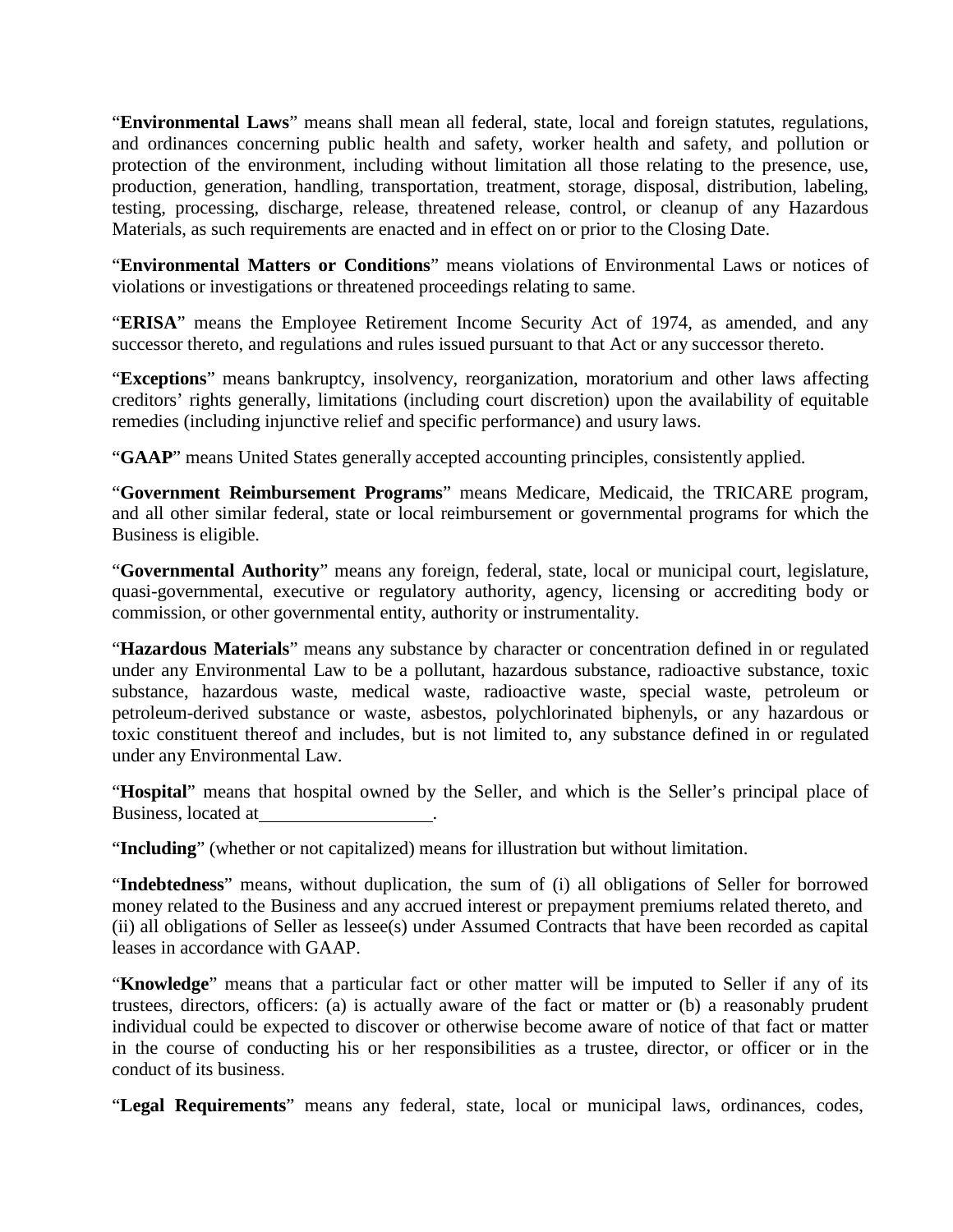regulations, rules, orders, judgments, policies and guidelines or other legal requirements of any Governmental Authority of the United States as in effect and interpreted on the date hereof, and not as same or its interpretation may be subsequently changed or amended.

"**Liabilities**" mean all indebtedness, claims, liabilities, obligations, responsibilities, losses, damages, judgments, punitive damages, economic damages, treble damages, costs and expenses (including, without limitation, reasonable attorney, expert, engineering and consulting fees and costs and any fees and costs associated with any investigation, feasibility, or remedial action studies), fines, penalties and monetary sanctions, and interest, whether accrued, absolute or contingent, and whether or not of a kind required by generally accepted accounting principles to be set forth on a financial statement or in notes thereto.

"**Losses**" mean any and all Liabilities, damages, fines, costs, fees, penalties, deficiencies, losses, amounts paid in settlement and expenses (including, without limitation, interest, court costs, reasonable fees of attorneys, accountants and other experts or other expenses of litigation or other proceedings) of a Party related to any claim, default or assessment described in, arising under or otherwise relating to the Agreement or the transactions contemplated therein.

"**Material Contract**" means each contract, agreement or other commitment (other than this Agreement), or series thereof among the same parties, to which Seller is a party and (i) which contains an obligation of any party thereto to pay at least One Hundred Thousand and No/100 Dollars (\$100,000) in the aggregate, (ii) contains covenants of Seller not to compete in any line of business, industry or geographical area or covenants not to solicit or hire any employee or group of employees of any other Person that are currently in effect, (iii) relates to the acquisition or disposition (by merger, purchase or sale of stock or assets or otherwise) by Seller of any of its operating businesses or material assets or capital stock or equity interests; (iv) which creates a partnership, limited liability company or joint venture or similar arrangement; (v) under which Seller has made, or has agreed or committed to make, advances or loans to any other Person (except for any business advances to employees in the Ordinary Course of Business) or (vi) evidences Indebtedness or creates an Encumbrance.

"**Order**" means any order, injunction, judgment, determination, decree, award, ordinance, ruling or assessment of any Governmental Authority.

"**Ordinary Course of Business**" means with respect to any Person the ordinary and usual course of normal day-to-day operations of such Person consistent with past custom and practice in all material respects (including with respect to quantity and frequency) of such Person.

"**Owned Real Property**" means the real property and all improvements thereon which is owned by Seller and which is being sold to Buyer pursuant hereto, and excluding any real property which is an Excluded Asset.

"**Parties**" means Seller and Buyer.

"**Person**" means any individual, partnership, limited partnership, corporation, business trust, limited liability company, limited liability partnership, joint stock company, trust, unincorporated association, joint venture or other entity, or any Governmental Authority.

"**Proceeding**" means any action, arbitration, audit, hearing, investigation, litigation, or suit (whether civil, criminal, administrative, judicial or investigative, whether formal or informal, and whether